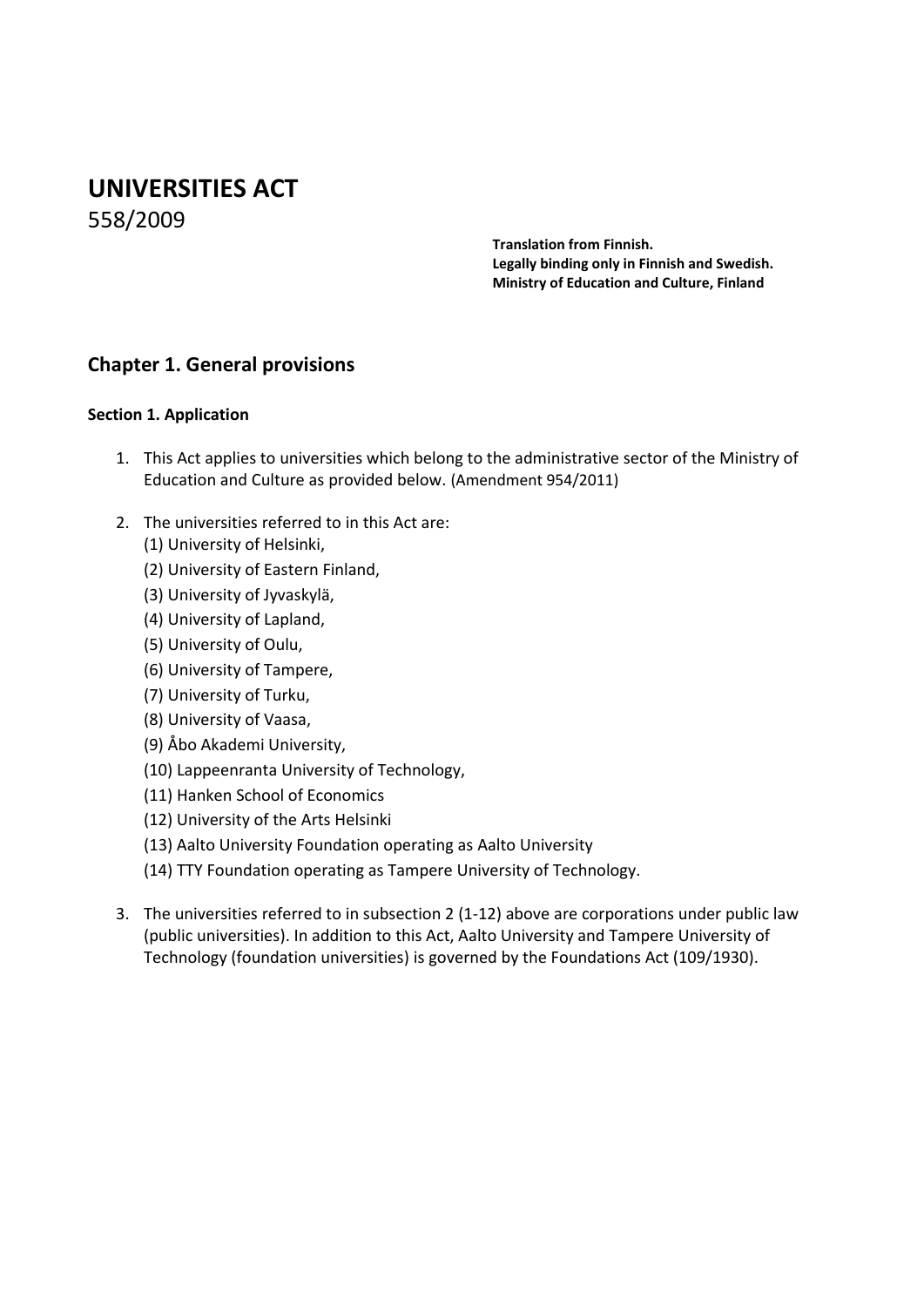4. The foundation universities are governed by this Act, barring sections 5, 13 - 22, 60, 64, 65 and 67, Chapters 8 and 9 and section 88.

#### **Section 2. Mission**

- 1. The mission of the universities is to promote free research and academic and artistic education, to provide higher education based on research, and to educate students to serve their country and humanity. In carrying out their mission, the universities must promote lifelong learning, interact with the surrounding society and promote the impact of research findings and artistic activities on society.
- 2. The universities must arrange their activities so as to assure a high international standard in research, artistic activities, education and teaching in conformity with ethical principles and good scientific practices.

#### **Section 3. Autonomy**

- 1. The universities shall have autonomy with a view to securing the freedom of higher academic and artistic education. Autonomy entails the right to decision-making in matters belonging to internal administration.
- 2. When drafting legislation concerning the universities, they shall be given the opportunity to express their opinion on the matter.

#### **Section 4. Membership in the university community**

1. The university community comprises the teaching and research staff, other staff and students.

Section 5. Legal capacity of public universities

- 1. The public universities are independent legal persons.
- 2. The public universities may undertake commitments, obtain rights in their own name and possess movable and immovable property. The universities may pursue business activities which support the performance of the mission referred to in section 2.
- 3. The public universities shall be liable for their commitments with their own funds and are entitled to pursue and defend litigation in court.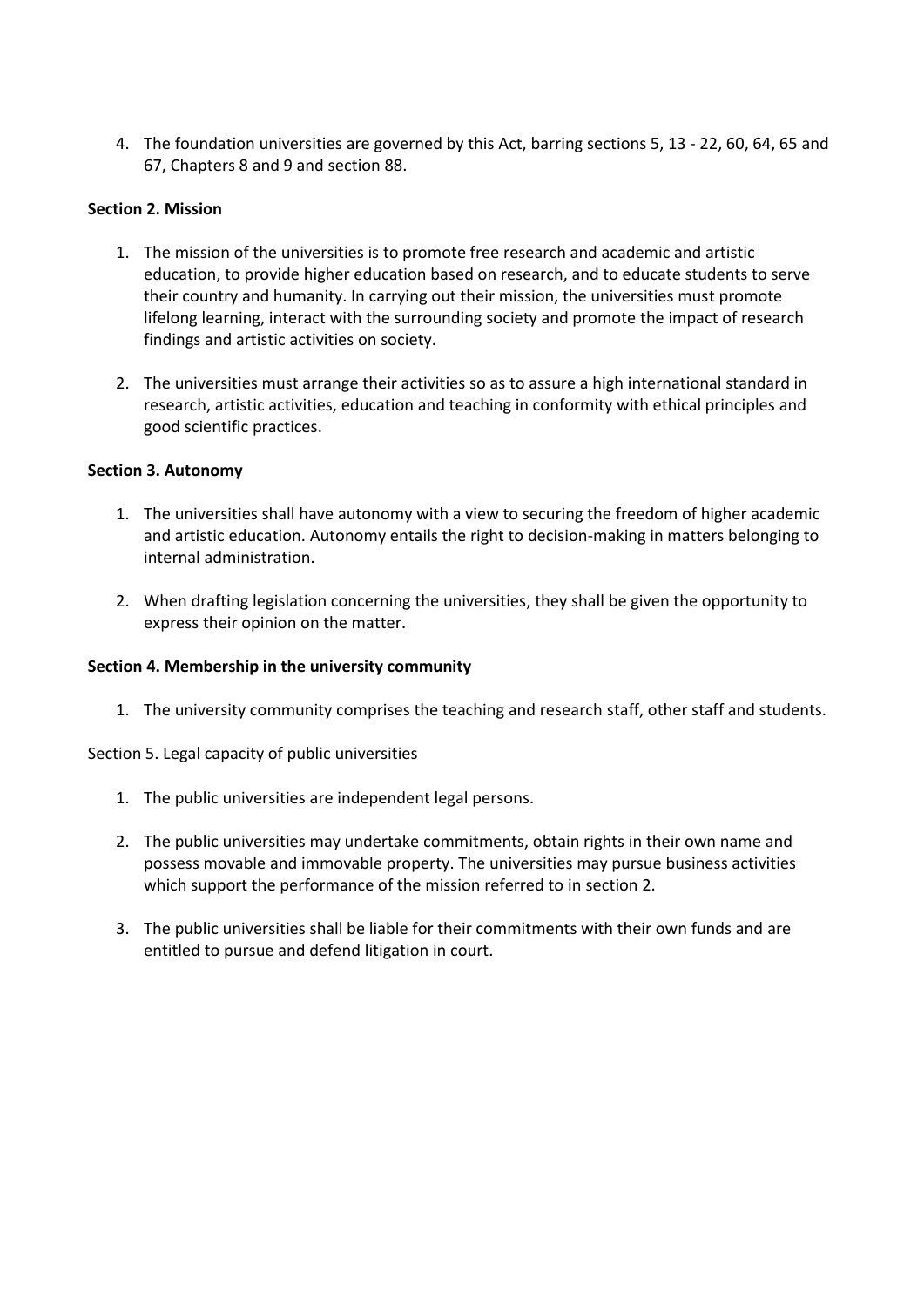# **Chapter 2. Research and teaching**

# **Section 6. Freedom of research, art and teaching**

- 1. The universities shall have freedom of research, art and teaching. However, teachers must comply with the statutes and regulations issued on teaching arrangements.
- 2. Instruction in the universities shall be public. Where justified, access to teaching may be restricted.

# **Section 7. Degrees and other studies and range of degrees**

- 1. It is possible to study for Bachelor's and Master's degrees and for academic, artistic and professional postgraduate degrees in university. The universities may also provide professional specialisation studies, open university courses that constitute modules of degrees or as other study courses and continuing professional education. (Amendment 1172/2014)
- 2. The Master's degree is taken after completing a Bachelor's degree or equivalent studies. In fields to be laid down by government decree, education for the Master's degree may be organised without the inclusion of a prior Bachelor's degree where appropriate in terms of the professional demands of the field. The academic, artistic and professional postgraduate degree is taken after completing a Master's degree or equivalent studies.
- 3. Further provisions on the degrees awarded by the universities, the objectives of the degrees, the structure of the studies and other study requirements, and the degrees conferred by each university (educational responsibility) shall be issued by government decree. Provisions on the status of university degrees in the system of higher education degrees shall be issued by government decree. Provisions on a more explicit distribution of educational responsibilities among the universities shall be issued by Ministry of Education and Culture decree in collaboration with the universities. (Amendment 1172/2014)

# **Section 7a. Professional specialisation studies (Amendment 1172/2014)**

- 1. Professional specialisation studies offered by universities are studies intended to be completed after a higher education degree and aimed at those already working in order to promote their professional development and specialisation. They are intended to generate competence in areas of expertise with no market-based provision of education.
- 2. Provisions on the joint objectives and minimum scope of professional specialisation studies shall be issued by government decree. Studies offered by a university in the form of business activities under section 5(2) are not provided as professional specialisation studies.
- 3. Only studies, the study requirements for which have been agreed upon in inter-university cooperation, can be provided as professional specialisation studies. Cooperation with representatives of the workplace and business life must be carried out during the agreement procedure. Further provisions on agreements on professional specialisation studies, the content of the agreements and the provision of the studies shall be issued by government decree.
- 4. A public register is maintained of agreements on professional specialisation studies. Further provisions on the public register and information to be included in it shall be issued by government decree.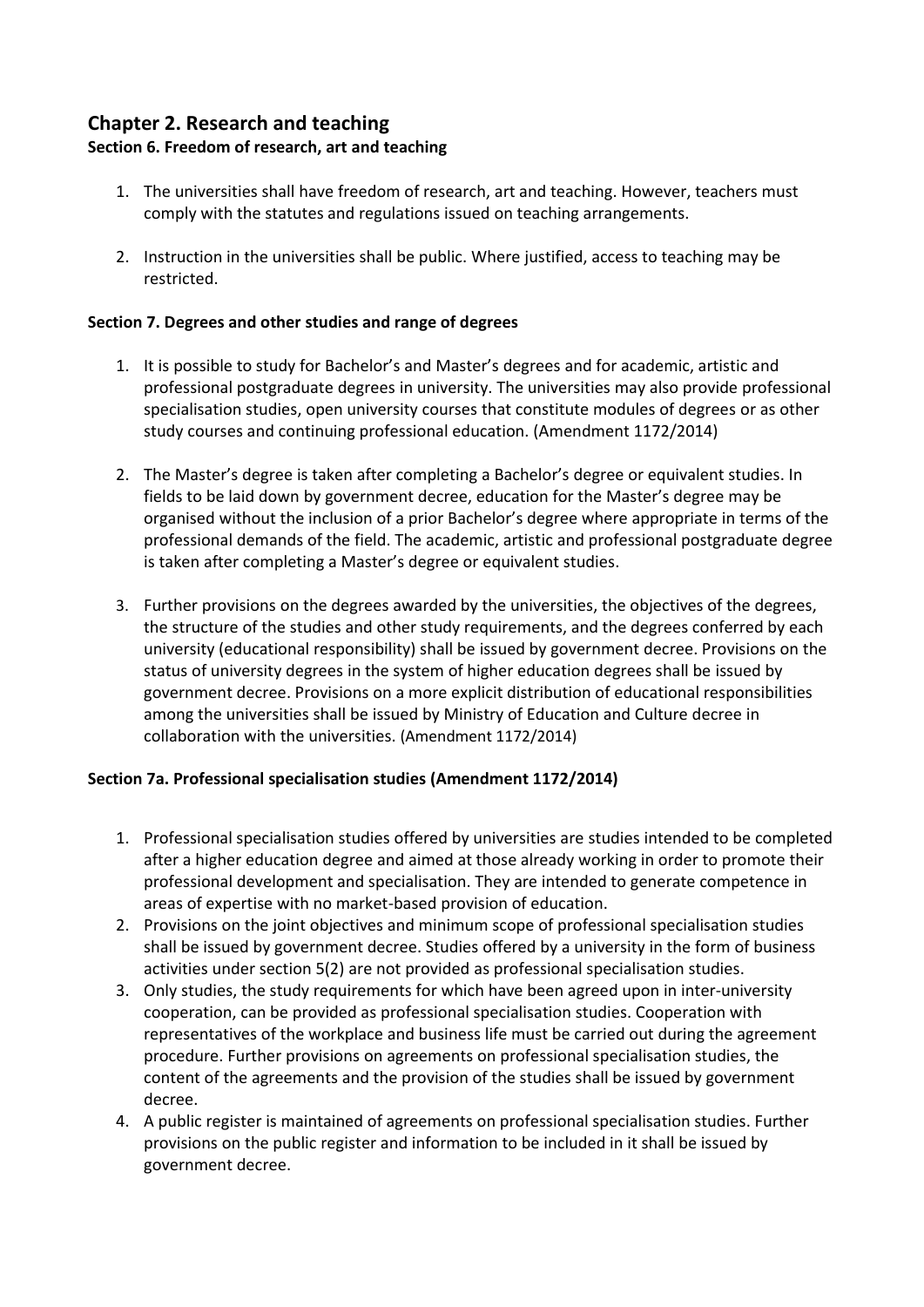#### **Section 8. Free instruction and charges related to other activities**

- 1. Studies leading to a university degree and entrance examinations relating to student admission shall be free of charge for the student, unless otherwise provided in this Act. Free instruction does not hinder universities from offering joint and double degree programmes for which foreign institutions of higher education charge fees for their part of the programme.
- 2. The Finnish National Board of Education charges applicants other than those with educational studies from the educational systems of the European Economic Area or Switzerland who are applying for studies other than post-graduate degrees an application handling fee per each academic term. Applications are not processed unless the fee has been paid.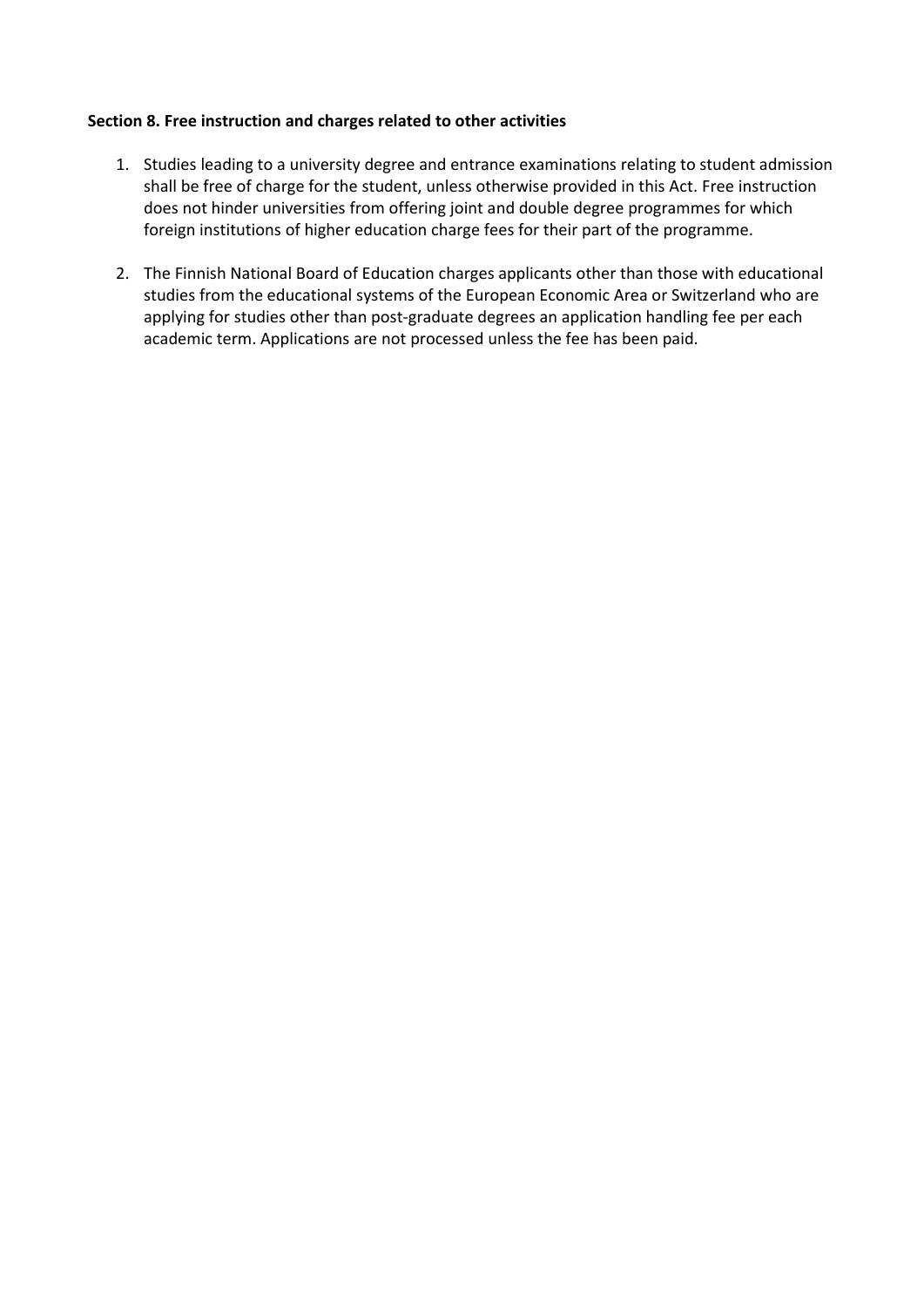- 3. A person applying to education other than that given in Finnish or Swedish may be required to take a fee-charging international test.
- 4. For activities other than those referred to in subsection 1 the university may charge fees. Further provisions on fees chargeable under public law shall be laid down by government decree in conformity with the provisions on the cost price of transactions under public law in the Act on Criteria for Charges Payable to the State (150/1992). If the fee chargeable under public law to a student provided for in this Act has not been paid by the due date, it is possible to collect annual interest for late payment from the due date onwards in accordance with the provisions of the Interest Act (633/1982). The payment may be recovered directly by an enforcement order as provided in the Act on the Enforcement of Taxes and Charges (706/2007).

#### **Section 9. Customised education (studies?)**

- 1. A university may arrange degree studies geared to a group of students which has been commissioned and is paid by the Finnish government, another state, an international organisation, a Finnish or foreign public corporation, a foundation or a private corporation (customised education).
- 2. Customised education may not be arranged for citizens of states belonging to the European Economic Area or for persons or their family members who are deemed comparable to European Union citizens under European Union or under a treaty concluded by the European Union and its Member States with another contracting party. Nor can customised education be arranged for persons who, under the Aliens Act, have a European Union Blue Card, a continuous or a permanent residence permit or a long-term resident's EU residence permit issued to third-country nationals nor for any family members of the above. The Aliens Act is applied in the definition of persons regarded as family members. Persons participating in customised education shall be governed by sections 37, 37a, 37b, 43a–43d, 45, 45a, 45b and 82–86 of this Act.
- 3. Instruction given as customised education must relate to undergraduate or postgraduate education in which the university has the right to confer degrees. The arrangement of customised education may not undermine the undergraduate and postgraduate education provided by the university. The university must charge a fee for customised education covering at least the costs incurring from it.

#### **Section 10. Fee-charging degree programmes**

- 1. Universities may charge fees for students admitted to a degree programme taught in a foreign language. The charging of fees shall be conditional on the university having a scholarship programme which can be used to support, where necessary, the studies of students participating in fee-charging Master's programmes.
- 2. However, fees cannot be charged for citizens of a country belonging to the European Economic Area or for persons who comparable to European Union citizens under European Community legislation or under a treaty concluded by the European Community and its Member States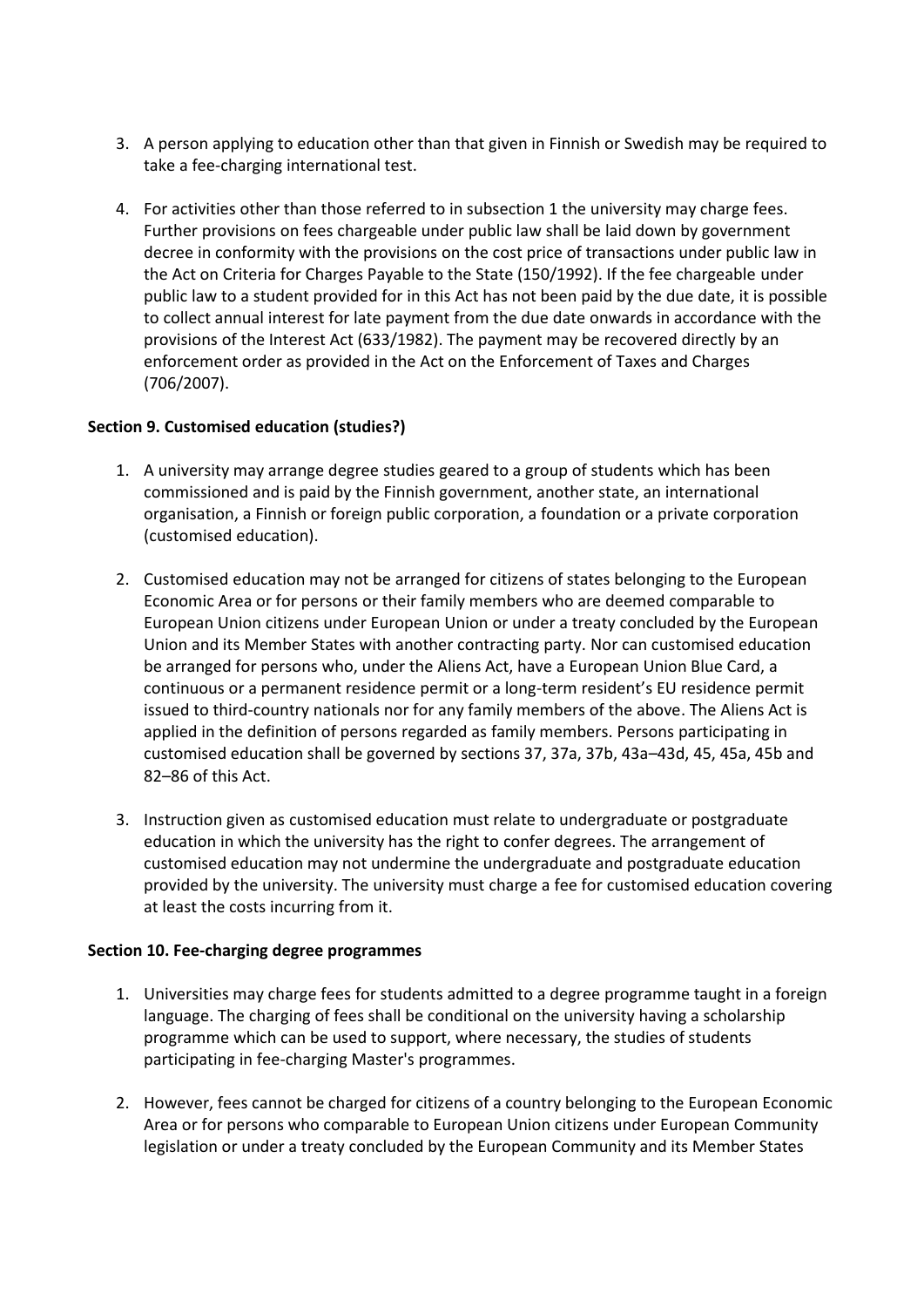with another contracting party. Nor can a fee be charged for persons who have a right to permanent residence in Finland under the Aliens Act (301/2004).

3. Provisions on fee-charging degree programmes shall be issued by Ministry of Education and Culture decree. (Amendment 954/2011)

### **Section 11. Languages of instruction and degrees**

- 1. The languages used for instruction and for the degrees in the University of Helsinki and the University of the Arts Helsinki shall be Finnish and Swedish. The languages used for instruction and for the degrees in Aalto University shall be governed by the provisions on the languages used for instruction and for the degrees of its constituent Schools in section 9 of the Universities Act of 1997 (645/1997). The language used for instruction and for the degrees in Åbo Akademi University, Hanken School of Economics, and the Swedish School of Social Science of the University of Helsinki shall be Swedish. The language used for instruction and for the degrees in other universities shall be Finnish.
- 2. In addition, the universities may decide to use a language other than that referred to in subsection 1 as a language used for instruction and for the degrees.

Section 12. Education of persons proficient in Swedish

1. Åbo Akademi University, Hanken School of Economics, the University of Helsinki, the University of the Arts Helsinki and Aalto University shall be responsible for educating a sufficient number of persons proficient in Swedish for the needs of the country.

# **Chapter 3. Organisation**

# **Section 13. Organs of a public university**

1. The organs of a public university are the board, the rector and the university collegiate body. The university may also have a chancellor and other organs, as stipulated in the university rules of procedure.

#### **Section 14. Board of the public university**

- 1. The highest executive organ of a public university is the board.
- 2. The remit of the board shall be to (1) determine the main objectives of the university operations and economy, the strategy and management principles;

(2) decide on the operating and financial plans and the budget of the university, and to prepare a financial statement;

(3) be accountable for the management and use of the assets of the university, unless the board has devolved the power to the rector;

(4) arrange the supervision of the accounting and asset management;

(5) adopt agreements of major importance or fundamental consequence for the university and issue opinions on important matters of principle concerning the university;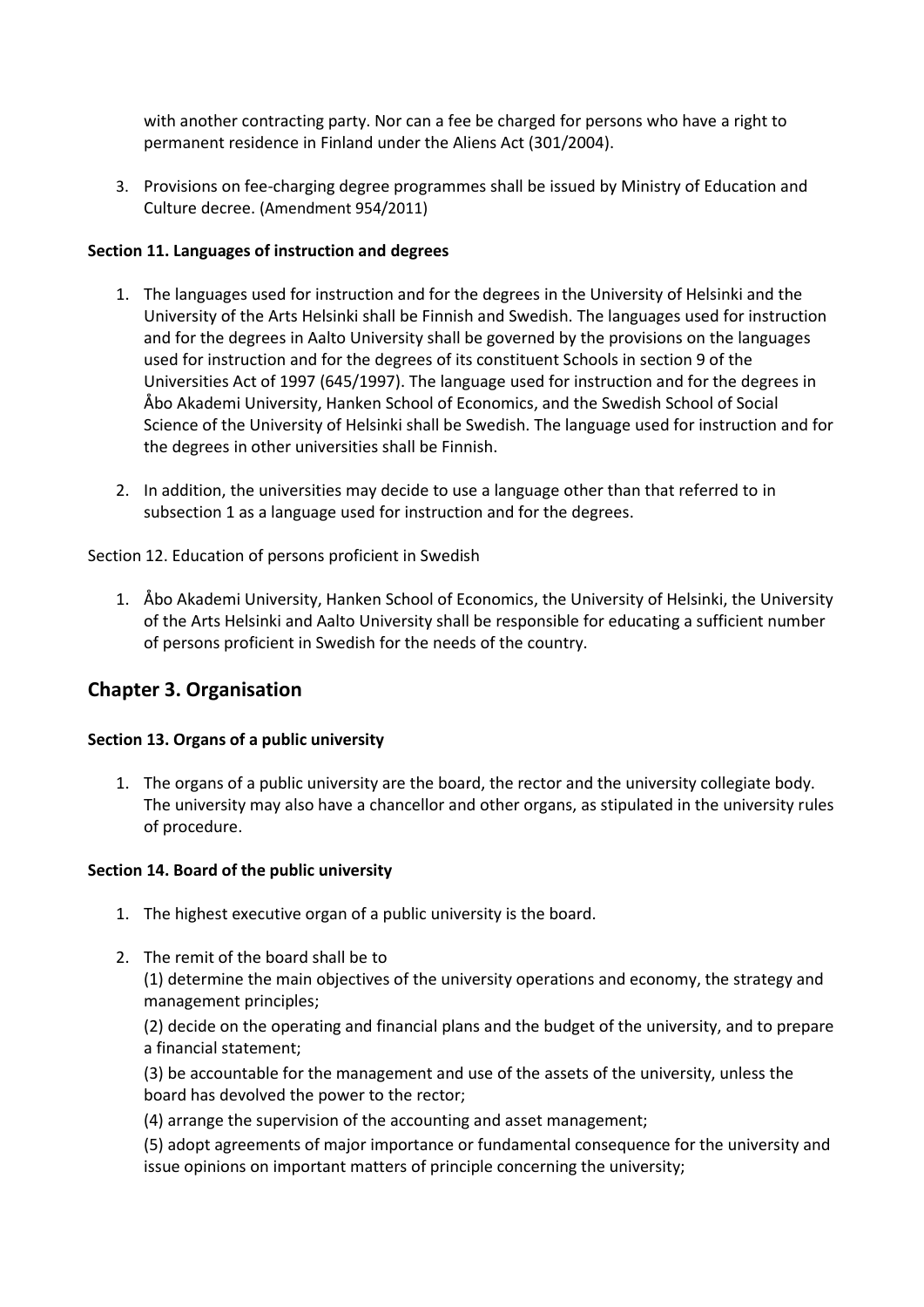(6) adopt the agreement with the Ministry of Education and Culture referred to in section 48 on behalf of the university:

(7) elect the rector or rectors and decide on the division of work between them and to remove the rector from his or her office if there is a legitimate and justified reason for it in consideration of the nature of the office;

(8) adopt the university rules of procedure and other corresponding rules pertaining to general organisation and decide on the operational structure of the university;

(9) submit a proposal to the Ministry of Education and Culture concerning a change in the educational responsibilities of the university;

(10) decide on the number of students to be admitted to the university.

3. In addition, the board shall be charged with hiring the leading staff working directly under the rector, unless the board has devolved the task to another organ of the university.

# **Section 15. Composition of the board of a public university**

- 1. The board of a public university shall have 7 or 9−14 members. The university collegiate body shall decide on the number of board members.
- 2. The board must include representatives from the following groupings in the university community:
	- (1) the professors of the university;
	- (2) other teaching and research staff and other personnel;
	- (3) the students.
- 3. Each of the groupings referred to in subsection 2 may constitute no more than half of the aggregate number of members elected from among these groupings. The university collegiate body shall decide on the number of members representing the different groupings.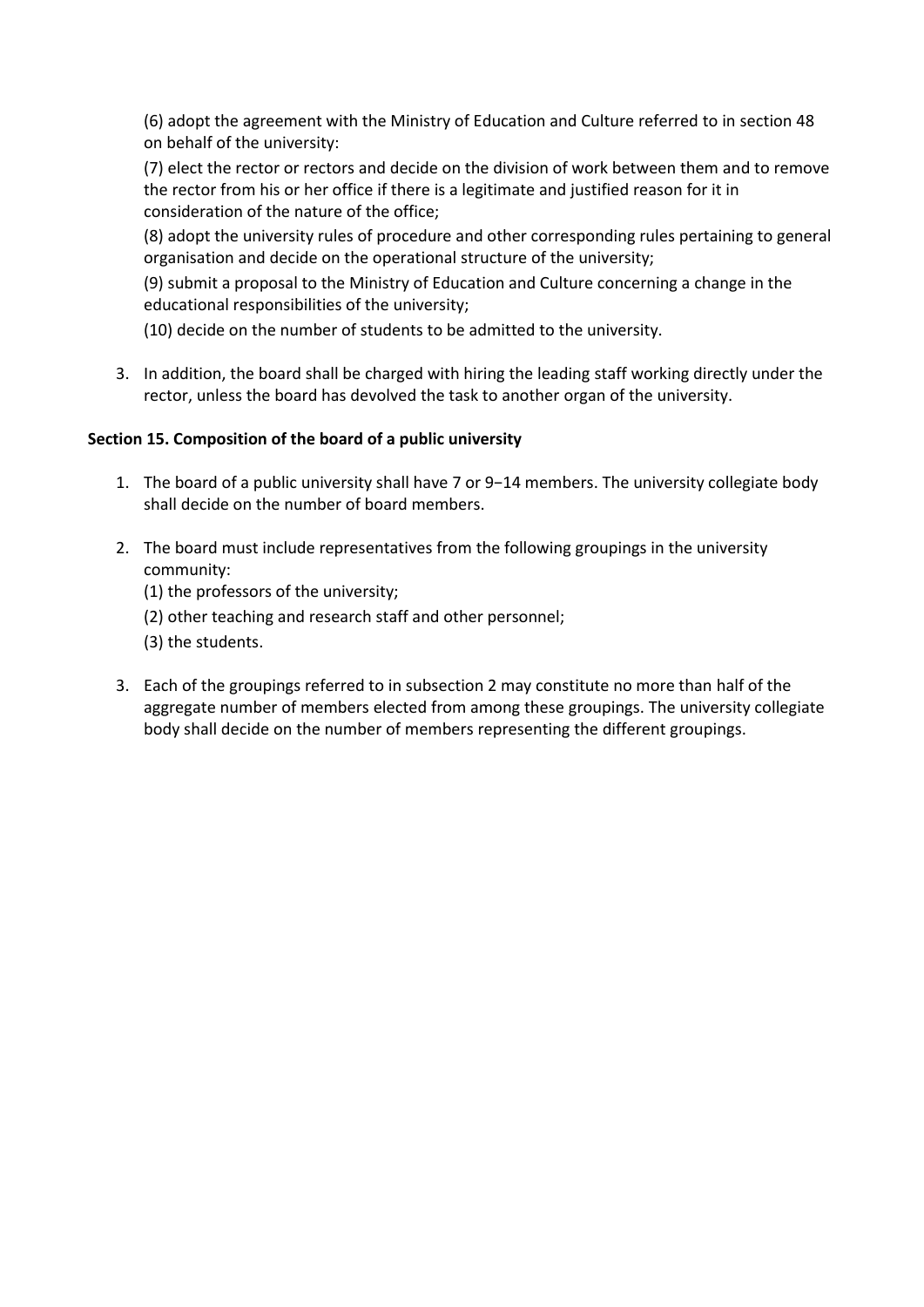- 4. At a minimum, 40 per cent of the board members must be persons other than those referred to in subsection 2. They must represent a wide range of expertise in the sciences or arts in the field of operation of the university.
- 5. The members referred to in subsection 2 above shall be elected by the university community grouping concerned as provided in this Act and in the university rules, and the members referred to in subsection 4 shall be elected by the university collegiate body.
- 6. The rector, vice-rector, a director of a faculty or a unit directly subordinate to the board, or a member or a deputy member of the university collegiate body may not be a member of the board.
- 7. The board shall elect one of the members referred to in subsection 4 as its chairperson and one member as its vice-chairperson.

#### **Section 16. Term of office of the board of a public university; resignation and dismissal of a member**

- 1. The university collegiate body shall decide on the term of office of the board of a public university and of its individual members. However, the term of office may not exceed five years.
- 2. Board members may resign before the end of their term of office.
- 3. The board may propose to dismiss a board member during his or her term of office if the member has become incapable of discharging his or her duties, has seriously violated the interests of the university by his or her action or if there is any other especially serious reason for it. The decision to dismiss a member shall be made by the university collegiate body. The decision is enforceable regardless of a pending appeal unless otherwise decreed by the appellate authority.

#### **Section 17. Rector of a public university**

- 1. A public university has a rector.
- 2. The remit of the rector shall be to

(1) lead the operations of the university and resolve matters concerning the university which have not been assigned to some other organ by statute or regulation;

(2) be responsible for the economical, efficient and effective discharge of the university mission;

(3) be responsible for assuring that accounting is in compliance with the laws and that financial management is arranged in a reliable manner;

(4) be responsible for the preparation and presentation of matters which come before the board;

(5) be responsible for the implementation of the board decisions unless otherwise specified in the university rules of procedure;

(6) decide on the hiring and dismissal of staff.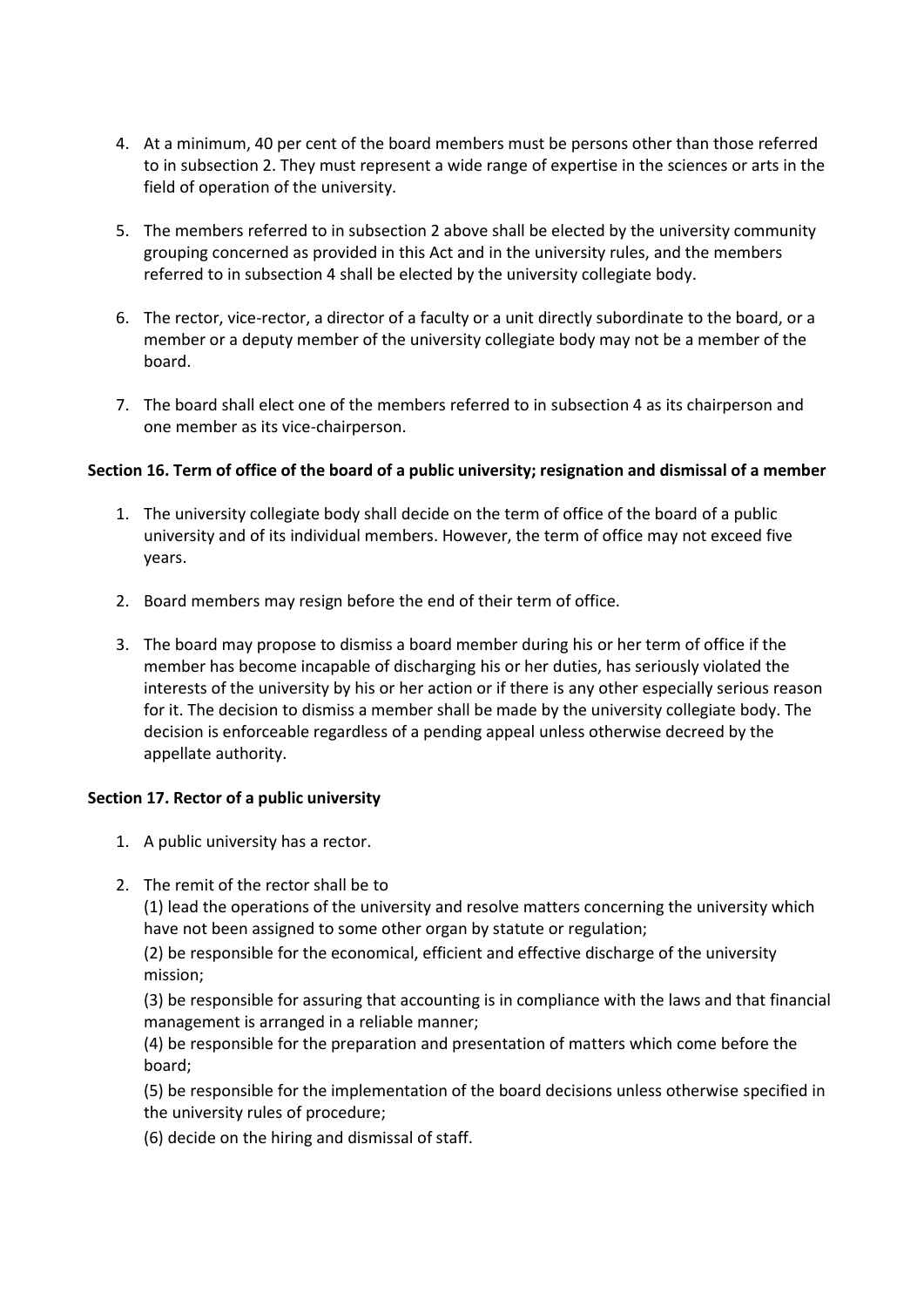- 3. The rector may undertake action which is far-reaching in terms of the university mission only where the board has authorised him or her to do so or where it is impossible to wait for the decision of the board without causing essential harm to the operation of the university. In the latter case, the board must be informed of the action without delay.
- 4. The rector may devolve the hiring of staff or other matters within his or her remit to another organ or person. The rector shall have the right to be present and speak at the meetings of all the organs of the university.
- 5. The university may have vice-rectors as decreed in the university rules of procedure.

### **Section 18. Election of the rector of a public university**

1. The rector of a public university shall be elected by the board of the university for a maximum term of five years. The requirement for the rector elect is that he or she has a doctorate degree and the competence required for discharging the duties as well as proven good leadership skills. However, the requirement of a doctorate degree shall not apply to the rector elect of the University of the Arts Helsinki.

### **Section 19. Representation of a public university**

1. The rector shall represent the public university in matters which under section 17 belong to his or her duties. The board may represent the university in matters within its competence. The university rules may decree that the rector has the right to represent the university in other matters or that the board may confer the right on one of its members or some other designated person. The board may at any time revoke the right it has granted to represent the university.

#### **Section 20. Duty of care imposed on the leadership of a public university**

1. The board and rector of a public university shall promote the interests of the university with care.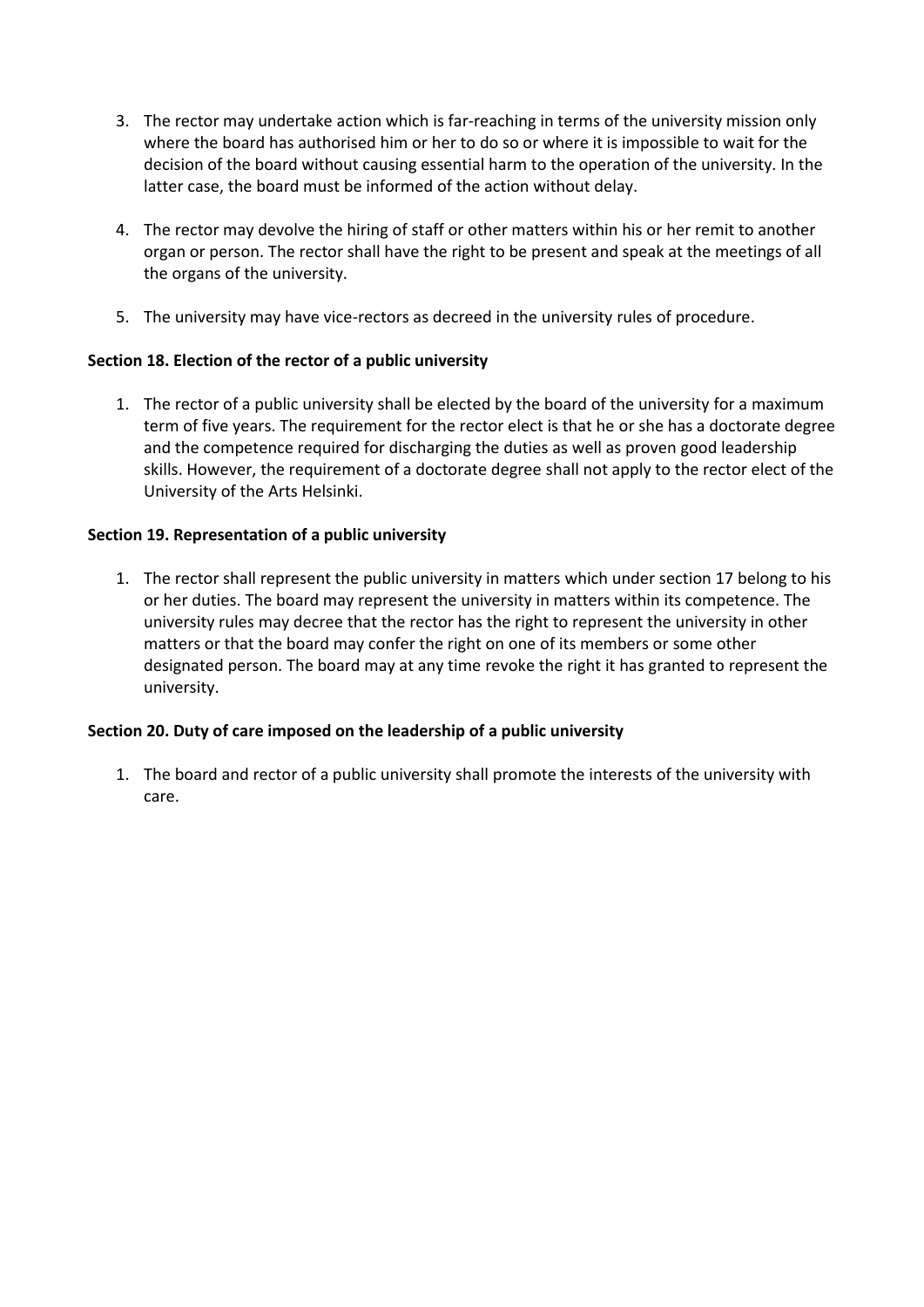# **Section 21. Accountability of board members and the rector of a public university**

1. Board members and the rector of a public university must recompense any damage they have wilfully or by negligence caused to the university in the line of their duties by violating this Act or other regulations. The allocation of liability is governed by Chapter 6 of the Tort Liability Act (412/1974).

#### **Section 22. Collegiate body of a public university**

- 1. A public university has a university collegiate body consisting of a maximum of 50 members, who have personal deputies.
- 2. The university collegiate body shall include the representation of the university community groupings referred to in section 15(2). The number of members from any of the groupings may not exceed half of the total number of members in the university collegiate body. The number of members and the term of office of the university collegiate body and the number of persons belonging to the groupings referred to in section 15(2) shall be laid down in the university rules.
- 3. The university collegiate body shall elect a chairperson and a vice-chairperson from amongst its members.
- 4. The remit of the university collegiate body shall be to (1) decide on the number of members on the board and the duration of the term of office of the board and its members;
	- (2) elect the members referred to in section 5(4) for the board;

(3) confirm the election of board members by the university community groupings referred to in section 5(2);

- (4) dismiss a board member by proposal of the board;
- (5) elect the chartered accountants of the university;

(6) confirm the financial statement and the annual report of the university and discharge the board members and the rector from liability;

(7) decide on the bringing of an action for damages against a board member, the rector and a chartered accountant;

(8) decide on the dismissal of a board member under section 65(3).

#### **Section 23. Organs of a foundation university**

- 1. The organs of a foundation university are the board, the rector and the joint multi-member administrative body of the university.
- 2. A foundation university may also have other organs. These other organs may not exercise significant power of decision.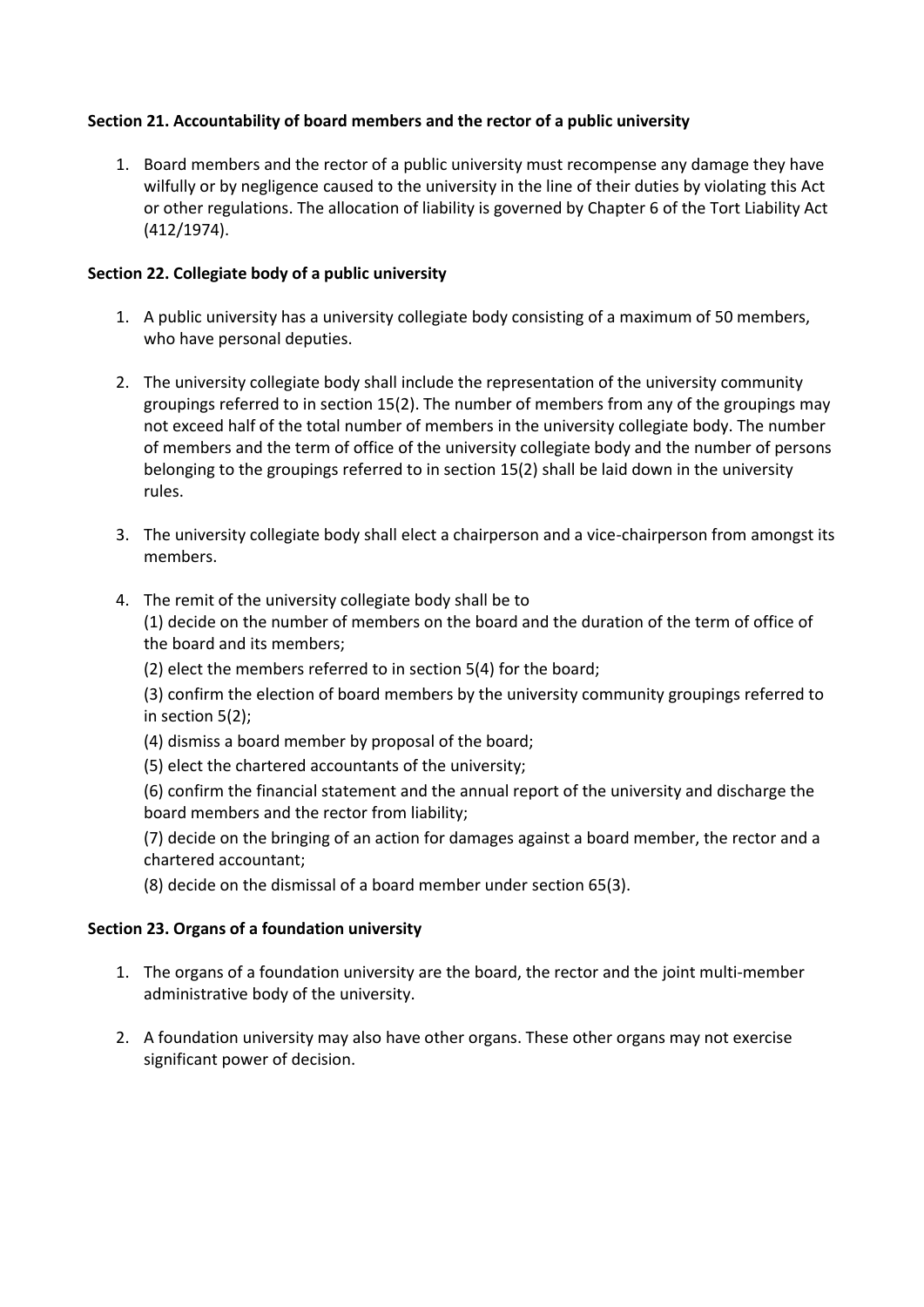#### **Section 24. Board of a foundation university**

- 1. The board of a foundation university shall decide on the strategy of the university, matters concerning the university operations and finances and other far-reaching plans. In addition, the board shall elect the rector to direct university operations.
- 2. The board of a foundation university shall have seven members, including the chairperson and the vice-chairperson. The board shall comprehensively represent the highest national and international expertise in the sciences and arts in the field of operation of the university and in societal and business life. The rector, vice-rector, a director of a faculty or other unit directly subordinate to the board, or a member of the multi-member administrative body may not be a member of the board.
- 3. The joint multi-member administrative body of the university shall appoint the members of the board of the foundation university after consulting the founding partners of the foundation university. Three of the members shall be appointed from amongst persons whom the founding partners, with the exception of the State of Finland, have nominated in accordance with the rules of the foundation. The number of these candidates must be at least twice the number of the seats on the board to be filled. The board shall elect from amongst its members a chairperson and a vice-chairperson, who must be persons other than those referred to in section 15(2).

### **Section 25. Rector of a foundation university**

- 1. The remit of the rector shall be to
	- (1) lead the operations of the university;

(2) be responsible for the economical, efficient and effective discharge of the university mission;

(3) be responsible for assuring that accounting is in compliance with the laws and that financial management is arranged in a reliable manner;

(4) be responsible for the preparation and presentation of matters which come before the board;

(5) be responsible for the implementation of the board decisions unless otherwise decreed in the university rules;

- (6) decide on the hiring and dismissal of staff.
- 2. The rector may undertake action which is far-reaching in terms of the university mission only where the board has authorised him or her to do so or where it is impossible to wait for the decision of the board without causing essential harm to the operation of the university. In the latter case, the board must be informed of the action without delay.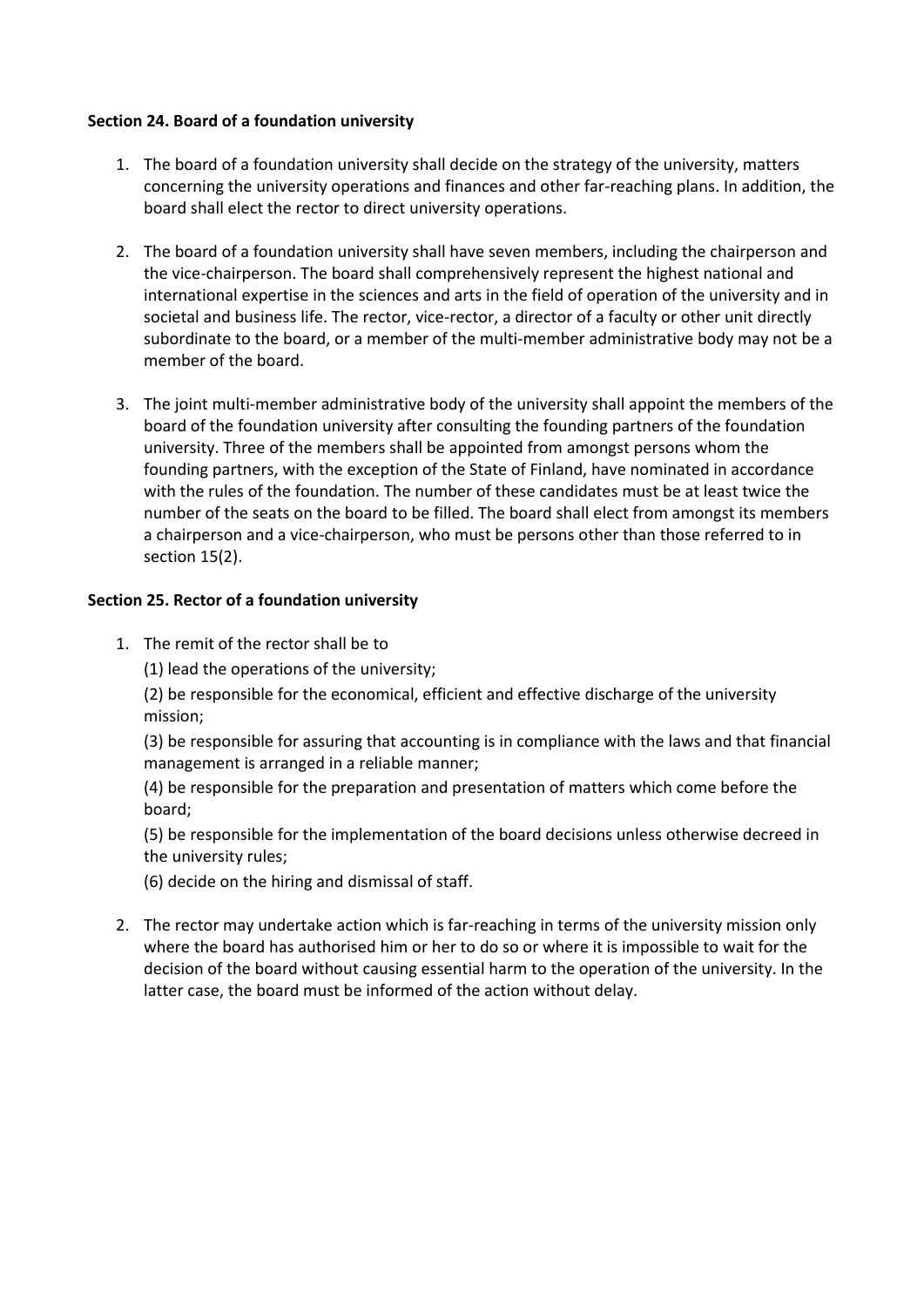- 3. The rector may devolve the hiring of staff or other matters within his or her remit to another organ or person. The rector shall have the right to be present and speak at the meetings of all the organs of the university.
- 4. The university may have vice-rectors as decreed in the university rules.

#### **Section 26. Multi-member administrative body of a foundation university**

- 1. The remit of the multi-member administrative body of a foundation university shall be, unless it has devolved the task to an organ referred to in section 27(2), to
	- (1) decide on the curricula and degree requirements;
	- (2) decide on the admissions criteria;
	- (3) decide on general rules relating to teaching and research;

(4) appoint the necessary boards or other organs to deal with matters relating to degrees, assessment and rectification and to appoint chairpersons, members and deputy members for them; and

- (5) decide on the duration of the term of office of the university board and its members.
- 2. The multi-member administrative body shall have a maximum of 50 members and the representation of only the university community groupings referred to in section 15(2). The number of persons from each of these groupings may not exceed half of the aggregate number of members on the administrative body. The members of the administrative body shall be elected by the university community grouping concerned.
- 3. The remit of the multi-member administrative body other than that referred to in subsection 1 and the number and election of its members shall be laid down in the university rules.

#### **Section 27. Organisation and administration of teaching, research and other operations**

- 1. For the purposes of organising research and teaching, the university may divide into faculties or other comparable units as laid down in the university rules.
- 2. A faculty or a corresponding unit shall have a multi-member administrative body chaired by the director of the unit. The administrative body must include the representation of the university community groupings referred to in section 15(2). The number of members from any of the groupings shall not exceed half of the total number of members in the university collegiate body. The total number of members on the multi-member administrative body shall be laid down in the university rules. The members of the administrative body shall be elected by the university community grouping concerned as laid down in the university rules.
- 3. The university may also have units other than those referred to in subsection 1. The university may have university consortia or other joint units with other universities and joint units with polytechnics, research institutes or other public or private organisations or foundations.
- 4. For the purpose of processing requests for rectification in matters regarding study attainments, the university may have one or several boards of examiners or other corresponding organs. The board of examiners or corresponding body shall consist of a chairperson and other members, each of whom has a personal deputy. The chairperson and his or her deputy must be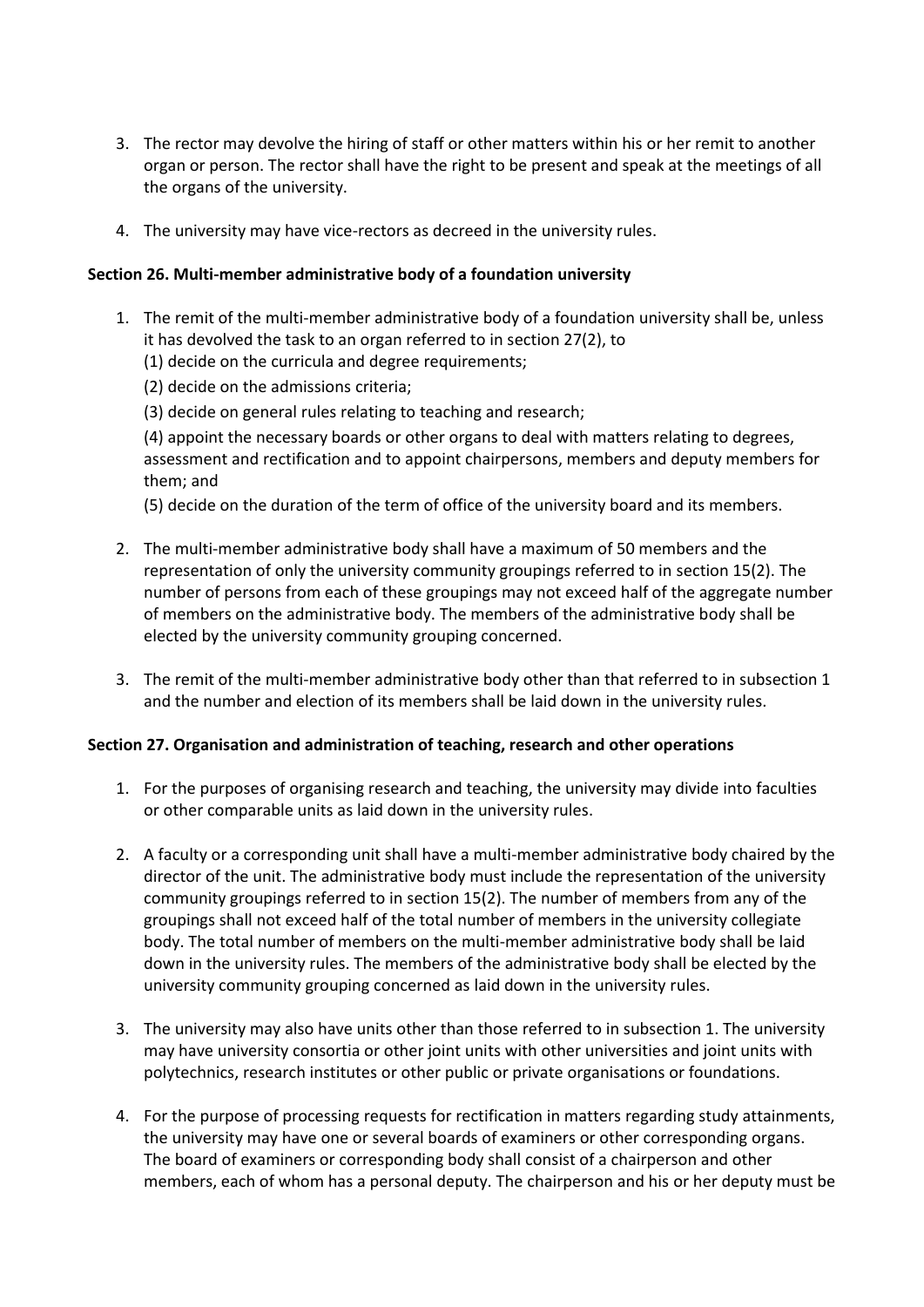professors. At least half of the other members must be university teachers and at least one of the members a student.

#### **Section 28. University rules and regulations**

1. The organisation or the university operations and administration shall be governed by the university rules of procedure and similar internal regulations of the university.

#### **Section 29. Decision-making by the multi-member administrative body**

- 1. The multi-member administrative body shall decide matters by majority vote. Where the votes are equally distributed, the motion seconded by the chairperson shall win. Where the votes are equally distributed in a vote on a disciplinary matter concerning a student, the more lenient opinion shall be the decision.
- 2. With the exception of the University of the Arts Helsinki, a study attainment may be assessed only by those members or deputy members who have a degree of the same level or who have been appointed professors.
- 3. Where one person is elected or appointed to an administrative organ, the ballot shall be conducted as a majority vote. Where none of the candidates gets more than half of the votes, a new ballot shall be conducted between the two candidates with the most votes. Where there is more than one person to be elected or appointed to an administrative organ, the ballot shall be conducted as a proportional vote. If the votes are equally distributed, the outcome of both the majority vote and the proportional vote shall be resolved by lot.

#### **Section 30. Administrative procedure and confidentiality**

- 1. In performing a public administrative function, the university and the student union shall be governed by the Administrative Procedure Act (434/2003). However, the provisions in the Administrative Procedure Act on disqualification shall apply to all university activities. Provisions of section 28(1), paragraphs 5 and 6, of the Act shall apply to universities and to corporations belonging to a university group referred to in section 63 of this Act only in matters where the interests of the university and the community conflict or where required by fair handling of the matter.
- 2. The confidentiality of the activities pursued by the university and the student union shall be governed by the provisions of the Act on the Openness of Government Activities (621/1999) concerning the confidentiality of the activities of authorities referred to in section 4(1) of the Act.

# **Chapter 4. Staff and language of administration**

# **Section 31. University staff**

1. Universities have professors and other teaching and research staff, and other personnel to perform other tasks. Further provisions on the eligibility requirements of the staff and relevant selection procedures shall be laid down in the university rules.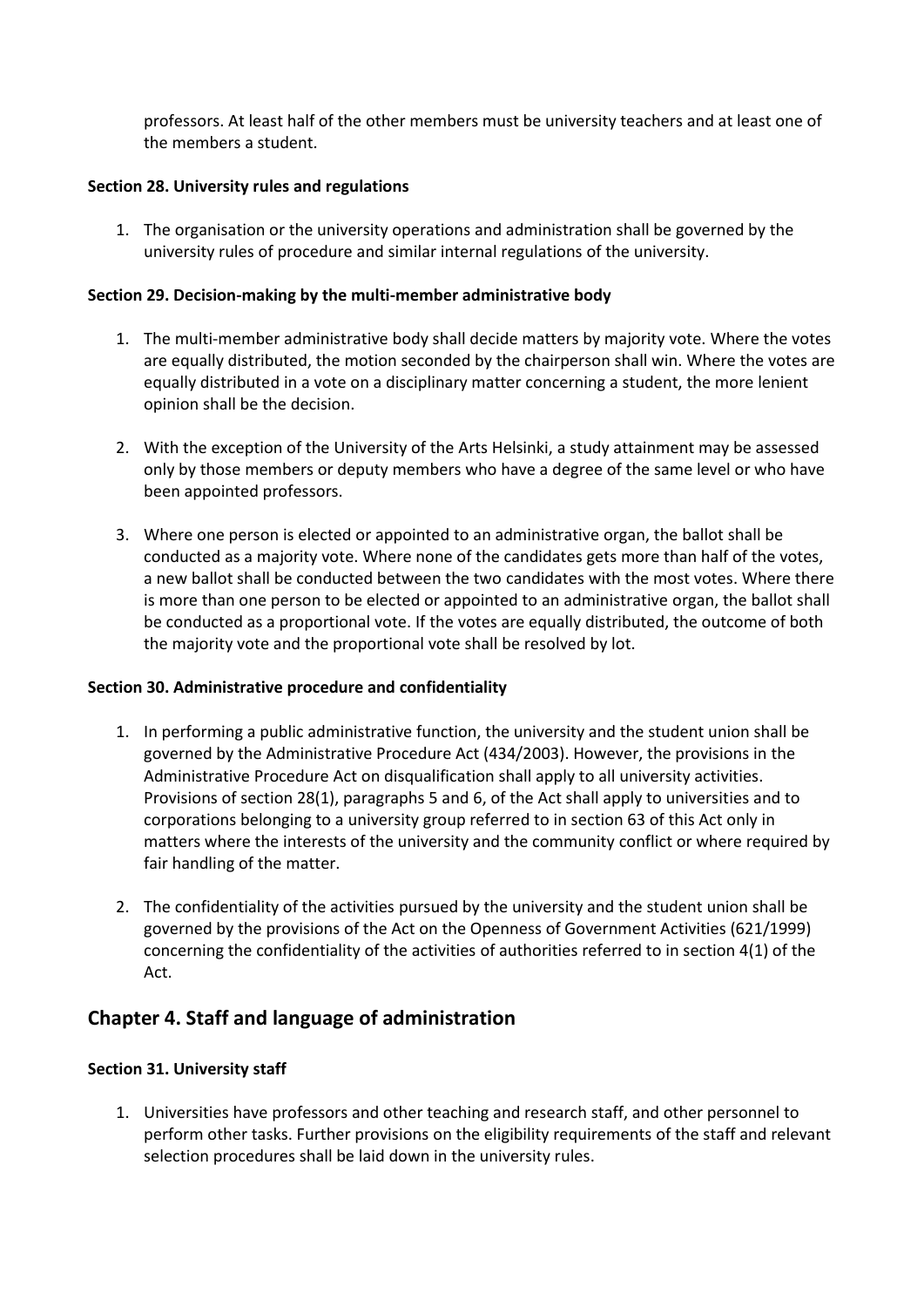#### **Section 32. Staff employment relations**

- 1. The employment relation of the university staff is based on a contract of employment.
- 2. The employees and the terms of the employment relation shall be governed by relevant statutes and terms agreed in a collective agreement and in the contract of employment.
- 3. The employer may not act in the employment relation in a manner which may endanger the freedom of research, art or education referred to in section 6. In addition to the provisions in Chapter 7 of the Employment Contracts Act (55/2001) on the termination of employment contracts and in Chapter 8 on cancellation of employment contracts in the said Act, the employment contract of an employee belonging to the research and teaching staff of a university may not be terminated or cancelled on grounds reference to which would infringe upon the freedom of research, art or education.

#### **Section 33. Duties, appointment and title of professor**

- 1. A professor shall carry out and oversee scientific or artistic work, teach based on it and follow developments in science or art and participate in societal interaction and international cooperation in his or her field.
- 2. The post of professor must be publicly announced vacant when hiring a person into an employment relation in effect until further notice. The post of professor may be filled by invitation without public notice of vacancy when a professionally distinguished person is being invited to take the post or someone is appointed to the post for a fixed period. Only someone who indisputably fulfils the qualification requirements may be appointed to the post by invitation.
- 3. Statements on the qualifications and merits of those applying for or invited to a post must be requested from a minimum of two experts where a person is appointed to a position in effect until further notice or for a fixed period of at least two years. The disqualification of an expert is governed by the provisions in sections 27 - 29 of the Administrative Procedure Act. Provisions on the selection, activities and remit of the experts shall be issued in the university rules, where needed.
- 4. A university may award the right to use the title of professor to a person in its employ.

#### **Section 34. Liability under criminal law**

1. The criminal liability of university staff and members of university organs is governed by Chapter 40 of the Penal Code (39/1889).

#### **Section 35. Language proficiency requirements and administrative language**

1. Provisions on the proficiency of teaching and research staff and other staff in the Finnish and Swedish languages shall be issued by Government Decree. Provisions on the language proficiency required for Åbo Akademi teachers are laid down in section 78.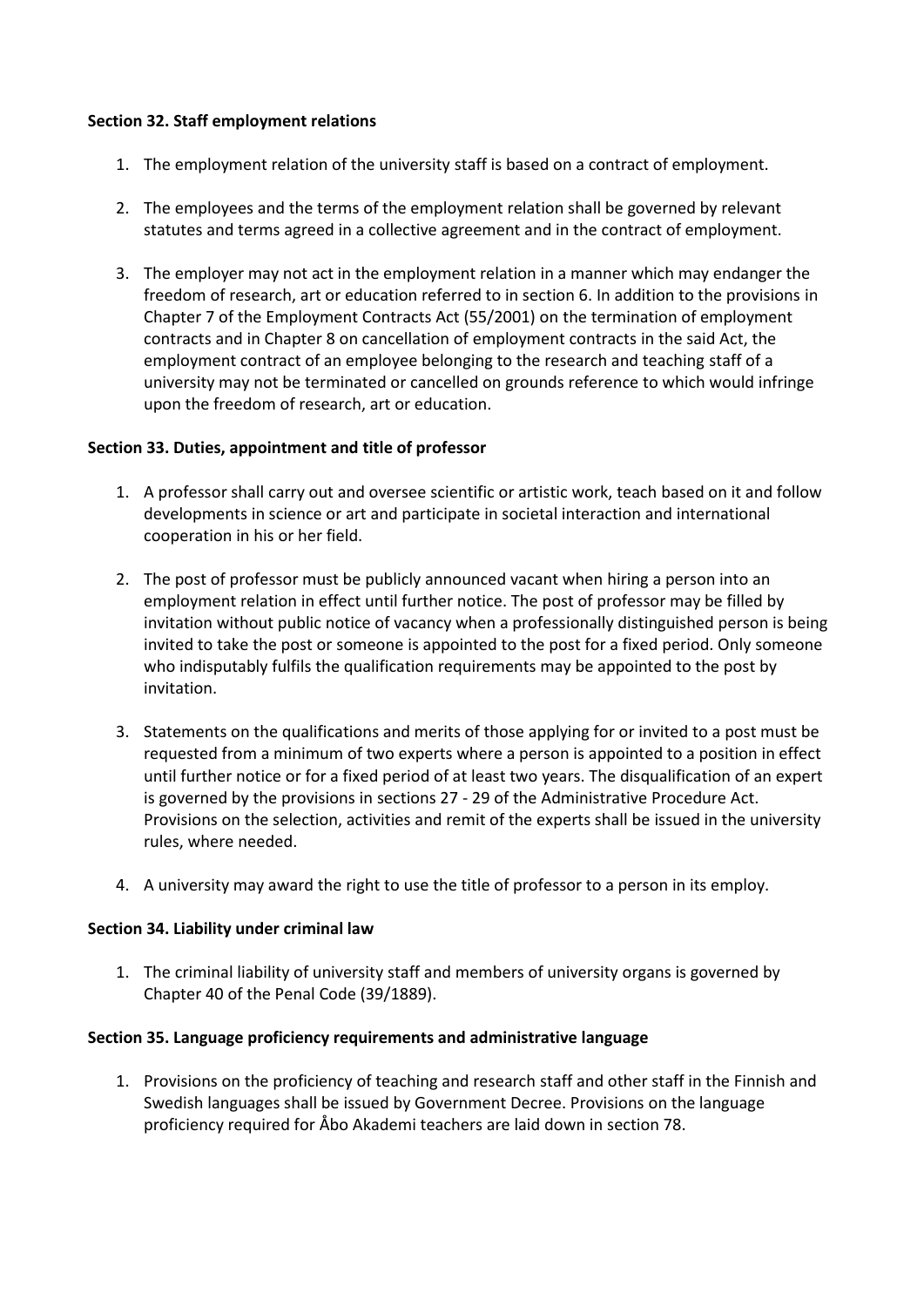2. The language of administration in universities is Finnish. However, the language of administration of Åbo Akademi University, Hanken School of Economics and the Swedish School of Social Science of the University of Helsinki is Swedish.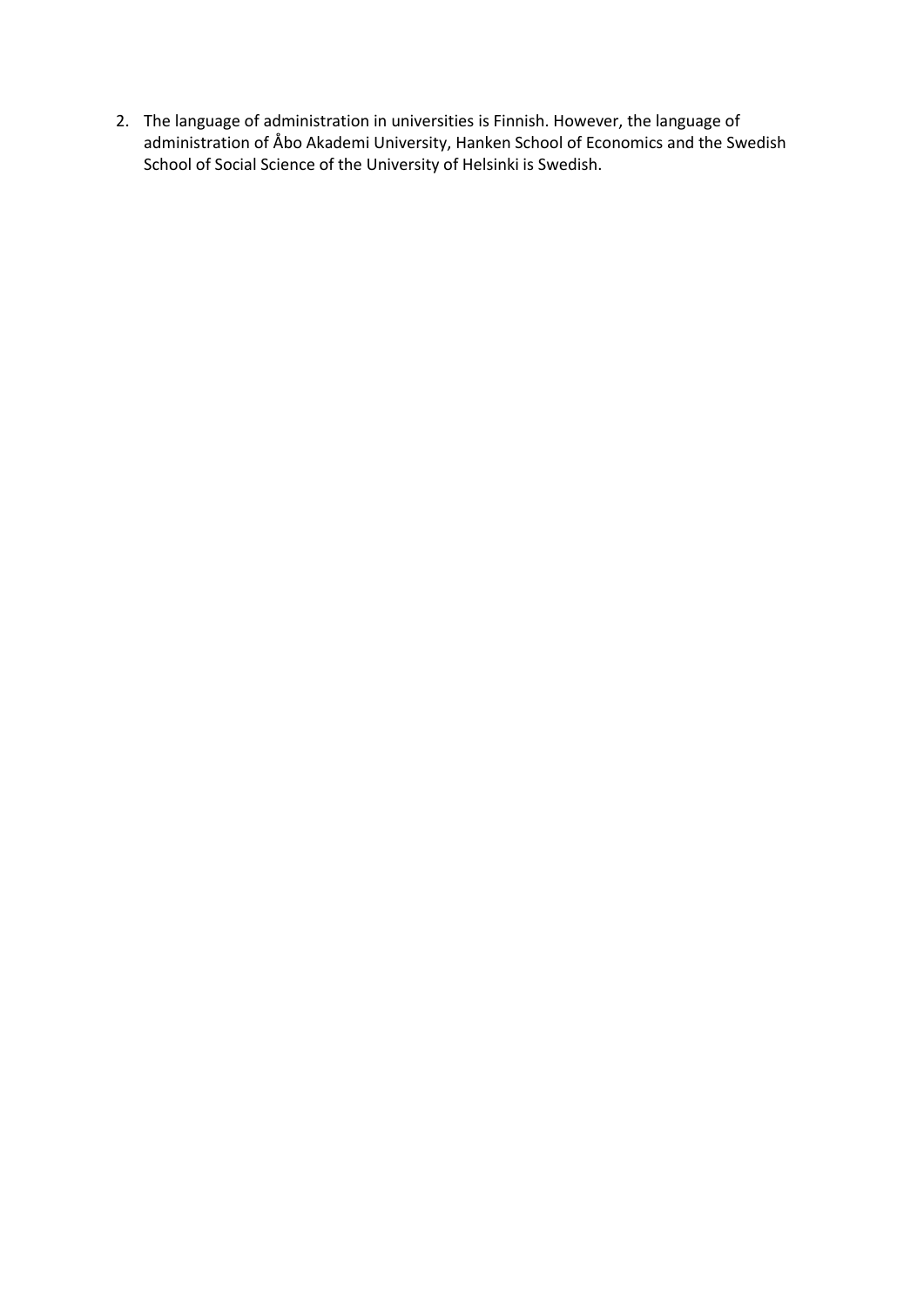3. Everyone shall have the right to use either Finnish or Swedish in matters concerning them and to obtain documents in the language they use.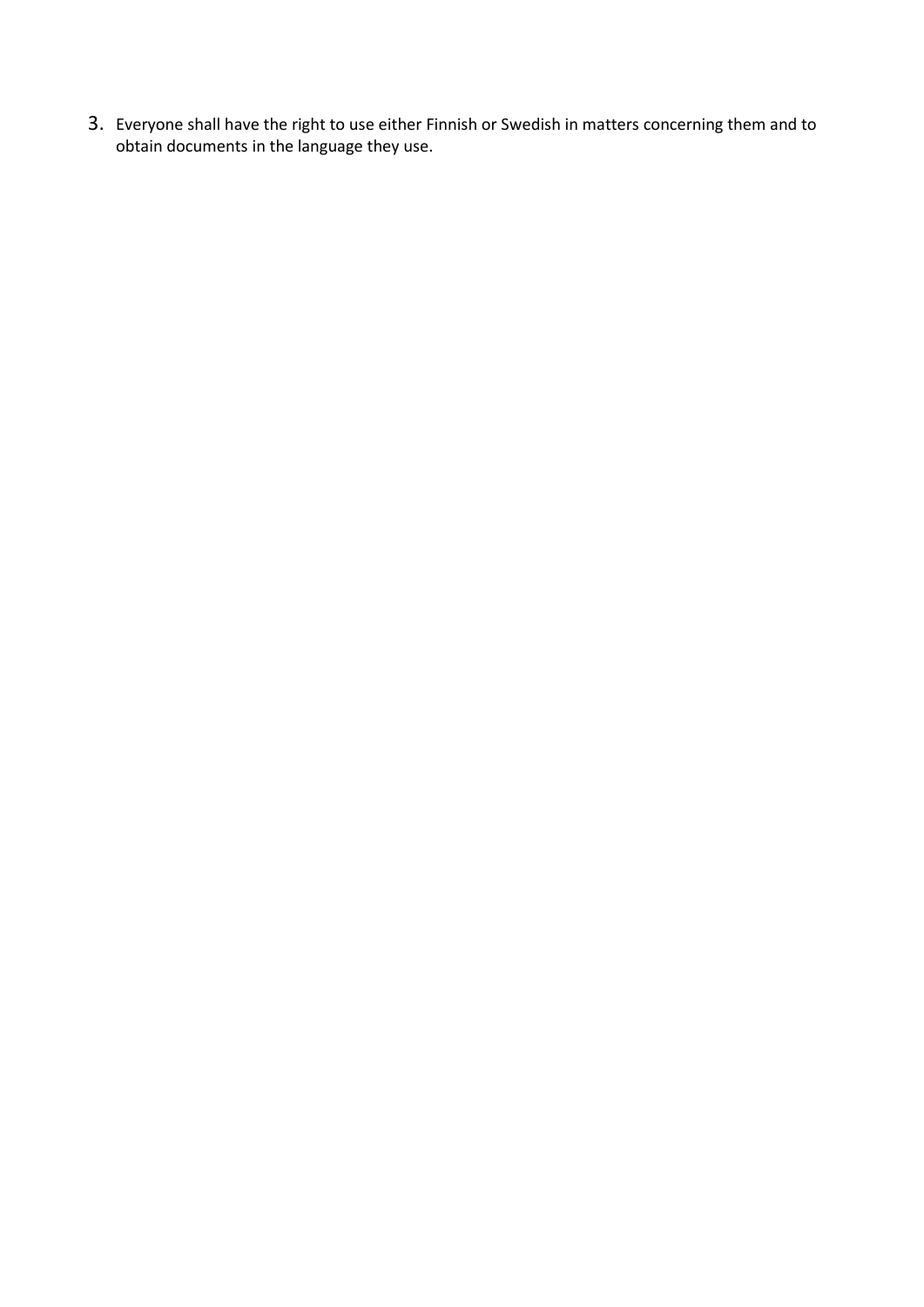# **Chapter 5. Students**

#### **Section 36. Admission**

- 1. New students are admitted by the universities. A student is admitted to complete both a Bachelor's and Master's degree, or either of these, or for a postgraduate degree or professional specialisation studies.
- 2. A university may admit transfer students. A transfer student refers to a student refers to a student whose right to study is transferred from one higher education institution to another or within a single higher education institution from one degree programme to another.
- 3. The admissions criteria are decided on by the universities. In the application process, applicants may be divided into separate applicant categories on the basis of their different educational backgrounds. The admissions criteria applied must be consistent for all applicants belonging to the same category. For the purpose of meeting the educational needs of a given language group, exceptions to consistent admissions criteria may apply to a limited extent.

#### **Section 36a Joint application procedure and separate admissions**

- 1. With the exception of studies leading to a postgraduate degree, admissions for education leading to a degree are organised in the joint application process between higher education institutions.
- 2. A university may opt for separate admissions instead of the joint application system when selecting:

(1) students for studies designed for a limited target group, where the eligibility of applicants has been defined separately by the university and the application process for which cannot be organised within the schedule for the joint application procedure;

(2) students for studies provided in a foreign language;

(3) students for studies provided in Finnish or Swedish leading exclusively to a Master's degree, the application process for which is organised in connection with the application process for the equivalent foreign-language programme;

(4) transfer students;

(5) students on the basis of studies completed in open higher education.

3. The student admissions register referred to in the Act on the student admissions register, the national data warehouse for higher education and the matriculation examination register [\(1058/1998\)](https://lc.lingsoft.fi/fi/laki/ajantasa/1998/19981058) is used in the joint application procedure. Further provisions on the implementation of the joint application process and procedures associated with it shall be issued by government decree.

# **Section 36b Reserving a student place**

1. In the joint application system, a university must reserve some of the student places for people who have not previously completed a higher education degree in accordance with the Finnish education system and have not accepted a student place leading to a higher education degree or have accepted a student place for studies beginning in spring term 2014 or earlier but have not completed a higher education degree. The obligation applies to admissions for education leading to Bachelor's degree and to both a Bachelor's and a Master's degree and admissions for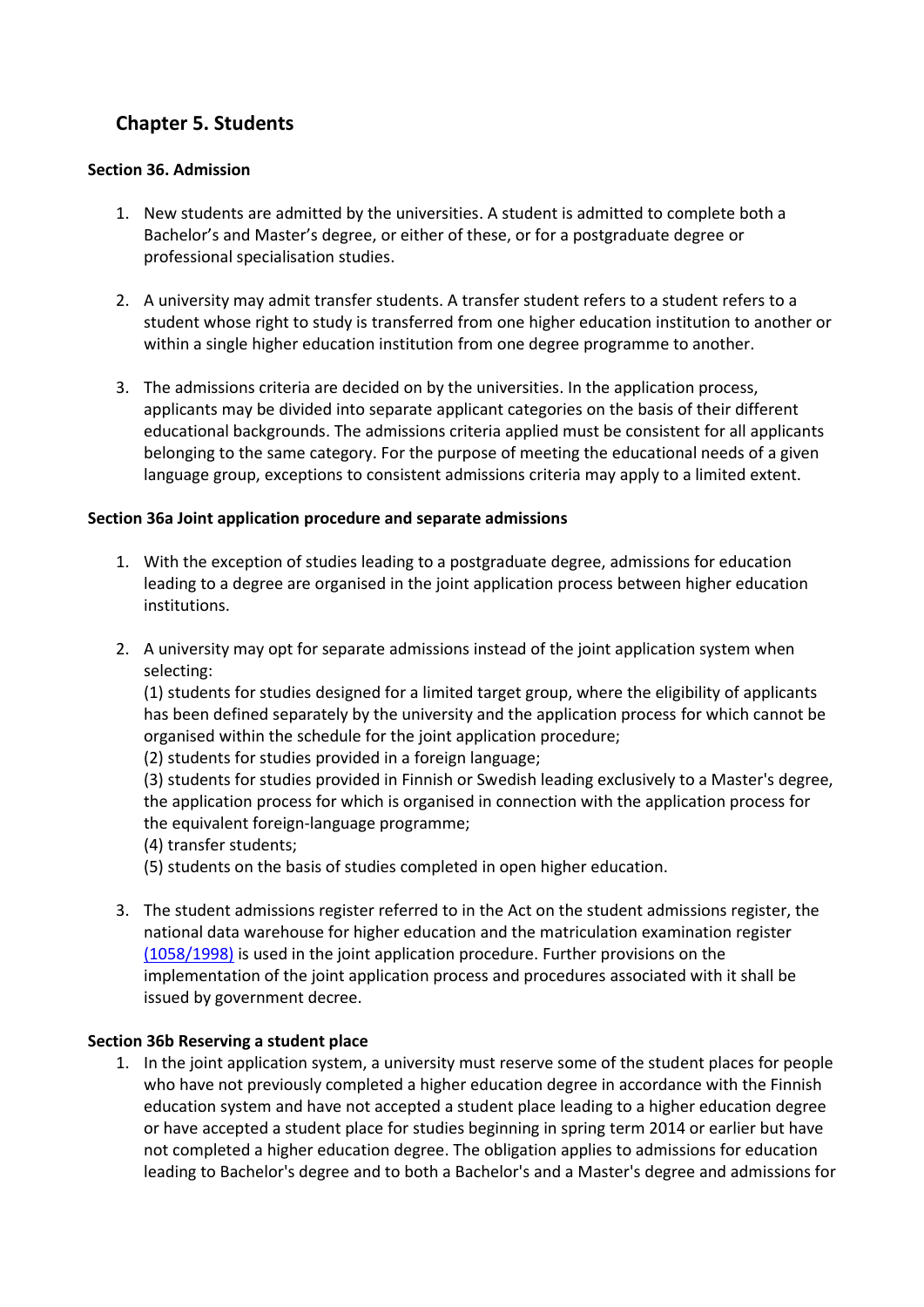studies leading to a Master's degree, not including a Bachelor's degree, provided by a university.

- 2. It is, however, not necessary to reserve student places in the manner referred to in subsection 1 when selecting students for a programme offered in a foreign language or for a programme for which the number of admissions offered is so small that reserving places would generate unreasonable inequality between applicants.
- 3. A university may reserve some of the student places for applicants referred to in subsection 1 also in case of separate admissions.
- 4. Universities must also reserve reasonable possibilities to gain admission for those who have completed a higher education degree or accepted a student place. Universities must ensure that no unreasonably large discrepancies exist between the possibilities of individuals belonging to different applicant categories to gain admission in terms of equitable treatment of applicants. When assessing reasonability, the following factors are accounted for: the share of applicants belonging to the different applicant categories, the opportunity to gain admission through routes other than the joint application procedure and other factors comparable to these.

# **Section 37. Eligibility for studies leading to a higher education degree and for professional specialisation studies**

1. Eligibility for studies leading to only a Bachelor's degree or to both a Bachelor's and a Master's degree may be conferred to those who have

(1) passed the examination referred to in the National Matriculation Examination Act (672/2005);

(2) a vocational upper secondary qualification awarded after completing studies of at least three years' duration or corresponding prior studies;

(3) a vocational upper secondary qualification, a further vocational qualification or a specialist vocational qualification awarded under the Adult Education and Training Act (631/1998) or a corresponding prior qualification; or

(4) a qualification completed abroad which in the awarding country gives eligibility for corresponding higher education.

- 2. The provisions in subsection 1 on eligibility for degree studies also apply to education leading directly to a Master's degree arranged by the university without the inclusion of a separate Bachelor's degree.
- 3. Eligibility for studies leading only to a Master's degree may be conferred to those who have (1) an applicable Bachelor's degree;

(2) an applicable polytechnic degree; or

(3) applicable studies completed abroad which in the awarding country gives eligibility for corresponding higher education.

4. The university may require a student admitted to study for a Master's degree referred to in subsection 3 to complete supplementary studies of an extent requiring a maximum of one year of studies in order to acquire the knowledge and skills needed for the studies. Where a student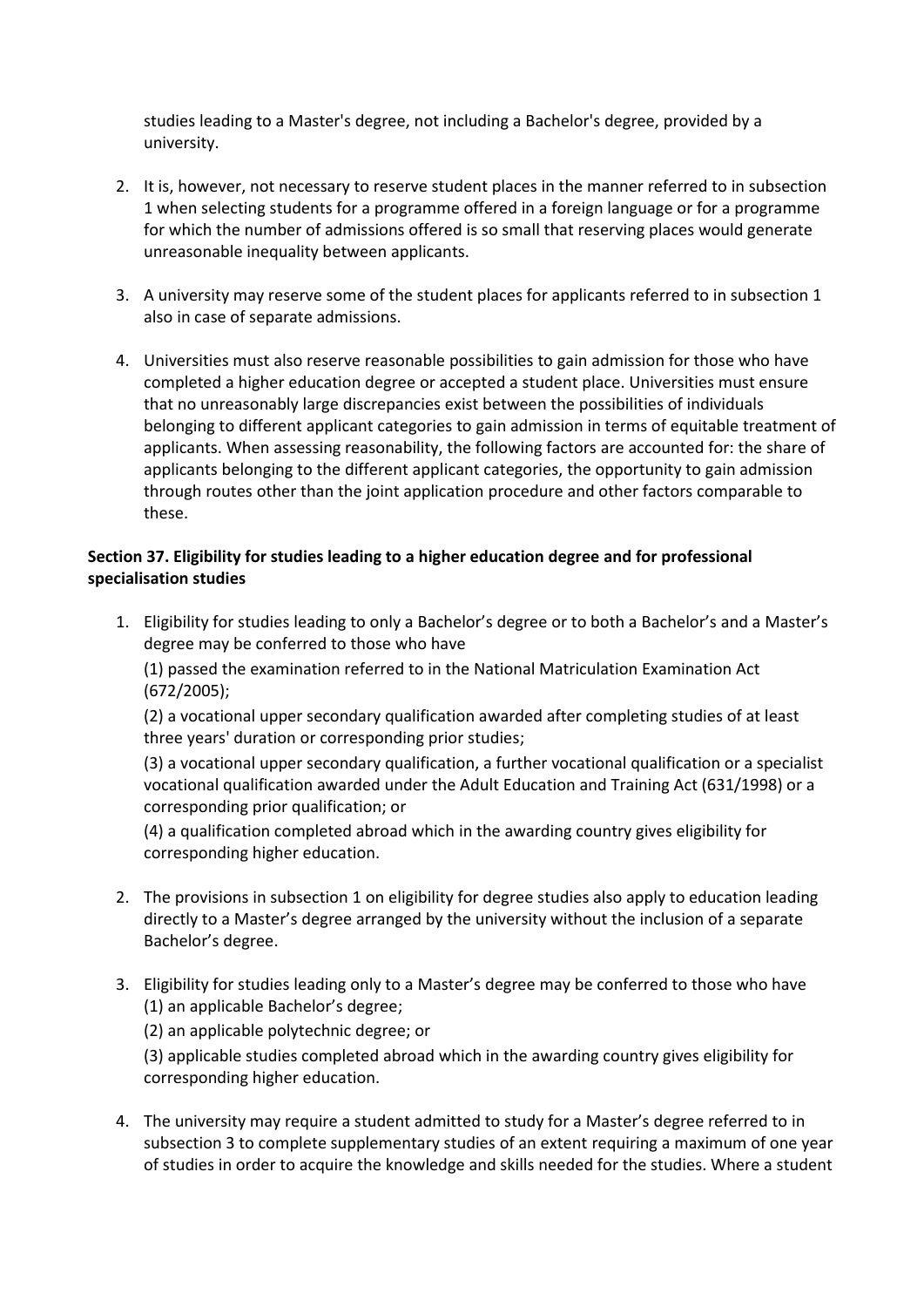is admitted to education leading only to the degree of Master of Laws, the applicable qualification referred to in subsection 3 is the degree of Bachelor of Laws or a corresponding qualification completed abroad which in the awarding country gives eligibility for corresponding higher education.

5. Eligibility for studies leading to an academic or artistic postgraduate degree may be conferred to those who have completed

(1) an applicable Master's degree;

(2) an applicable polytechnic Master's degree;

(3) applicable studies completed abroad which in the awarding country gives eligibility for corresponding higher education.

- 6. The university may require a student admitted to study for an academic or artistic postgraduate degree to complete the necessary supplementary studies in order to acquire the knowledge and skills needed for the studies.
- 7. Eligibility for studies leading to a professional postgraduate degree may be conferred to those who have

(1) completed an applicable Master's degree or polytechnic Master's degree or (2) applicable studies completed abroad which in the awarding country gives eligibility for corresponding higher education.

- 8. Further provisions on eligibility for professional postgraduate degrees shall be issued by government decree.
- 9. Eligibility for professional specialisation studies may be conferred to those who have completed an applicable university or polytechnic degree.
- 10. Eligibility for studies referred to in this section may also apply a person whom the university deems otherwise to have sufficient knowledge and skills for the studies.

# **Section 37a. Accessibility and prerequisites for admission (Amendment 954 /2011)**

- 1. Factors relating to the health and functional capacity of an applicant may not preclude admission. However, a person whose state of health or functional capacity makes him or her incapable of acquitting the practical tasks or practice included in the syllabus where the safety requirements relating to studies referred to in section 43a so entail and where the impediment cannot be removed with reasonable measures shall not be admitted as a student.
- 2. In the case of studies referred to in section 43a, admission shall also be precluded where a decision has been made to revoke the right to study under section 32 of the Vocational Education and Training Act (630/1998), under section 11(9) of the Adult Vocational Education and Training Act, under section 25a of the Polytechnics Act (351/2003) or under section 43a of this Act where considerations relating to the protection of the health and safety of other persons so require.
- 3. The university shall inform the applicants about health-related demands and other prerequisites imposed by studies.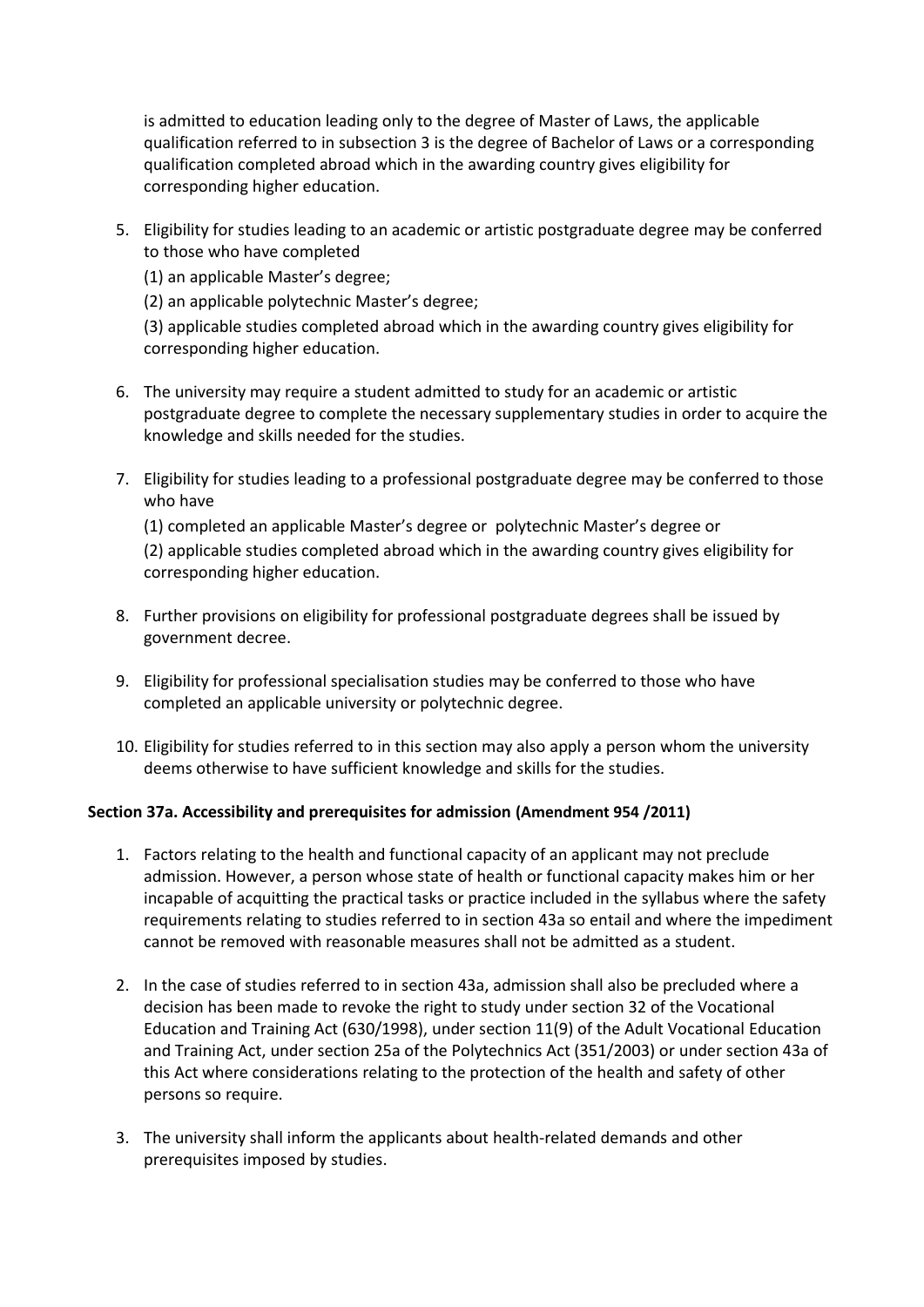#### **Section 37b. Access to information relating to admission (Amendment 954 /2011)**

- 1. In the case of studies referred to in section 43a, the applicant shall provide information regarding his or her health that required for admission and information about any decision to revoke the right to study.
- 2. Notwithstanding provisions on confidentiality, for the purposes of admissions requirements, the university shall have the right to obtain information from other universities, polytechnics and education providers about any decision, including its justifications, to revoke an applicant's right to study.

#### **Section 38. Acceptance of a student place**

- 1. Applicants may accept only one student place in a degree programme which begins that term. This provision does not apply to the acceptance of a student place in the case of transfer students.
- 2. Students who have been admitted to a university shall notify the university within the time indicated in the offer of admission whether they accept the student place. Where the prospective student does not give the notification within the time indicated he or she shall forfeit the student place. The university must, without delay, enter information on the acceptance of a student place in the higher education applicant register referred to in section 1 of the Act on the student admissions register, the national data warehouse for higher education and the matriculation examination register.

#### **Section 39. Academic year, academic terms and student enrolment**

1) The academic of a university year starts on the  $1<sup>st</sup>$  of August and ends on the 31<sup>st</sup> of July. The autumn term starts on the first of August and ends on the  $31<sup>st</sup>$  of December. The spring term starts on the  $1<sup>st</sup>$  of January and ends on the  $31<sup>st</sup>$  of July. Instruction is given during periods determined by the university.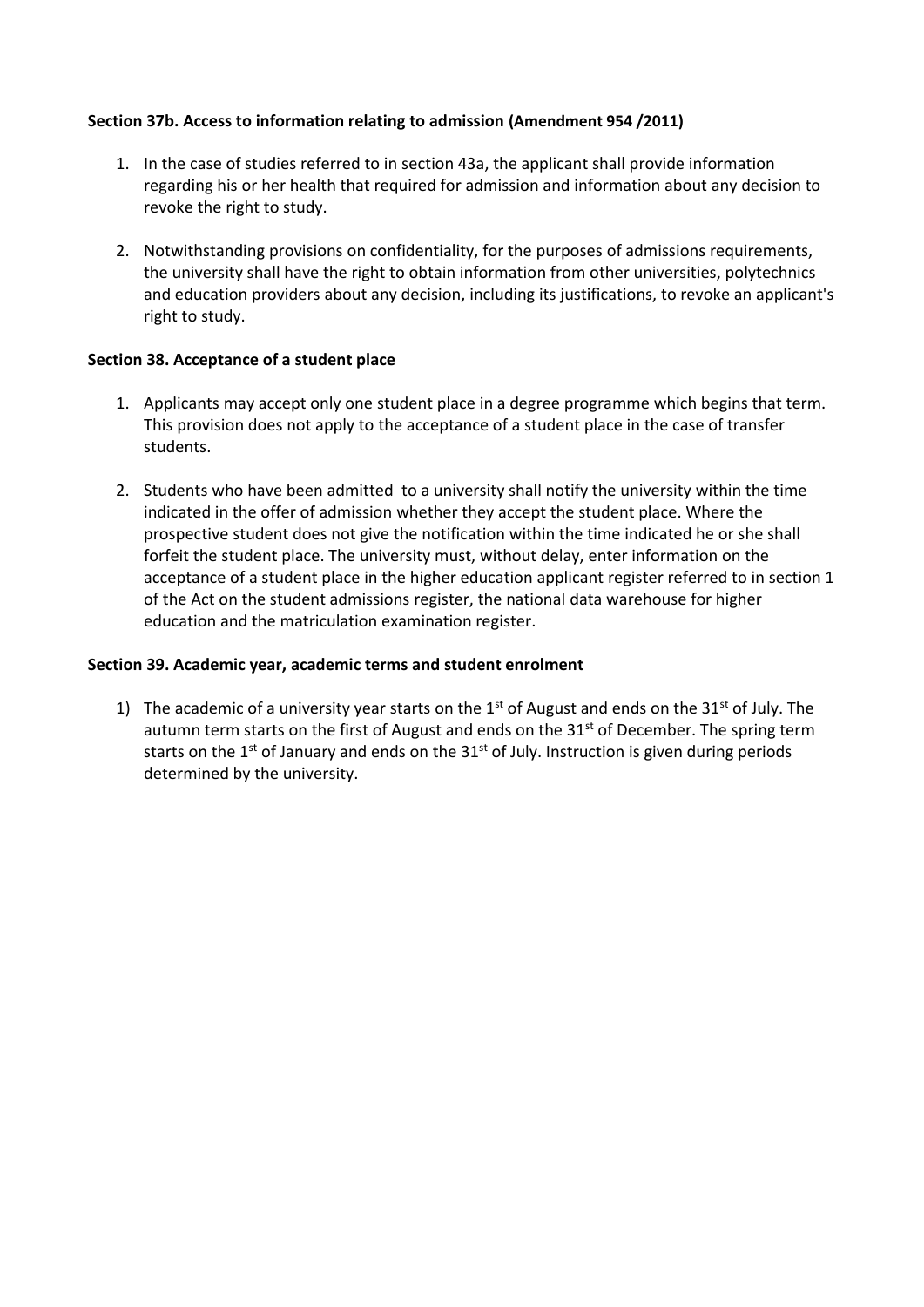- 2) Students who have been admitted and who have accepted a student place shall enrol at the university in the manner stipulated by the university, whereupon they are enrolled as a student. The student must enrol as being present or absent for each academic year in the manner stipulated by the university.
- 3) Having accepted a student place, the student may enrol as absent during the first academic year provided he or she
	- (1) is in active service in accordance with the Conscription Act (1438/2007), the Non-Military Service Act (1446/2007) or the Women's Voluntary Military Service Act (194/1995);
	- (2) is on maternity, paternity or parental leave; or
	- (3) is unable to start studying owing to a medical illness or injury.

### **Section 40. Normative duration of studies for Bachelor's and Master's degrees**

- 1. The normative duration of studies for the Bachelor's degree shall be: (1) three and a half academic years in studies leading to the degree of Bachelor of Fine Art and (2) three academic years in studies leading to other Bachelor's degrees.
- 2. The normative duration of studies for the Master's degree shall be:

(1) three academic years in studies leading to the degree of Licentiate of Veterinary Medicine; (2) three academic years in studies leading to the degree of Licentiate of Medicine when the education includes a prior Bachelor's degree and six academic years when the education does not include a prior Bachelor's degree;

(3) two academic years in studies leading to the degree of Licentiate of Dentistry when the education includes a prior Bachelor's degree and five academic years when the education does not include a prior Bachelor's degree;

(4) two and a half academic years in studies leading to the degrees of Master of Music and Master of Psychology; and

(5) two academic years in other Master's degree studies.

3. The university must arrange teaching and study guidance so as to enable full-time students to complete their degrees in the prescribed normative time. (Amendment 315 /2011)

#### **Section 41. Right to study**

- 1. Students have the right to pursue studies leading to a Bachelor's or Master's degree in the manner laid down in the regulations on university degrees and in the curriculum.
- 2. A student admitted to study for both a Bachelor's and Master's degree has the right to complete the degree in a time period exceeding the aggregate normative duration of studies referred to in section 40 by a maximum of two years. A student admitted to study only for a Bachelor's degree has the right to complete the degree in a time period exceeding the normative duration of studies by a maximum of one year. A student admitted to study only for a Master's degree has the right to complete the degree in a time period exceeding the normative duration of studies by a maximum of two years.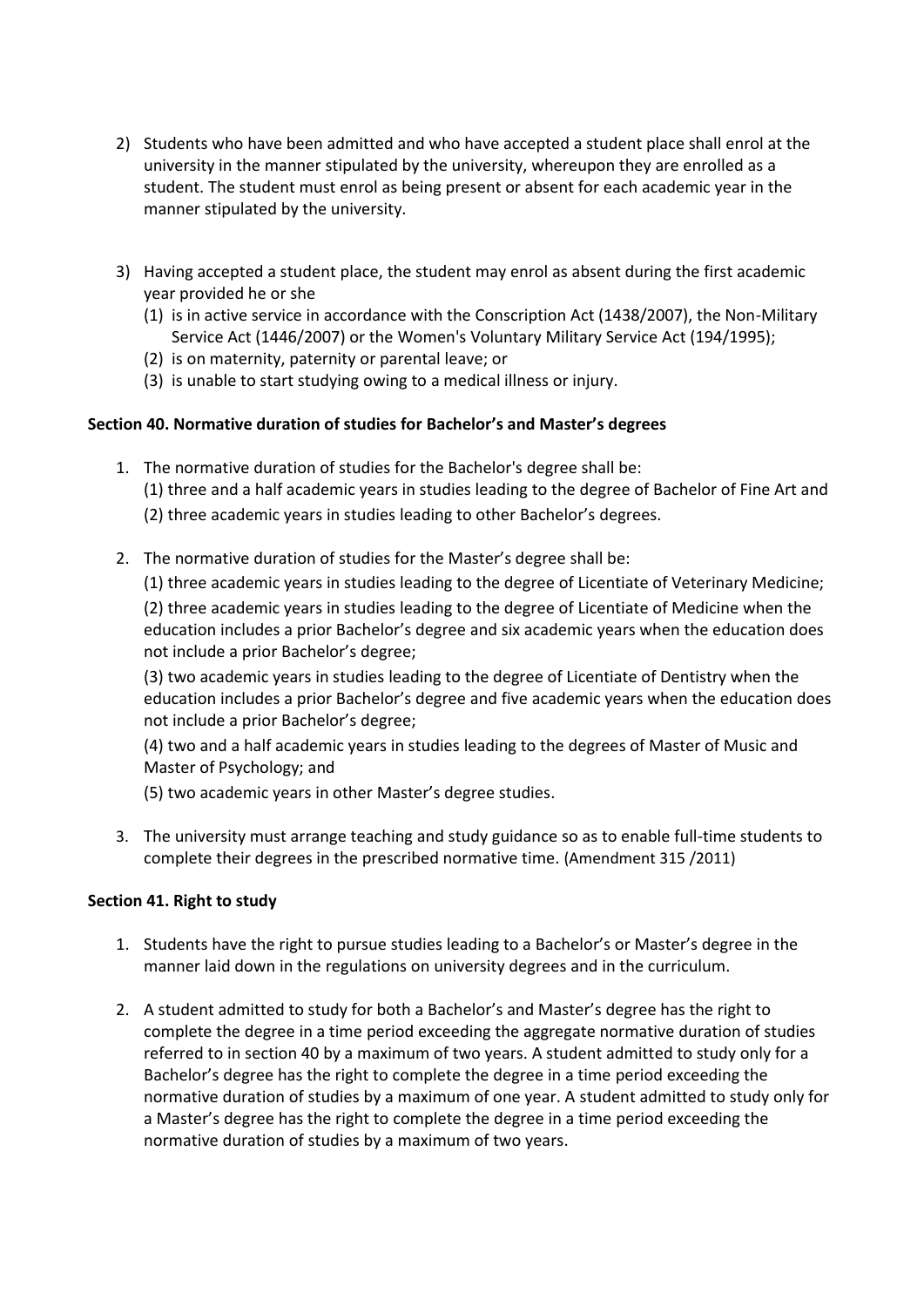- 3. Absences due to a service rendered under the Conscription Act, the Non-Military Service Act or the Women's Voluntary Military Service Act, or when on maternity, paternity or parental leave are excluded from the normative duration of studies. Equally, periods of absence to a maximum of two academic terms when the student is enrolled as absent in accordance with Section 39 are excluded from the normative duration of studies.
- 4. Students are considered to start their degree studies on the date when they accept a student place in the university.
- 5. The transfer student's right to complete degree studies is determined on the basis of the degree for which the student was given the right to complete a degree with the transfer. The time that the student has spent, whether enrolled as absent or present, on studies within the study right upon which the transfer is based is counted towards the normative duration of studies. However, the time spent by students who started their degree studies prior to the 2005-2006 academic year, whether enrolled as absent or present, on studies within the study right upon which the transfer is based are not counted towards the normative duration of studies.

### **Section 41a. Right to a safe learning environment (Amendment 954 /2011)**

- 1. Students have the right to a safe learning environment.
- 2. The university may adopt its own rules or issue other regulations geared to promote internal order, unhindered progress in studies and a safe and pleasant university community.
- 3. The rules and other regulations referred to in subsection 2 above may lay down rules on practical arrangements and proper conduct necessary for safety and satisfaction in the university. Regulations may additionally be issued with regard to the handling of university property and to staying and moving on the premises and grounds of the university. (Amendment 478/2003)

#### **Section 42. Extension of right to study**

- 1. The university grants extension to the duration of studies on application to a student who has not finished his or her studies within the time period referred to in section 41 if the student presents a goal-oriented and feasible plan for completing the studies. In the plan, the student must itemise the studies to be completed and the timetable for completing the degree.
- 2. The duration of studies is extended if it is possible for the student, in consideration of the number and extent of completed and valid study attainments and the missing study attainments and any prior decisions on extensions to the duration of studies, to complete his or her studies in a reasonable period of time. When granting extension to the duration of studies, the university shall consider the life situation of the student.

#### **Section 43. Forfeiture of right to study**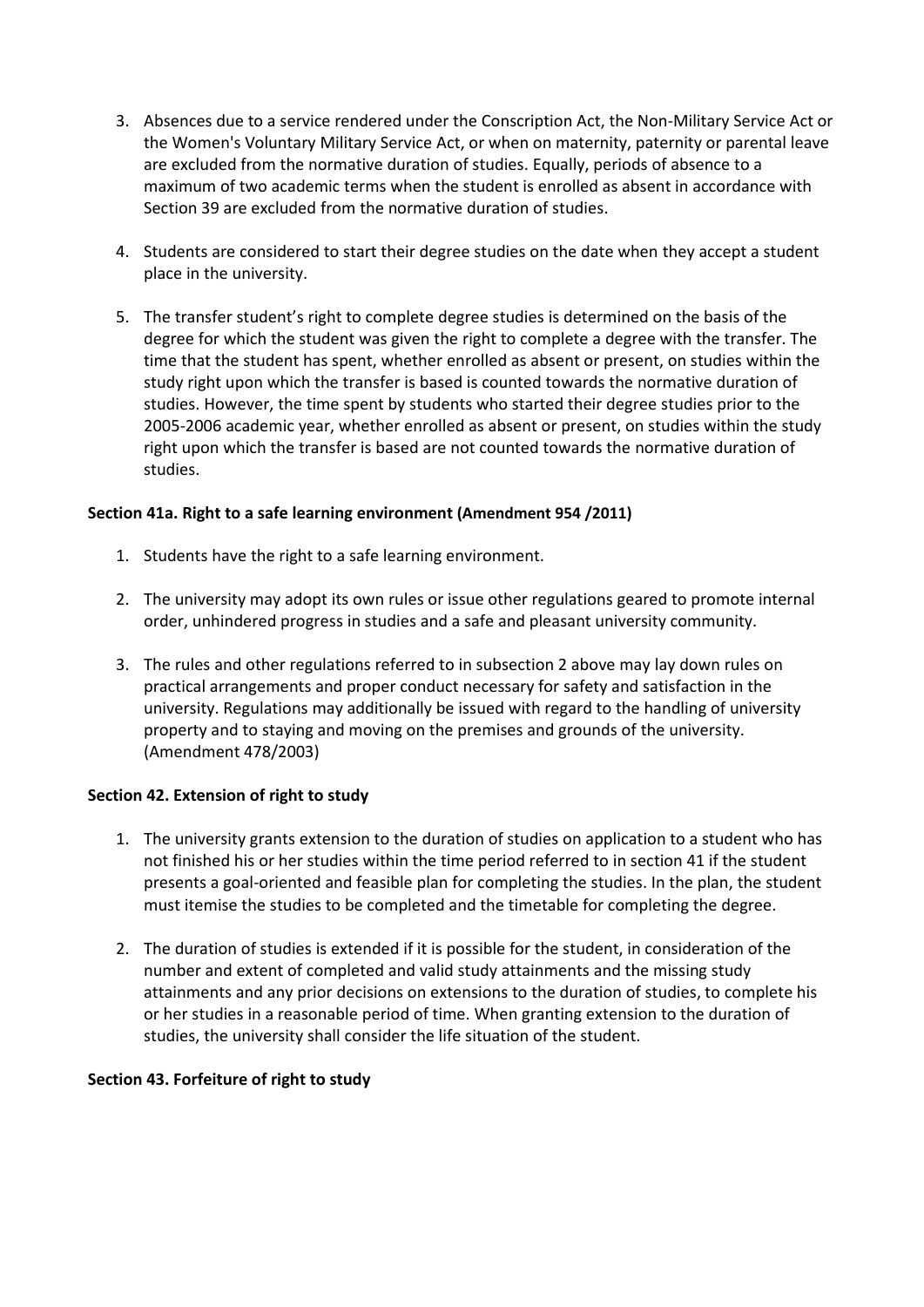- 1. Students who have not enrolled in the manner specified in section 39 or fail to complete their studies within the time period specified in section 41 or in the extended period of time specified in section 42, as well as students who have not been granted an extension to their studies, shall forfeit their right to study. Should the student later wish to start or resume his or her studies, he or she must reapply to the university for admission. The application can be made without participation in the admissions procedure referred to in section 36.
- 2. Where transfer students accept a new right to study, they forfeit the study right that the transfer was based on.

### **Section 43a. Revocation of right to study (Amendment 954 /2011)**

1. Where the studies impose demands on the safety of minors or patient or client safety, the university may revoke the right to study where:

(1) The student, by repeatedly or seriously endangering the health or safety of another person, has proven to be manifestly unsuitable to perform practical assignments or practical training relating to studies;

(2) It is evident that the student does not fulfil the prerequisites for admissions referred to in section 37a(1) in regard of the state of health or functional capacity; or

(3) At the application stage, the student has concealed a decision to revoke the right to study referred to in section 37a(2) which could have prevented his or her admission as a student.

- 2. Where the studies or practical training relating to studies substantially require work with minors, the university may revoke the right to study where necessary in order to protect minors and if the student has been sentenced for a crime referred to in Chapter 17, section 18, 18a or 19, in Chapter 20, section 21(1-3) or section 6, in Chapter 20, in Chapter 21 sections 1-3 or section 6, in Chapter 31, section 2, or in Chapter 50, section 1, 2, 3, 4 or 4a of the Criminal Code.
- 3. Before revoking the right to study, the university, together with the student, shall explore the student's possibilities to apply for some other form of education. With his or her consent, the student may be transferred to other studies in the university where he or she fulfils the admission prerequisites.
- 4. Further provisions on the studies governed by this section shall be issued by Government Decree.

### **Section 43b. Access to information relating to revocation of the right to study (Amendment 954 or 2011)**

- 1. Where there is just cause to suspect that the student has an impediment due to the state of health or functional capacity referred to in section 43a(1)(1), he or she may be ordered to be examined by a registered health care professional, where necessary, for ascertaining the student's state of health or functional capacity. The university shall defray the cost of the examinations it orders.
- 2. Notwithstanding provisions on confidentiality, the university shall have the right, for the purpose of assessing the right to study, to obtain a written statement by a physician authorised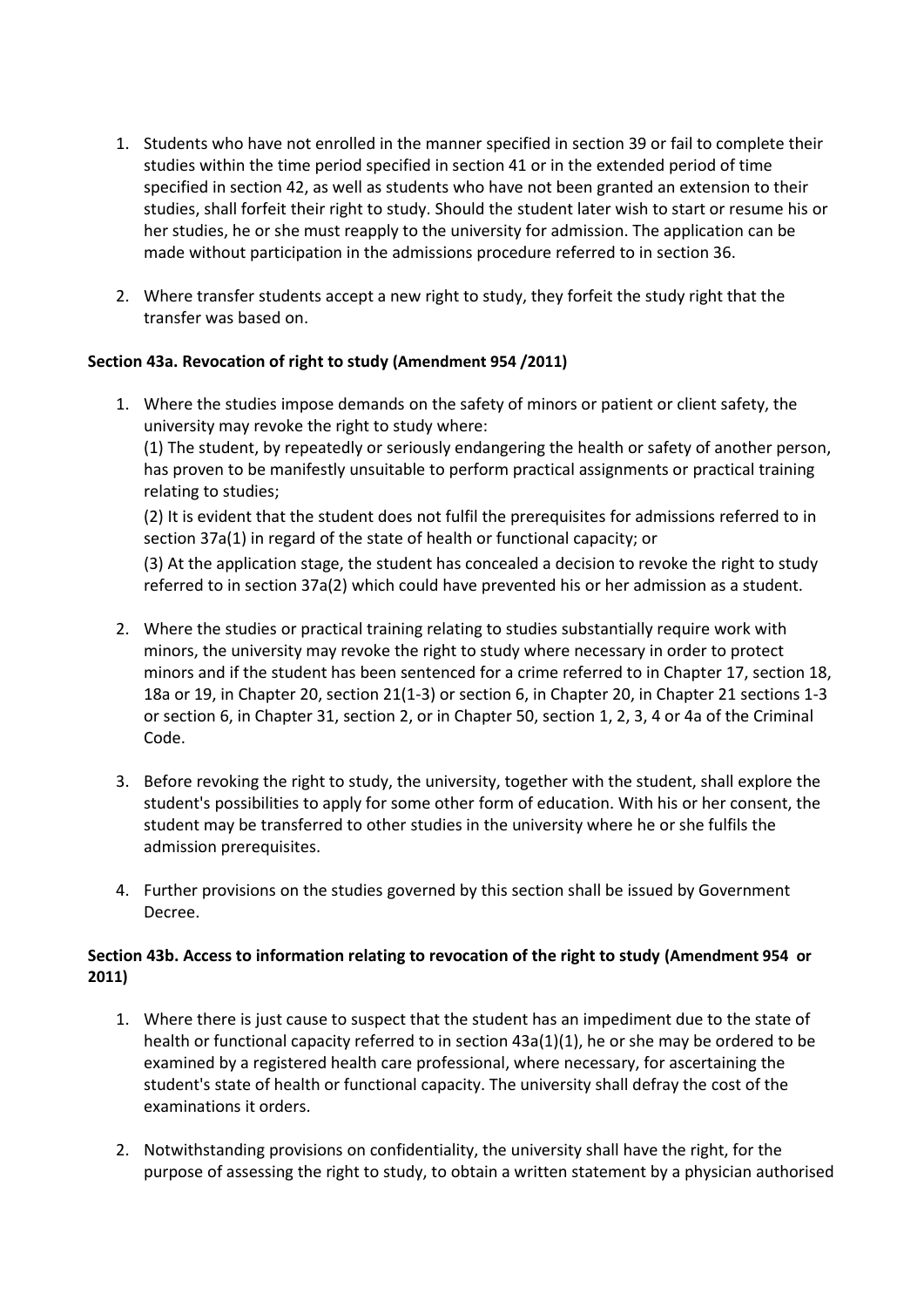to practice the profession independently and designated by the university, which shows that the student has undergone an examination for ascertaining his or her state of health and, based on the examination, an assessment is made of the student's functional capacity, owing to the demands the studies make on health.

- 3. Notwithstanding provisions on confidentiality, the university shall have the right to obtain information from other universities, polytechnics and education providers about any decision including its justifications to revoke an applicant's right to study where it is deemed necessary for assessing the right to study.
- 4. At the request of the university, the student shall provide an extract on his or her own entries in the criminal records referred to in section 6(3) of the Criminal Records Act (770/1993) for the purpose of an assessment of the right to study referred to in section 43a (2) if the student is given assignments in studies or in practical training relating to the studies which substantially require working with minors.
- 5. Notwithstanding provisions on confidentiality, the university shall have the right to obtain information necessary for admission from another university concerning a process pending related to a revocation of the right to study referred to in section 43a, when the student has applied to the university as a transfer student.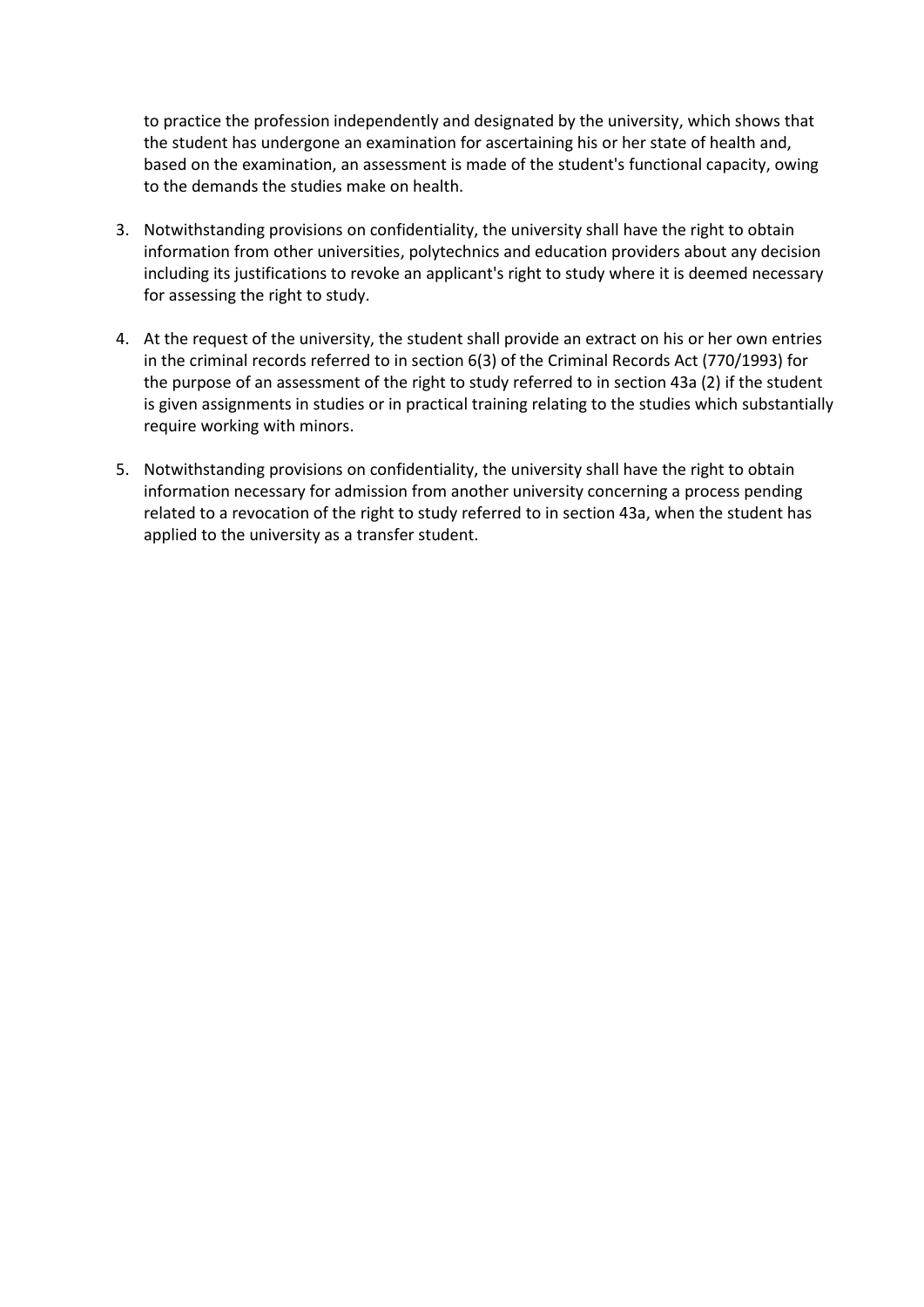6. Notwithstanding provisions on confidentiality, the university shall have the obligation to provide the National Supervisory Authority for Welfare and Health with information on a process pending related to a revocation of the right to study referred to in section 43a and other decisions related to the revocation of the right to study or to the transfer of the student to other studies and its justifications which is necessary for the execution of the Authority's statutory duties.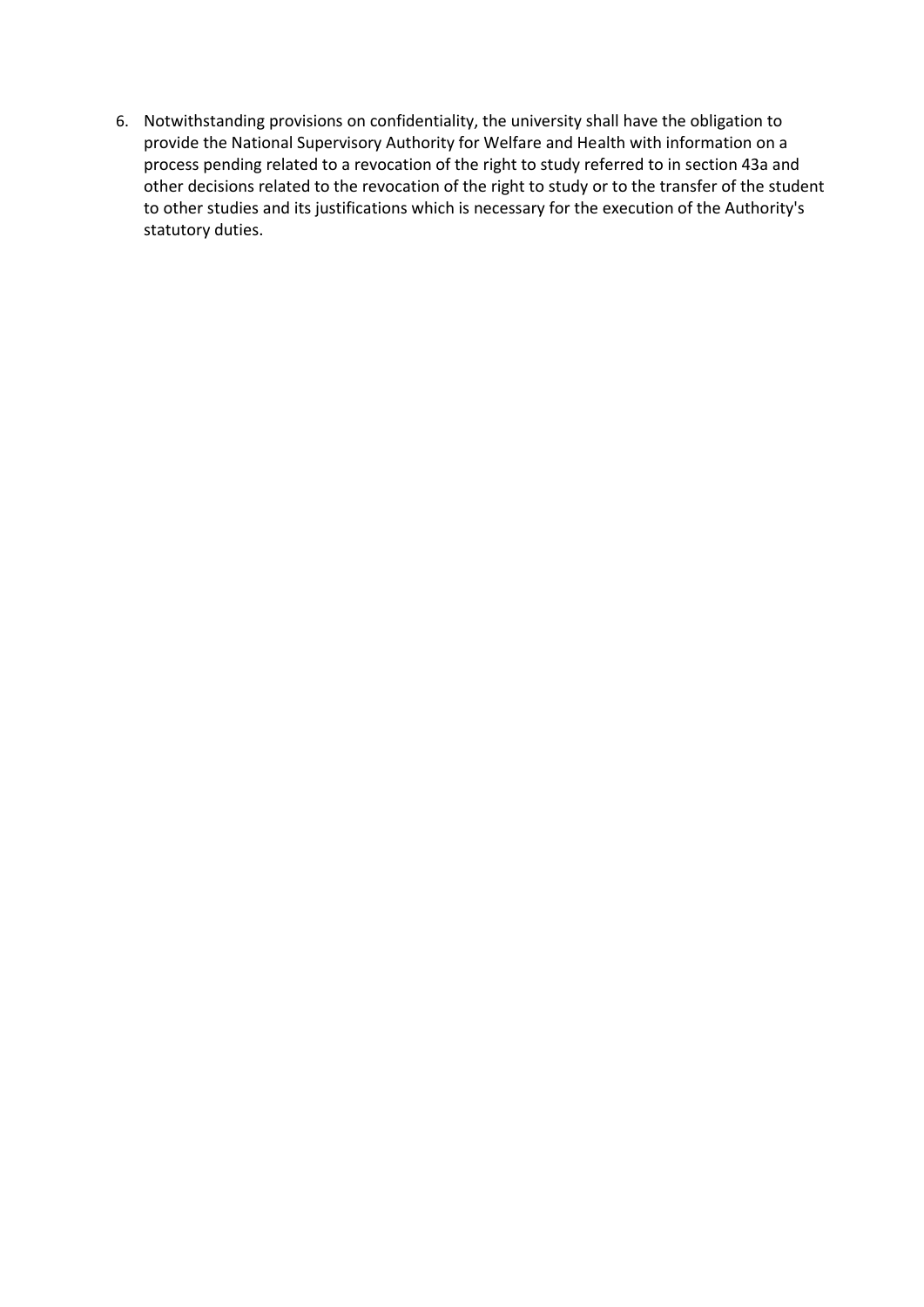### **Section 43c. Reinstatement of the right to study (Amendment 954 /2011)**

- 1. A person whose right to study has been revoked under section 43a(1) may apply to the university concerned for the reinstatement of the right to study. The right to study must be restored if the applicant proves that the reasons for the revocation no longer exist. The student must submit statements on his or her state of health to the university. The decision to restore the right to study is made by the university board.
- 2. Notwithstanding provisions on confidentiality, the university shall have the obligation to provide the National Supervisory Authority for Welfare and Health with information on a decision to restore the right to study and its justifications which is necessary for the execution of the Authority's statutory duties.

#### **Section 43d. Drug testing (Amendment 954 /2011)**

1. A university may oblige the student to present a drug test certificate, where there is just cause to suspect that the student is under the influence of drugs while performing practical tasks relating to studies or in practical training or that the student is addicted to drugs. Another condition is that the testing is necessary for ascertaining the student's functional capacity and the student performs tasks which require especial acuity, reliability, independent judgement or good reactions and where working under the influence of drugs or drug addition:

(1) seriously endangers the student's or some other person's life or health;

(2) seriously endangers the protection or integrity of data protected by confidentiality provisions; or

(3) significantly increases the risk of illicit trafficking or distribution of substances referred to in section 3(1)(5) of the Narcotics Act (373/2008) which are in the possession of the university or the place of training.

- 2. A drug test certificate means certification by a registered health care professional attesting that the student has undergone a test to detect the presence or absence of a substance referred to in section 3(1)(5) of the Narcotics Act and an account based on the test whether the student has used narcotics for purposes other than medical treatment in a way which undermines his or her functional capacity. The certificate must be presented within a reasonable time frame determined by the university.
- 3. If a student is to be required to present a drug test certificate referred to in this section, the university must have written instructions drawn up in cooperation with the student health care officials for preventing the use of narcotics by students and for intervening in drug problems.
- 4. The university shall defray the cost of the drug test certificate referred to in this section.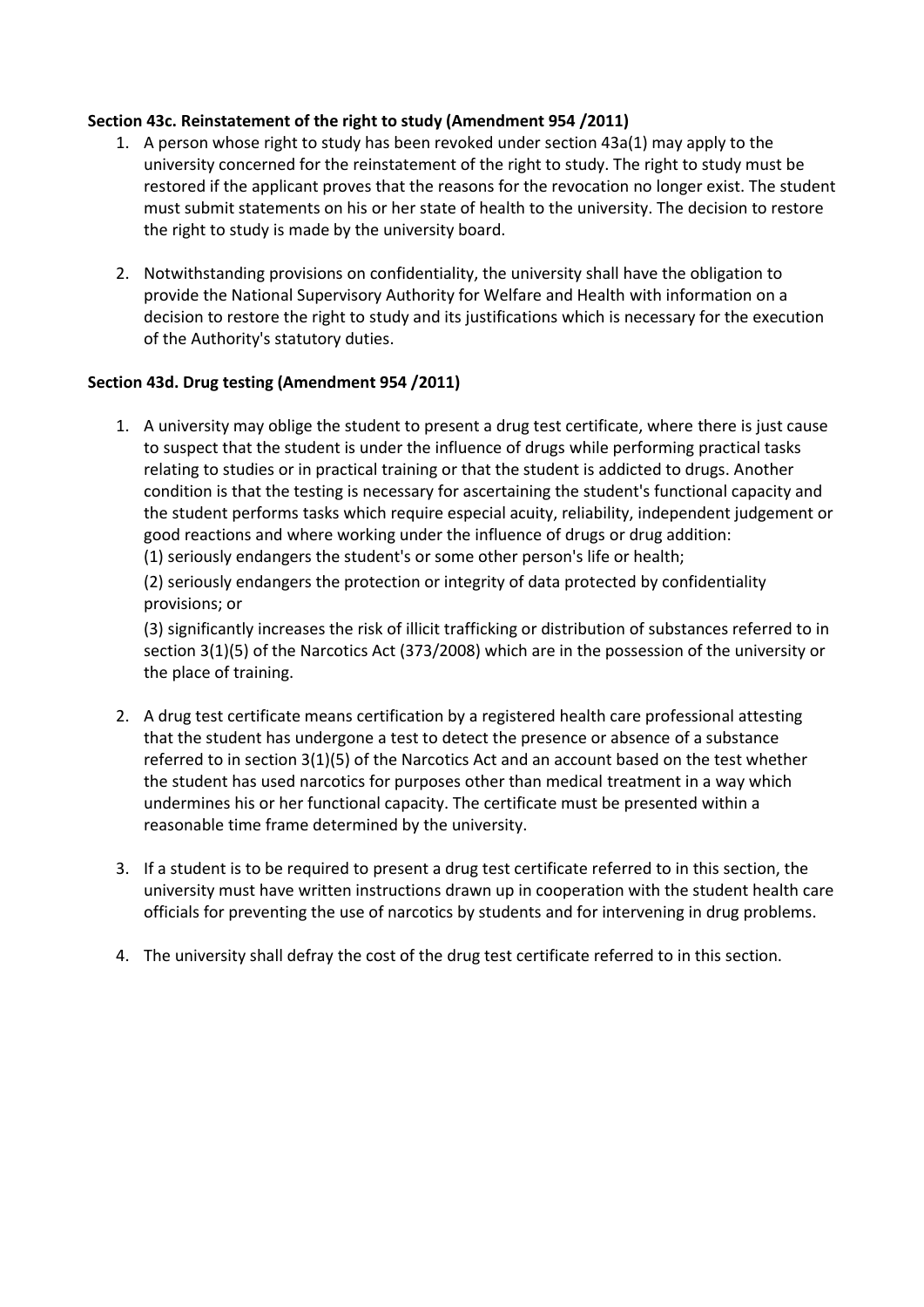5. Otherwise a drug test performed on a student shall be governed by the provisions of section 19 of the Occupational Health Care Act.

#### **Section 44. Assessment and recognition of study attainments**

- 1. Students have the right to obtain information on how the assessment criteria are applied to their study attainments. Students shall be given an opportunity to see the assessed written or otherwise recorded study attainment. Written and otherwise recorded study attainments shall be retained for a minimum of six months from the publication of the results.
- 2. Before grading a doctoral dissertation, a licentiate thesis or corresponding demonstration of learning and skills, the author shall be given an opportunity to supply his or her response to the preliminary examiner's, the examiner's or opponent's opinion. The disqualification of a preliminary examiner, an examiner and an opponent is governed by the provisions of the Administrative Procedure Act.
- 3. When studying for a degree or when completing professional specialisation studies, the student may, as determined by the university, have studies completed in another Finnish or foreign higher education institution or other educational establishment counted towards the degree or specialisation programme and substitute studies in the degree syllabus or professional specialisation programme with other studies of the same level. The student may, as determined by the university, have knowledge and skills attested in some other manner counted towards the degree or specialisation, or substitute studies in the degree syllabus or specialisation programme with knowledge and skills attested in some other manner.

#### **Section 45. Disciplinary action (Amendment 954 /2011)**

- 1. A student may be cautioned if he or she
	- (1) disrupts teaching
	- (2) behaves threateningly or violently
	- (3) acts under false pretences or otherwise causes disorder at the university
	- (4) refuses to present the drug test certificate referred to in section 43d, or

(5) based on the account referred to in section 43d, has used narcotics for purposes other than medical treatment in a way which undermines his or her functional capacity.

4. If the student's deed or neglectful action is serious in nature or if the student continues to behave inappropriately in the sense referred to in subsection 1 after having been cautioned, he or she may be suspended from the university for a fixed period of one year at most.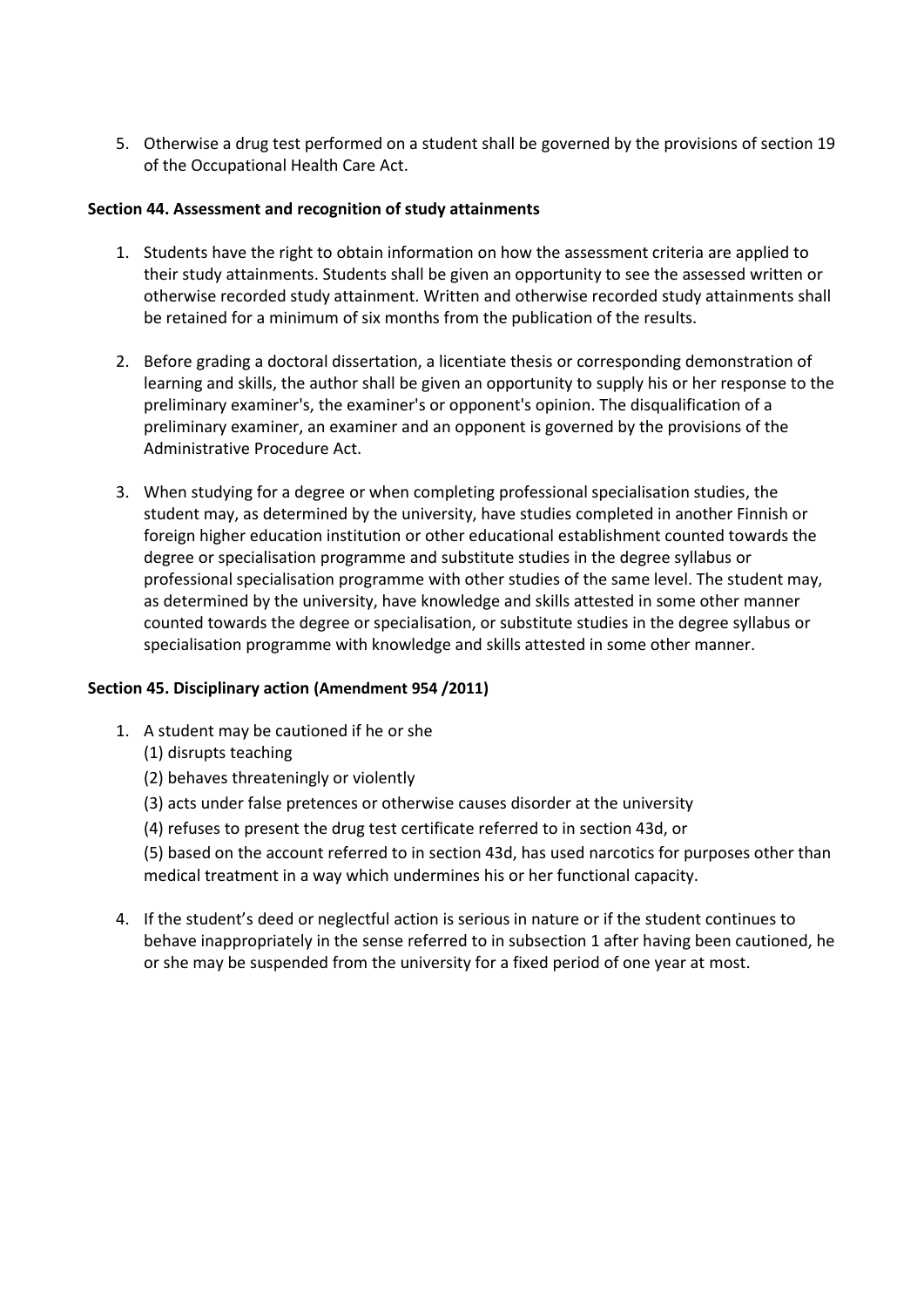- 5. A student who disrupts teaching, behaves threateningly or violently or endangers the life or health of another person may be ordered to leave the premises where teaching takes place or from an event being organised by the university. A student may be banned from attending teaching for a maximum of three days where there is a risk that the safety of another student or a person working in the university or some other teaching facility is threatened as a result of the student's threatening or violent behaviour or where the disruptive conduct of the student makes teaching and associated activities unduly difficult.
- 6. Where a student refuses to undergo the examinations for ascertaining his or her state of health referred to in section 43b(1), he or she may be banned from studies until he or she consents to undergo the necessary examinations. If a student refuses to provide an extract on his or her entries in the criminal records referred to in section 43b(4), he or she may be banned from studies until he or she consents to present the extract.

### **Section 45a. Procedure in a matter regarding revocation of the right to study and in disciplinary action (Amendment 954 /2011)**

- 1. The decision to revoke the right to study shall be made by the board of the university. Before any decision to revoke the right to study can be taken, an account pertinent to the matter must be obtained and the student must be given an opportunity to be heard in the matter.
- 2. The decision to give a student a written warning to shall be made by the rector of the university and the decision on suspension by the board of the university. Before any such decision can be taken, the deed or neglectful action causing the disciplinary measure must be specified and a relevant investigation carried out, and the student must be given an opportunity to be heard in the matter.
- 3. The rector and a member of the teaching and research staff and the practical training instructor may work together or separately in a matter referred to in section 45(3). The measures must be recorded. The university board shall make the decision referred to in section 45(4).
- 4. The decision on the enforcement of an appealable decision and on the date on which the enforcement is implemented shall be made at the same time as the decision to revoke the student's right to study, to suspend the student or to ban the student from studies.

#### **Section 45b. Handling of sensitive material (Amendment 954 /2011)**

- 1. Information relating to an applicant's and a student's state of health referred to in sections 37b and 43b–43d may be handled only by those who prepare or make the decision on admission, revocation of the right to study, reinstatement of the right to study or a disciplinary action or who issue opinions on these matters.
- 2. Information on the student's criminal register about matters referred to in section 43a(2) shall be handled only by those who prepare or make the decision on the revocation of the right to study.
- 3. The university shall specify the tasks which involve the handling of sensitive materials.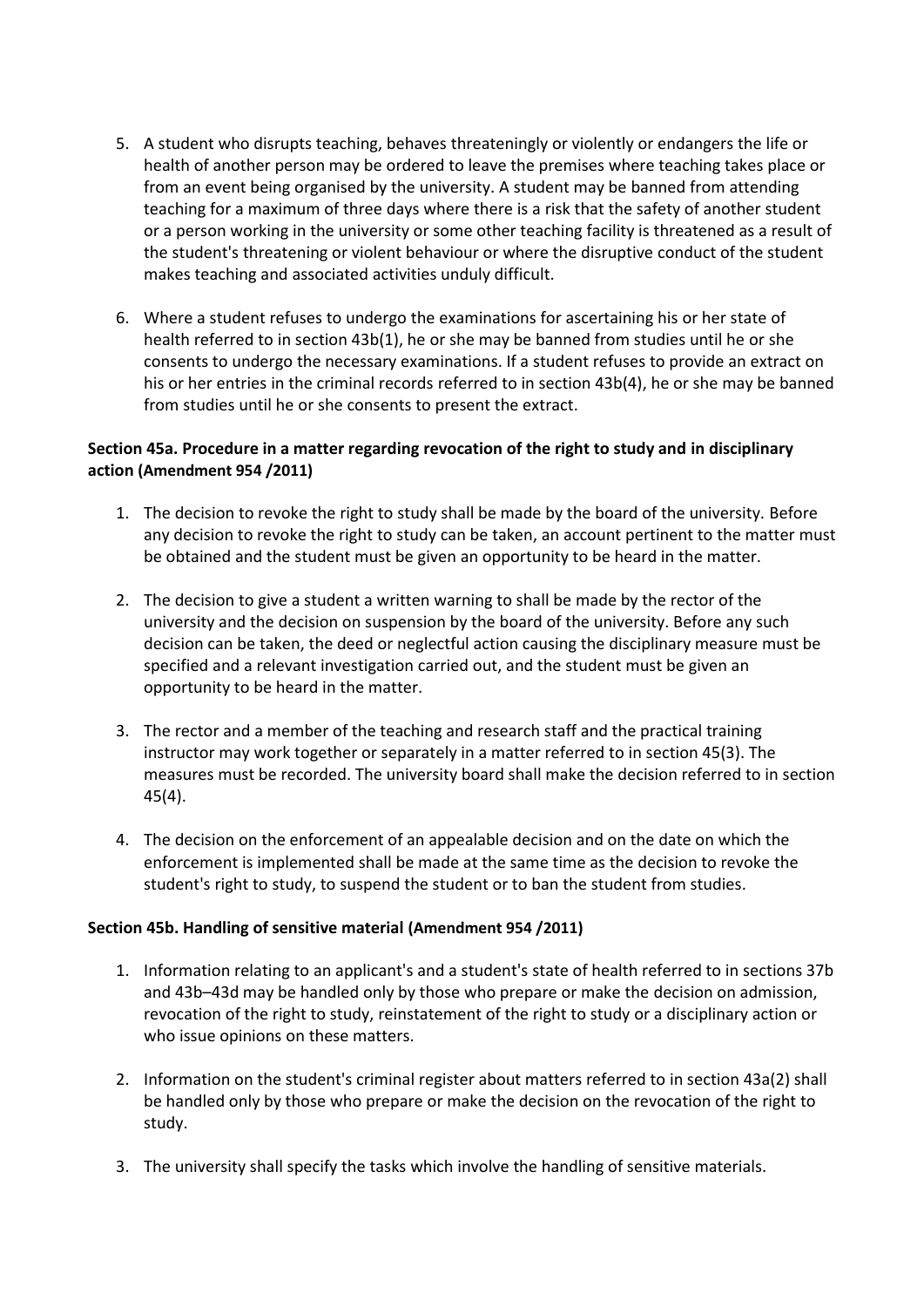- 4. The university shall store the sensitive materials separately from other personal data. The sensitive materials must be removed from the register immediately when there no longer is any mandatory reason to preserve them, at the latest, however, within four years of the date on which they were entered in the register.
- 5. The handling of personal data shall be governed by the Personal Data Act (523/1999) unless otherwise provided in this Act.

#### **Section 46. Student union**

- 1. Among the students of the university there is a student union, which is self-governing. The student union shall liaise with and on behalf of its members and promote their societal, social and intellectual aspirations and those relating to studies and the status of students in society. The student union shall also participate in the performance of the educational mission of the university referred to in section 2 by preparing students for an active, cognizant and critical citizenship.
- 2. The especial duty of the student union shall be to (1) nominate student representatives to the administrative bodies of the university referred to in Chapter 3;

(2) nominate student representatives to the student financial aid board of the university referred to in section 9 of the Student Financial Aid Act (65/1994); and

(3) contribute, where needed, to the performance of the tasks relating to students' primary health care referred to in section 17 of the Health Care Act (1326/2010) and Chapter 13, sections 11 - 14, of the Health Insurance Act (1224/2004). (Amendment 1349/2010)

3. All university students who have been admitted to programmes leading to a Bachelor's or Master's degree, with the exception of students in customised studies, shall belong to the student union. The student union may also accept other students of the university as members.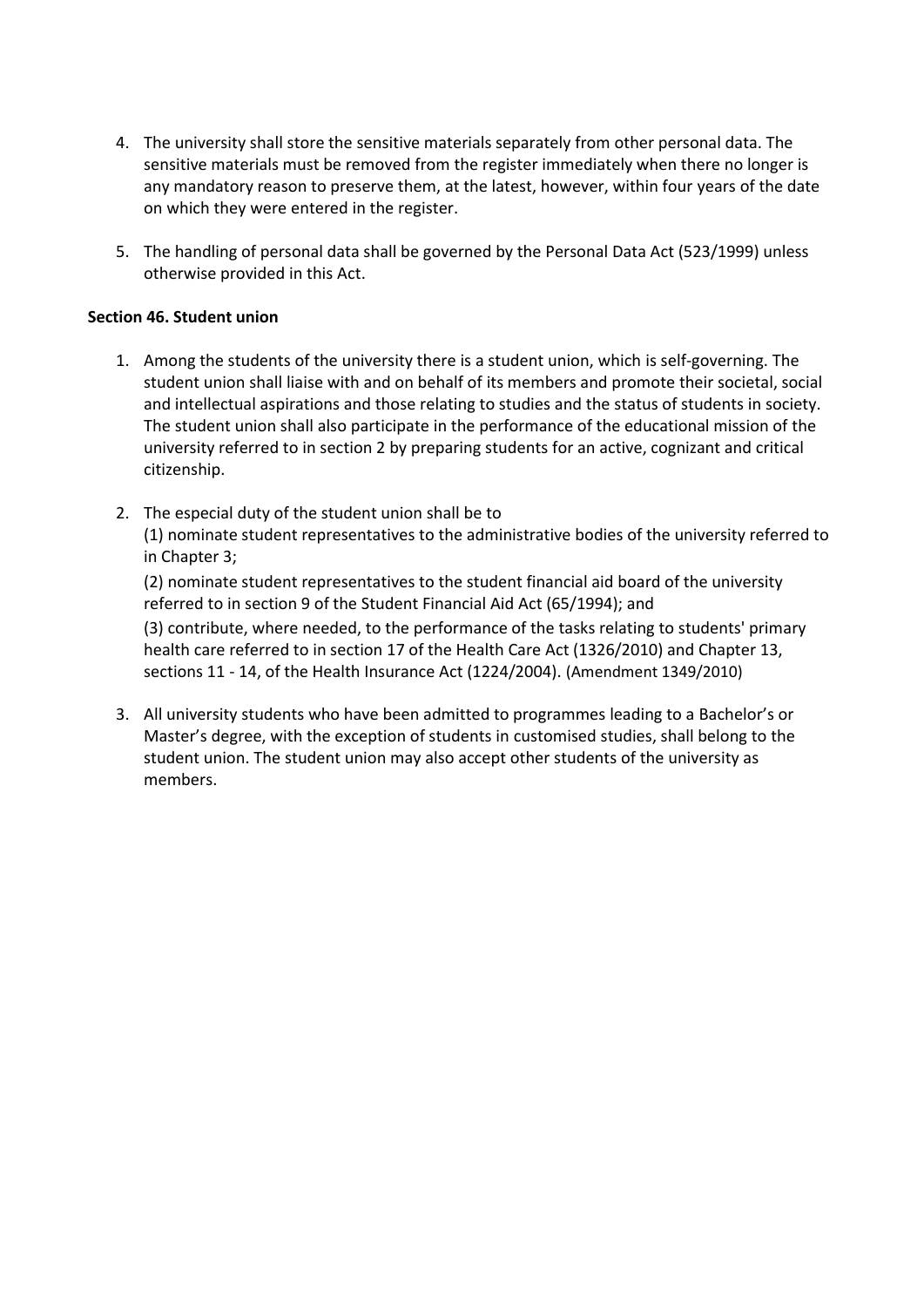- 4. The costs incurring from activities geared to implementing the purpose and remit of the student union shall be defrayed from the assets of the student union and from the income accruing from the activities of the student union and membership fees, which the student union shall be entitled to charge to its members. The amount of the membership fee shall be confirmed by the rector of the university and its payment controlled by the university.
- 5. The languages of the student unions of the University of Helsinki, the University of the Arts Helsinki and Aalto University are Finnish and Swedish. The language of the student union of Åbo Akademi University and Hanken School of Economics is Swedish. The language of other student unions is Finnish.
- 6. The power of decision in the student union shall be vested in its executive board and the student parliament. Provisions on other organs of the student union and the election of their members shall be issued by Government Decree. Provisions on the administration of the student union shall be laid down in the rules adopted by the student parliament and confirmed by the rector of the university.
- 7. The student union rules shall lay down the criteria for exempting a student union member in whole or in part from paying the membership fee.

#### **Section 47. Student nations**

- 1. The University of Helsinki shall have Finnish- and Swedish-language student nations corresponding to specified regions of the country. Aalto University shall have a Swedishlanguage student nation. The student nations shall be self-governing. The purpose of the student nations is to support and develop their members' intellectual pursuits and enhance their social conditions.
- 2. Provisions on the members, administration, finances and other operation of the student nations and the duty of the members to pay fees to the nation shall be laid down in the rules of the student nations. The student nation rules shall be confirmed by the rector of the university. The institution of a new student nation and the termination of an existing one in the University of Helsinki shall be decided by the university rector after hearing the nations whose area the decision concerns. The division and merger of student nations in the University of Helsinki and changes in the areas covered by them shall be decided by the nations concerned. The decision shall be confirmed by the rector of the university.

# **Chapter 6. University steering and financing**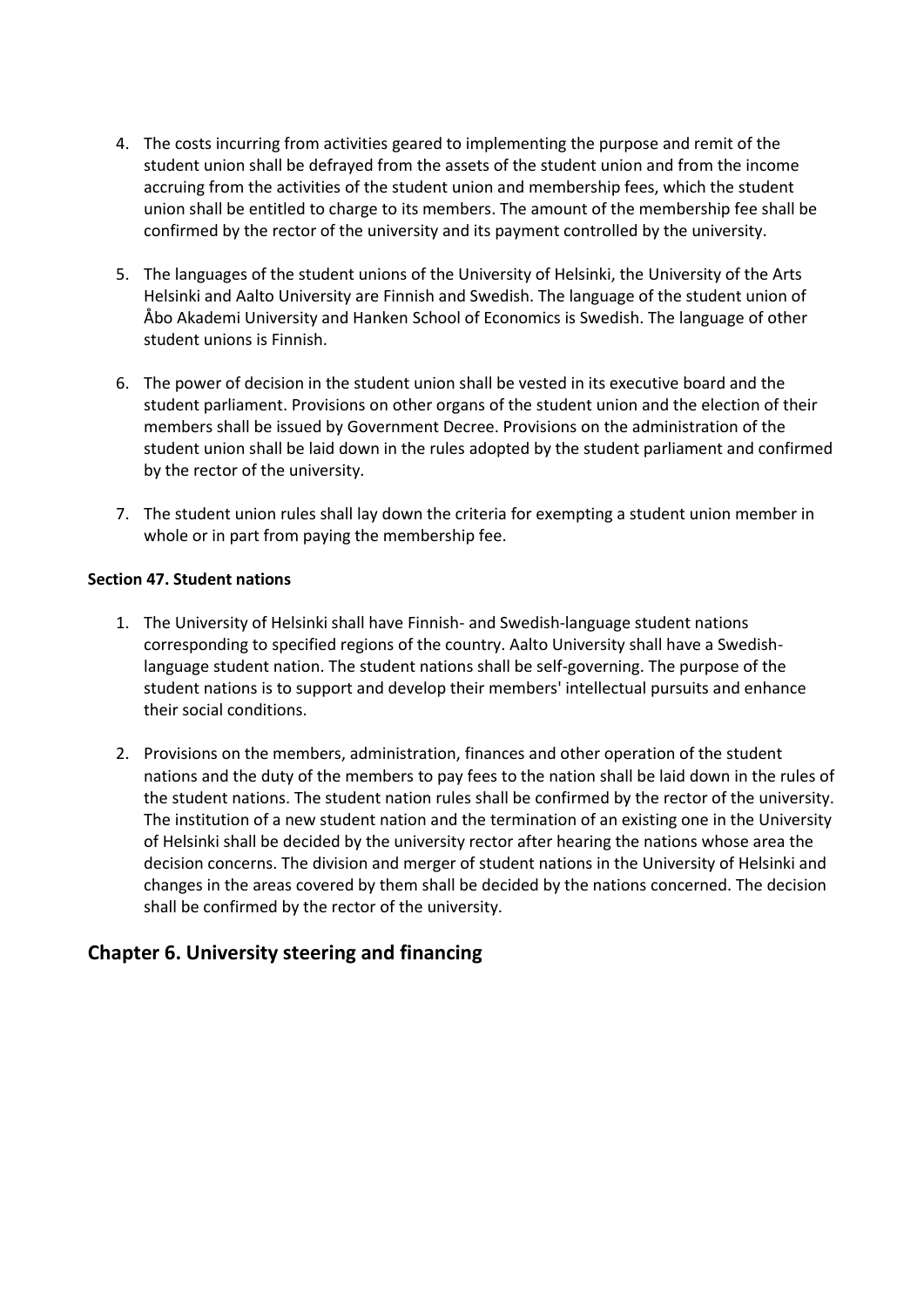#### **Section 48. Objective-setting (Amendment 954 /2011)**

- 1. The Ministry of Education and Culture and the university shall conclude a fixed-term agreement on the quantitative and qualitative targets of pivotal relevance to education and science policy and on the monitoring and evaluation of their implementation. On the part of the university, the agreement shall be signed by the chairperson of the board and the rector.
- 2. Where the university-specific targets cannot be coordinated at the national level or by disciplines, the Ministry of Education and Culture may, for the purpose of ensuring funding, decide on quantitative and qualitative targets for an individual university to the extent that they form part of the criteria for the financial resources allocated to the university.

#### **Section 49. Criteria for the allocation of government funding**

- 1. The Ministry of Education and Culture grants funding to universities for the performance of the duties laid down in this Act within the scope of the appropriation included in the national Budget.
- 2. The university appropriation in the Budget referred to in subsection 1 above, with the exception of one-off items, shall be increased from the previous year in accordance with the annual cost-related rise in the university index. The university index is comprised of the index of wage and salary earnings, the consumer price index and the retail price index.
- 3. The Ministry of Education and Culture grants imputed core funding to the universities taking into account the extent, quality and effectiveness of the operations and other education and science policy objectives. The Ministry of Education and Culture may also grant performancebased funding to universities on the basis of good performance.
- 4. The universities shall be reimbursed for the value added tax included in the cost incurred by the universities for providing educational services referred to in sections 39 and 40 of the Value Added Tax Act (1501/1993) and in procurements and facilities rents relating to research other than commercial research. The reimbursement shall be adjusted annually on the basis of each university's most recent euro-denominated value added tax accrual. (933/2014)
- 5. In granting funding, the Ministry of Education and Culture may set conditions and restrictions on the use of the funds.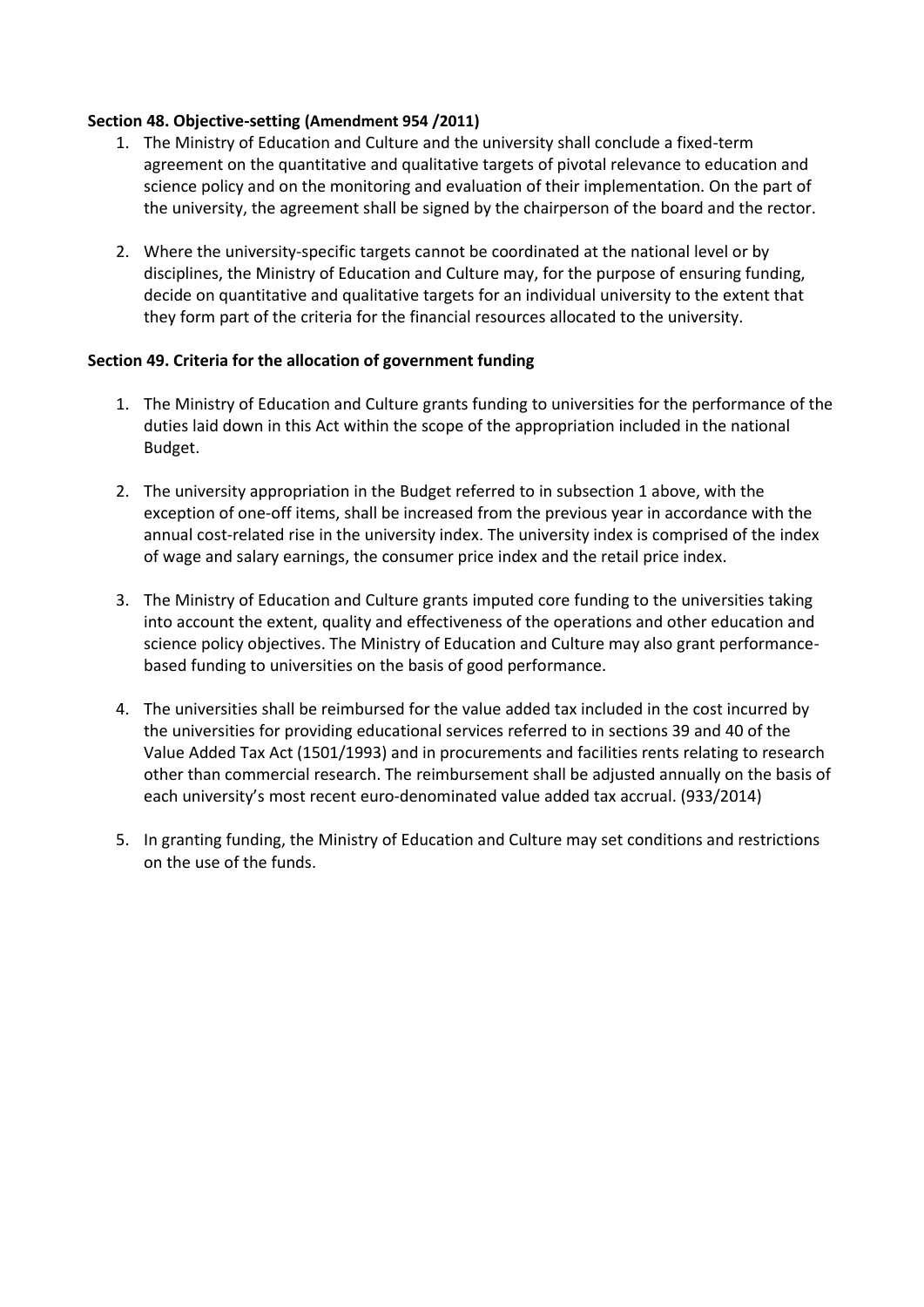6. Further provisions shall be issued by government decree on the computation of the university index and the consideration of the rise in the cost level referred to in subsection 2 above and on the computation and the relative weight of the financing criteria referred to in subsection 3. Further provisions on the computation criteria underlying the allocation of imputed funding shall be issued by Ministry of Education and Culture Decree.

#### **Section 49a Increase in the appropriation for 2015 (1182/2014)**

- 1. By derogation of the provisions in section 49(2), the university appropriation in the Budget referred to in section 49(1) will be increased in 2015, barring one-off items, by half of the annual cost-related rise in the university index.
- 2. Section 49a, enacted by Act 1182/2014, is in force from 1 January 2015 to 31 December 2015 only.

### **Section 50. Funding of expenses shared by universities**

1. The Ministry of Education and Culture may finance operations jointly undertaken by all the universities within the scope of the appropriation included in the national Budget. (Amendment 954/2011)

#### **Section 51. Supervision and reporting**

1. When requested by the Ministry of Education and Culture, each university must provide the Ministry of Education and Culture with data necessary for the evaluation, development, statistics and other supervision and steering of education and research in a manner determined by the Ministry. (Amendment 954/2011)

#### **Section 52. Payment (Amendment 954 /2011)**

- 1. The operational funding shall be paid to the universities in payments of the same amount on the third banking day of each month.
- 2. The performance-based funding referred to in section 49(3) shall be paid to the universities in a manner determined by the Ministry of Education and Culture.

#### **Section 53. Discontinuation of payment (Amendment 954 /2011)**

1. The Ministry of Education and Culture may order the funding referred to in this Act to be discontinued where:

(1) it is evident that the recipient no longer arranges the activity on the basis of which the funding is allocated, or the recipient of funding significantly acts in violation of the provisions of this Act; or

(2) the criteria for allocating the funding for a specific activity have essentially changed or have been incorrect.

#### **Section 54. Repayment of financing received**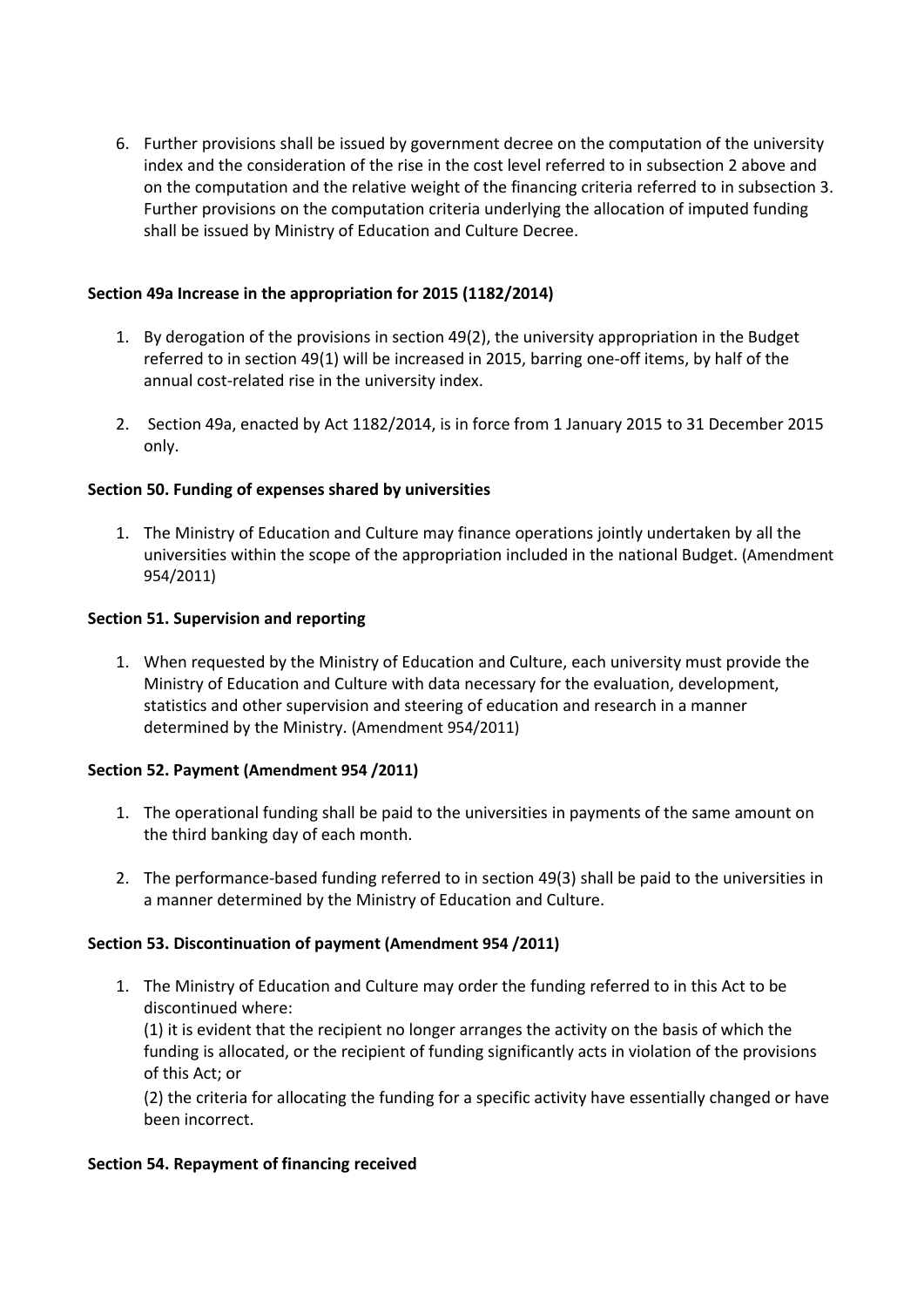- 1. A university must without delay repay erroneously paid, excess or manifestly groundless funding. The university must also return any portion of funding that cannot be used for the purposes that were agreed.
- 2. The provisions in subsection 1 shall not apply to the difference between imputed operational funding and actual expenditure.

#### **Section 55. Recovery of payments (Amendment 954 /2011)**

- 1. The Ministry of Education and Culture shall order allocated funding to be recovered where the university has:
	- (1) failed to return funding repayable under section 54;
	- (2) used funding for a purpose essentially different from that for which it had been allocated;

(3) given false or misleading information to the Ministry of Education and Culture about a matter which was critical to the granting of the funding, the amount of funding or the terms of funding or has concealed such a fact; or

(4) otherwise, in a way comparable to paragraphs 1 - 3 above, essentially violated regulations governing the use of funding or the terms set in the funding decision.

2. The Ministry of Education and Culture must make the decision on the recovery of payments within two years of the date on which the fact based on which the discontinuation or termination of payments or the recovery of funding can be undertaken was brought to the knowledge of the Ministry of Education and Culture. The decision on the recovery of payments must be taken within five years of the date on which the payment was made.

#### **Section 56. Interest and interest for late payment**

- 1. The university shall pay an annual interest as provided in section 3(2) of the Interest Act, raised by three percentage points, on the amount to be repaid or recovered from the payment date onward.
- 2. Where the recoverable amount is not paid by the due date set by the Ministry of Education and Culture, the university shall pay annual interest for delayed payment in accordance with the interest rate referred to in section 4 of the Interest Act. (Amendment 954/2011)

#### **Section 57. Offsetting of payments**

1. Repayable or recoverable sums, with interest, may be recovered by means of a reduction in funding paid to the university under this Act.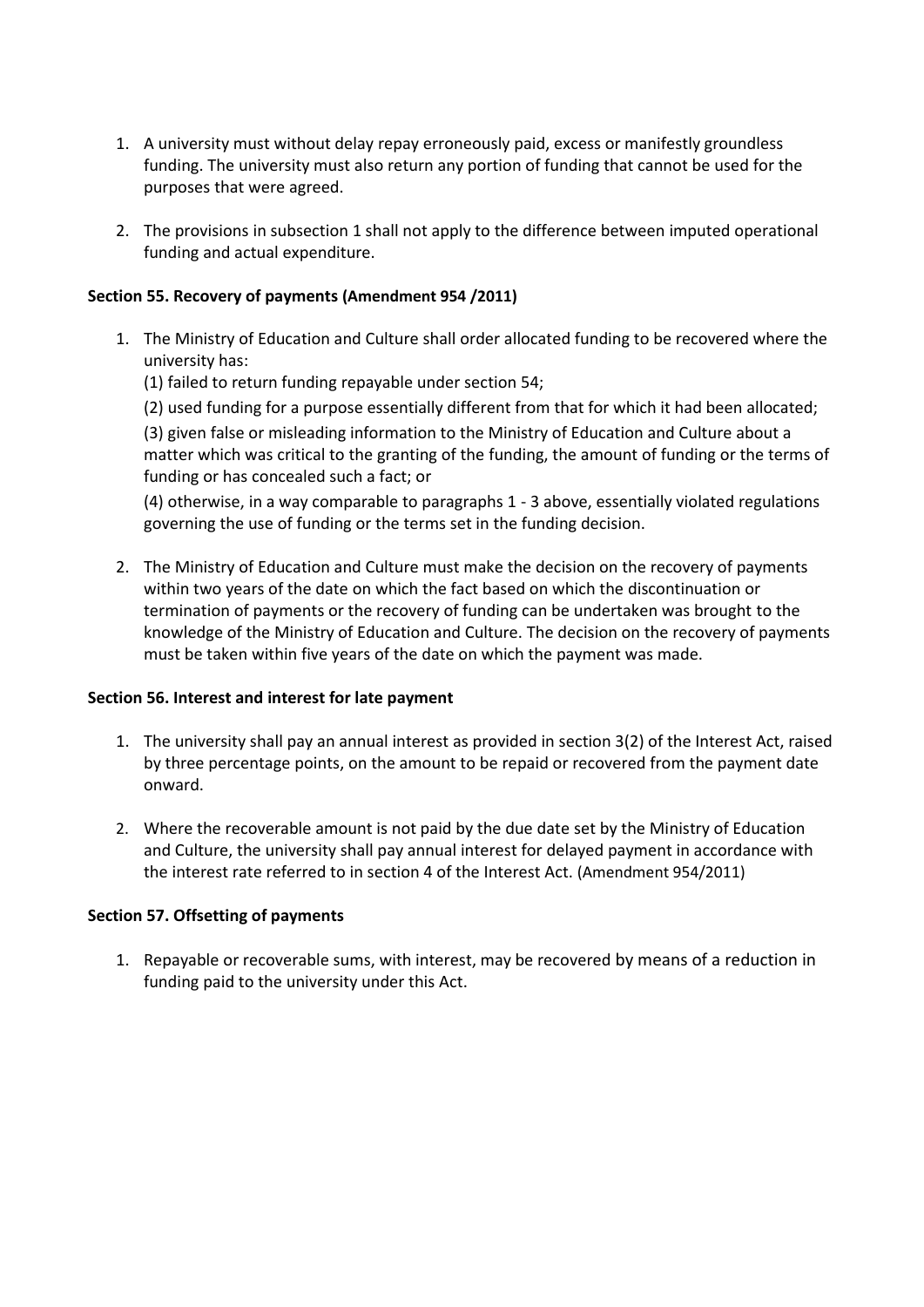### **Section 58. Appeal concerning a funding decision (Amendment 954 /2011)**

1. Appeals against and requests for rectification of a decision of the Ministry of Education and Culture to grant funding, suspend payment under section 53, recover funding under section 55 and offset payment under section 57 shall come under the provisions of section 34 of the Act on Discretionary Government Transfers (688/2001).

#### **Section 59. Implementation**

1. A decision may be implemented notwithstanding a request for rectification unless otherwise decreed by the appeals authority. A decision on the recovery of funding referred to in section 55 issued owing to a request for rectification may be implemented in accordance with the provisions of the Act on the Enforcement of Taxes and Charges.

# **Chapter 7. University finances**

#### **Section 60. Equity of a public university**

- 1. A public university has equity consisting of original own funds, other equity and a revaluation reserve.
- 2. The original own funds is capital permanently invested in the university.
- 3. Other equity is capital accruing to the university from the surplus of its operations and state property conveyed to the university at the time of its incorporation, which has been transferred to as other equity. The revaluation reserve shows the amount of revaluation of disbursed fixed assets. Other equity may be transferred to the own funds.

#### **Section 61. Accounting**

- 1. University accounting is governed by the Accounting Act (1336/1997). However, in the universities, the accounting year referred to in the Accounting Act is a calendar year.
- 2. Further provisions on the profit and loss account and balance sheet formulas may be issued by Government Decree.

#### **Section 61. Data on business activities**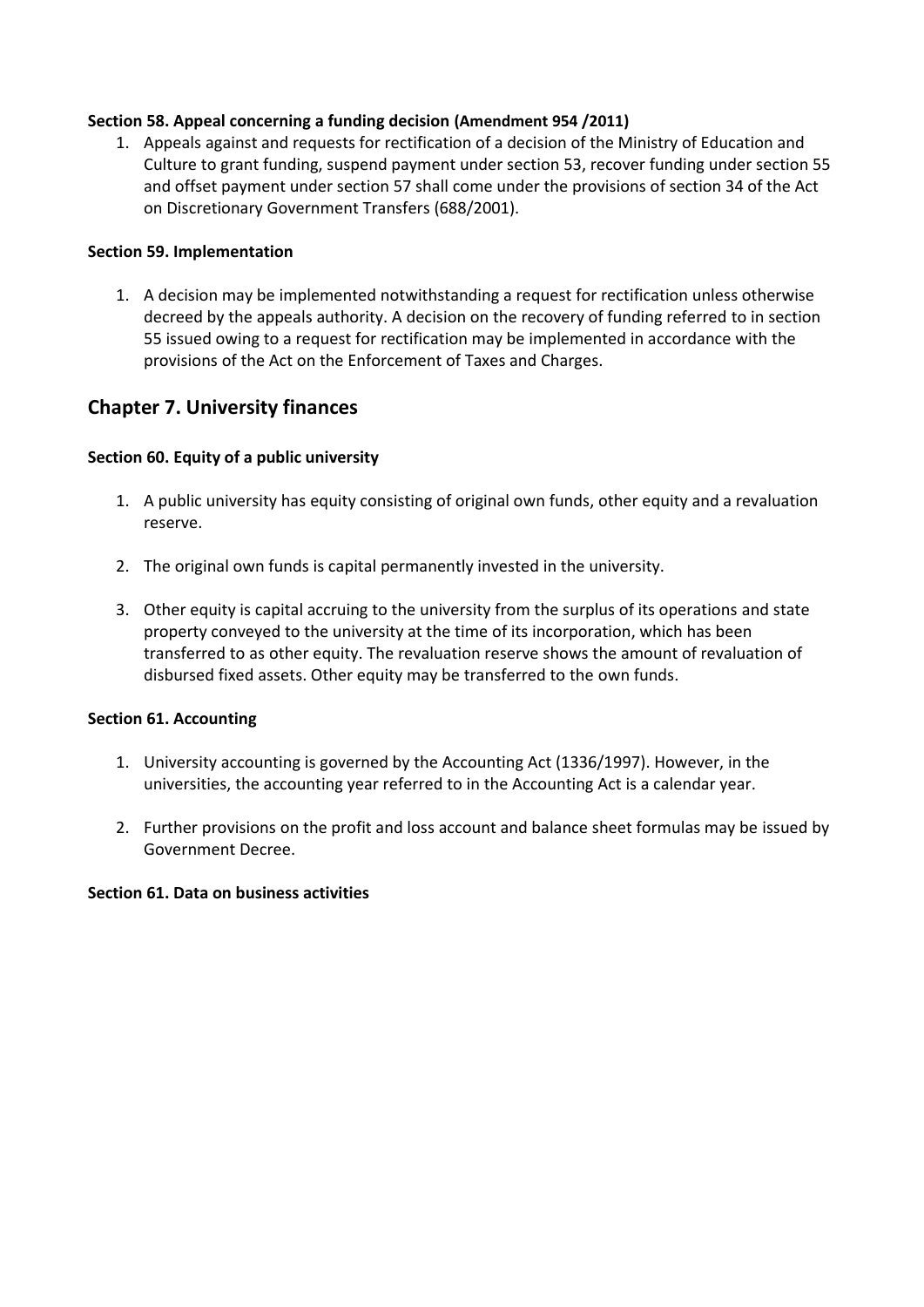1. Where a university pursues business activities in a form other than a separate unit under legal obligation to keep accounts, the profitability information of the business must be presented separately as a profit and loss account broken down by operations in an annex to the financial statement.

#### **Section 63. University group**

- 1. The university may exercise control referred to in Chapter 1, section 5 and 6 of the Accounting Act in one or more domestic or foreign businesses directly relating to the discharge of the duties referred to in section 2 of this Act. Businesses in which the university exercises control are affiliated companies of the university. The university and its affiliated companies form a university group.
- 2. The leadership of the university group consists of the board and the rector of the university. The university group leadership may also include other university staff who have been specifically charged with duties belonging to the university group leadership. The university group leadership shall be responsible for directing the university group and for organising the supervision of the university group.

#### **Section 64. Auditing of the accounts of a public university**

- 1. The auditing of the accounts of a public university and the status and responsibility of the auditors shall be governed by the Auditing Act (459/2007).
- 2. The university collegiate body shall elect a sufficient number of auditors and deputy auditors for the university, as stipulated in the university rules of procedure. At least one of the auditors must be a chartered public finance auditor or a chartered public finance auditing corporation referred to in the Act on Chartered Public Finance Auditors (467/1999) and at least one an auditor approved by the Auditing Board of the Central Chamber of Commerce (KHT auditor) or a KHT corporation. The term of office of the auditors shall be for the time being. The term of office shall end and the term of office of the new auditors begin at the end of the meeting of the university collegiate body which elects the new auditor, unless otherwise decided at the election of a new auditor.
- 3. The auditors shall deliver the audit of the university accounts and submit the audit report to the university collegiate body by the end of the April following the financial year.

### **Section 65. Adoption and confirmation of the financial statement of a public university and discharge**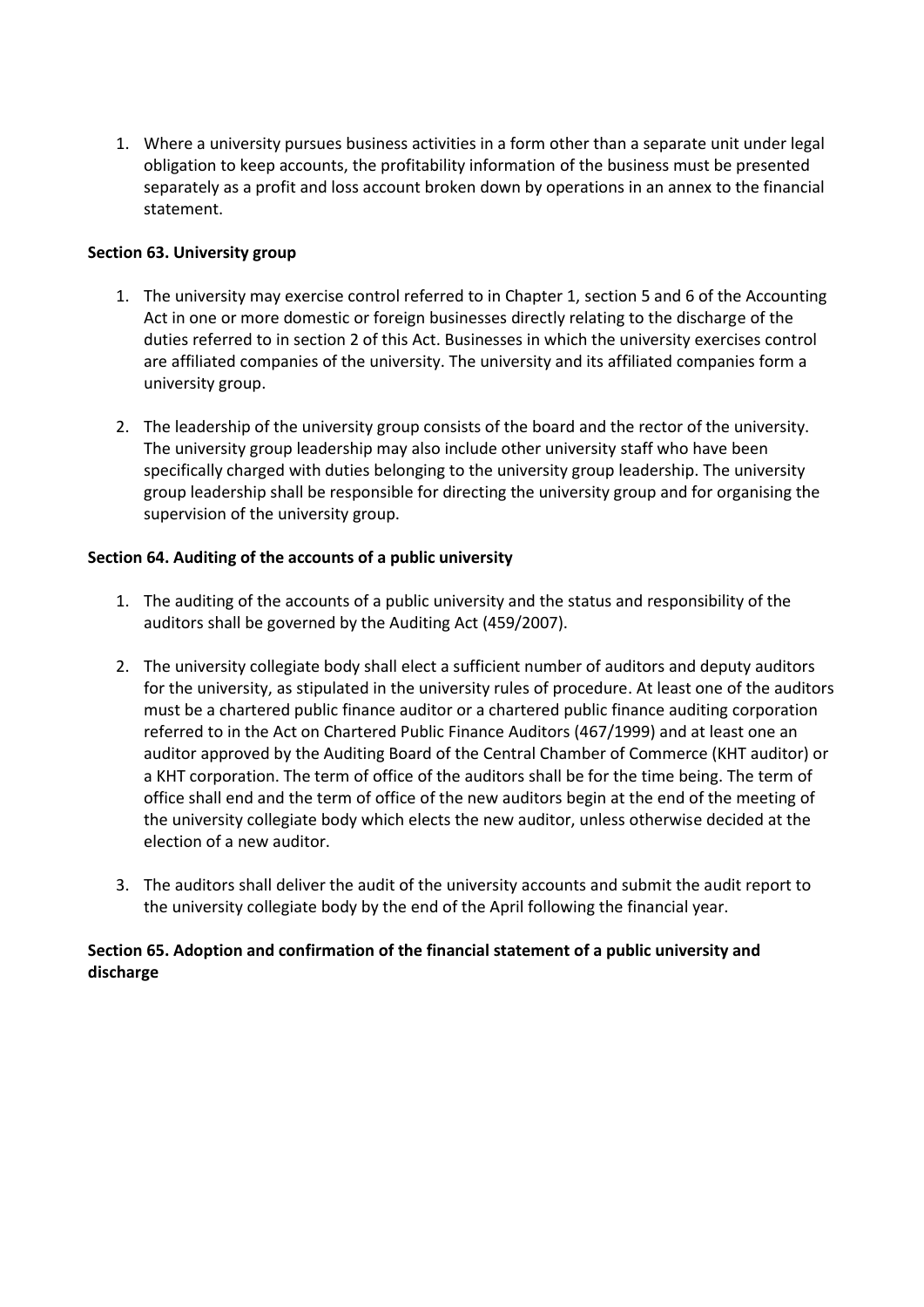- 1. The board of a public university shall prepare the financial statement of the university.
- 2. The university collegiate body shall confirm the financial statement and decide on the discharge of the board members and the rector by the end of the June following the financial year.
- 3. If the university collegiate body does not grant discharge to a board member or the rector, it may decide to bring legal action for damages against the board member or the rector. If the university collegiate body decides to take legal action for damages against a board member, it may at the same time discharge the board member from his or her duties.
- 4. In submitting the financial statement, the board shall put forward a proposal for the handling of the profit or loss of the financial period and measures for balancing the finances. If the financial period is negative and there is no surplus from the previous financial periods to cover the deficit, the board must make a plan for measures to redress the finances.

#### **Section 66. Confidentiality of financial statement**

1. After their formal adoption, the financial statements and the annual reports of universities and university groups are public documents.

#### **Section 67. Limitation of the right to bring action**

1. Legal action taken under Section 65(3) above or section 51 of the Accounting Act which is based on an act other than a punishable act must be brought within five years of the end of the financial period during which the decision prompting the legal action or the act prompting the legal action was undertaken.

# **Chapter 8. Special provisions pertaining to the University of Helsinki**

#### **Section 68. Chancellor of the University of Helsinki**

1. The University of Helsinki has a Chancellor. The duty of the Chancellor of the University of Helsinki shall be to promote science and scholarship and the societal interaction of the University and to oversee the University's general interests and operations.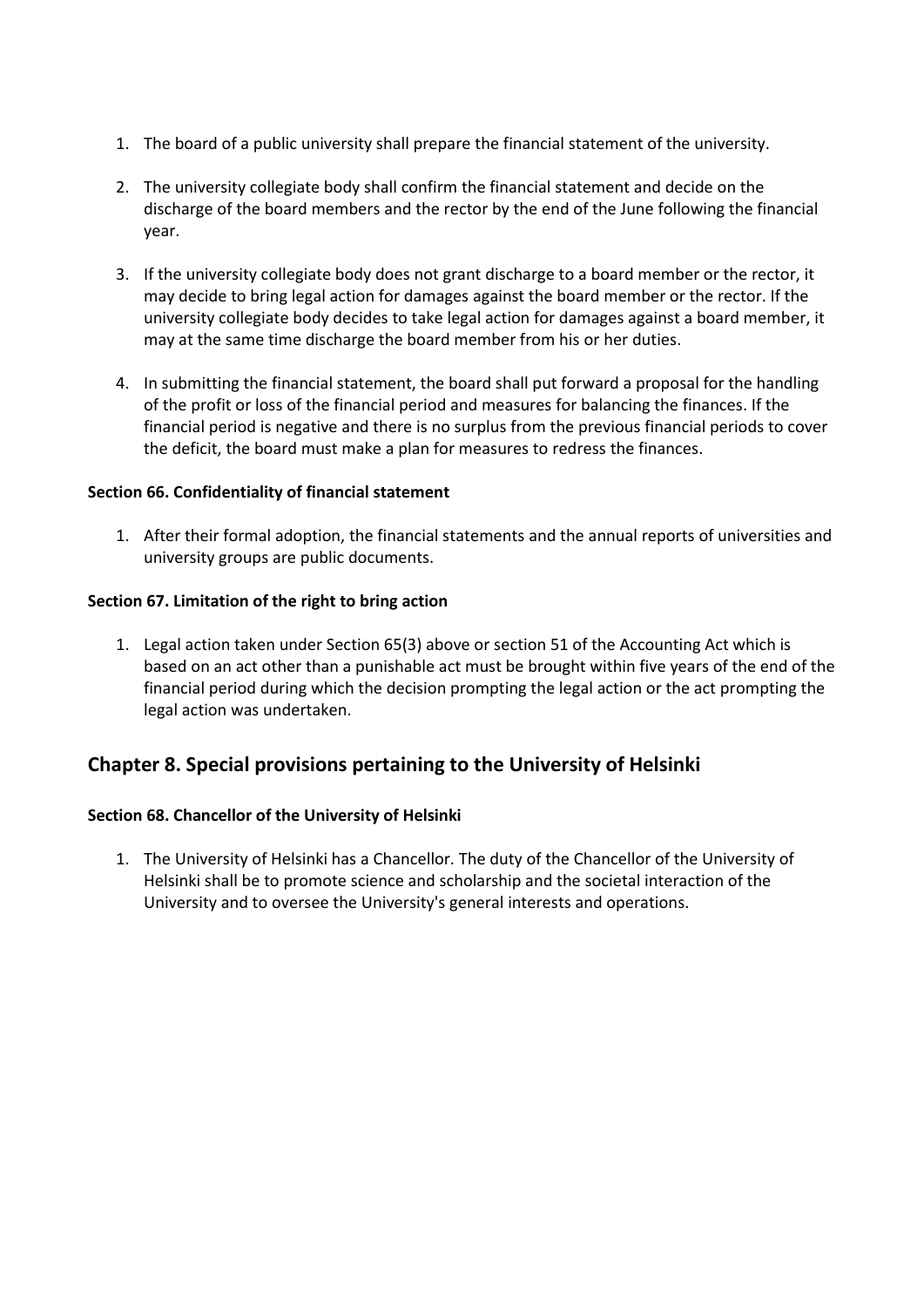- 2. The Chancellor of the University of Helsinki shall have the right to be present and speak at the government sessions which deal with matters pertaining to the University of Helsinki.
- 3. The requirement of the Chancellor elect shall be that he or she has served science, art or the university system with distinction. Further provisions on the appointment and remit of the Chancellor shall be laid down in the university rules.

#### **Section 69. Swedish School of Social Science of the University of Helsinki**

- 1. Attached to the University of Helsinki is the Swedish School of Social Science. The School has a multi-member administrative body and a rector. The multi-member administrative body shall adopt the rules of procedure of the School.
- 2. Provisions pertaining to the remits of the multi-member administrative body and of the rector shall be issued by Government Decree. Provisions pertaining to the election and terms of office of the multi-member administrative body and of the rector and to other administration of the School shall be laid down in the rules of procedure of the School.
- 3. Those who have been awarded a degree by the School shall have the right to continue their studies for the degree of Master of Social Sciences at the University of Helsinki. (Amendment 416/2010)

#### **Section 70. National Library**

- 1. Attached to the University of Helsinki is the National Library. The National Library is responsible for the storage, maintenance and accessibility of the national cultural heritage in its field of operation.
- 2. The mission of the National Library shall be to develop and offer national services for university libraries, public libraries, polytechnic libraries and specialist libraries and to promote national and international cooperation in the library field. The mission of the National Library shall otherwise be governed by the Act on the deposit and preservation of national cultural materials (1433/2007).

#### **Section 71. Board of the National Library**

1. The National Library has a board of directors. The board shall comprise a maximum of 13 members, each of whom has a personal deputy. The board of the University of Helsinki shall appoint the members and deputy members of the board and the chairperson from amongst the members.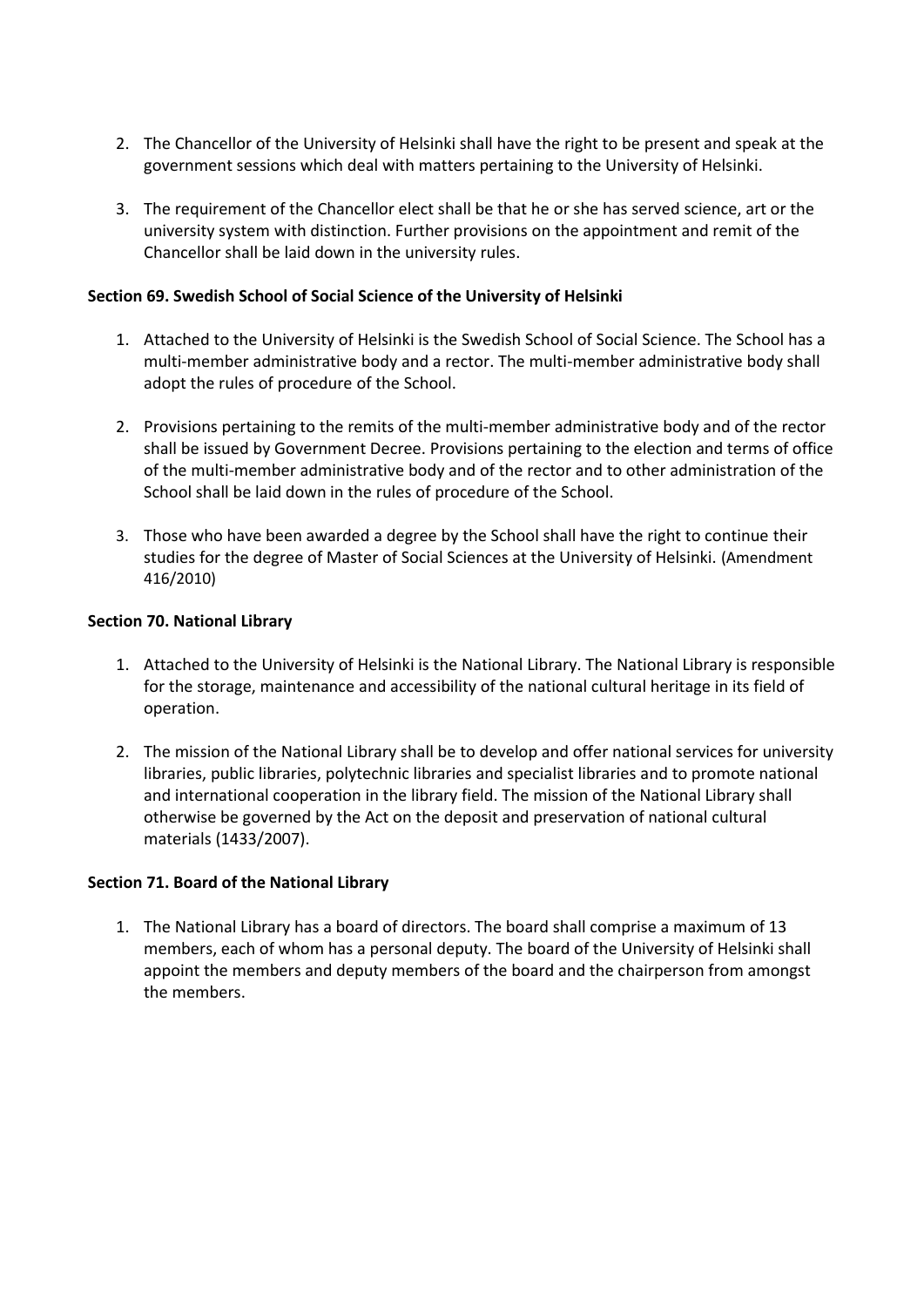- 2. After consulting the libraries, the Ministry of Education and Culture shall submit a proposal to the board of the University of Helsinki on the members and their deputies representing the Ministry and the libraries. By proposal of the University of Helsinki, the board shall appoint the same number of members and their deputies as proposed by the Ministry of Education and Culture. In addition, three board members and their deputies shall be appointed on the joint proposal of the Ministry of Education and Culture and the University of Helsinki. (Amendment 954/2011)
- 3. Provisions on the remit of the board shall be issued by Government Decree.

### **Section 72. Finnish Museum of Natural History**

1. Attached to the University of Helsinki is the Finnish Museum of Natural History. The Museum of Natural History is responsible for the preservation, accumulation and exhibition of the national natural history collections and for research and education relating to them.

### **Section 72. Official Calendar of Finland**

1. The University of Helsinki is responsible for publishing the Official Calendar of Finland. The University shall have the right to obtain the information needed for the Calendar free of charge from the central government authorities.

#### **Section 74. Swedish-language instruction and Swedish-speaking vice-rector**

- 1. The University of Helsinki shall have a minimum of 28 professorships for Swedish-speaking instruction in disciplines determined in the university rules. The professorships of the Swedish School of Social Science are not included in these professorships.
- 2. The University shall have a board for the development and coordination of Swedish-speaking instruction.
- 3. One of the vice-rectors must be a professor appointed to a post referred to in subsection 1, unless the rector is a person appointed to such a post.

#### **Section 75. The rights and assets of the University of Helsinki**

1. The University of Helsinki shall have the right to operate one pharmacy in the City of Helsinki. The University shall continue to have all the rights, entitlements and liberties and the assets and income in its possession at the time this Act enters into force.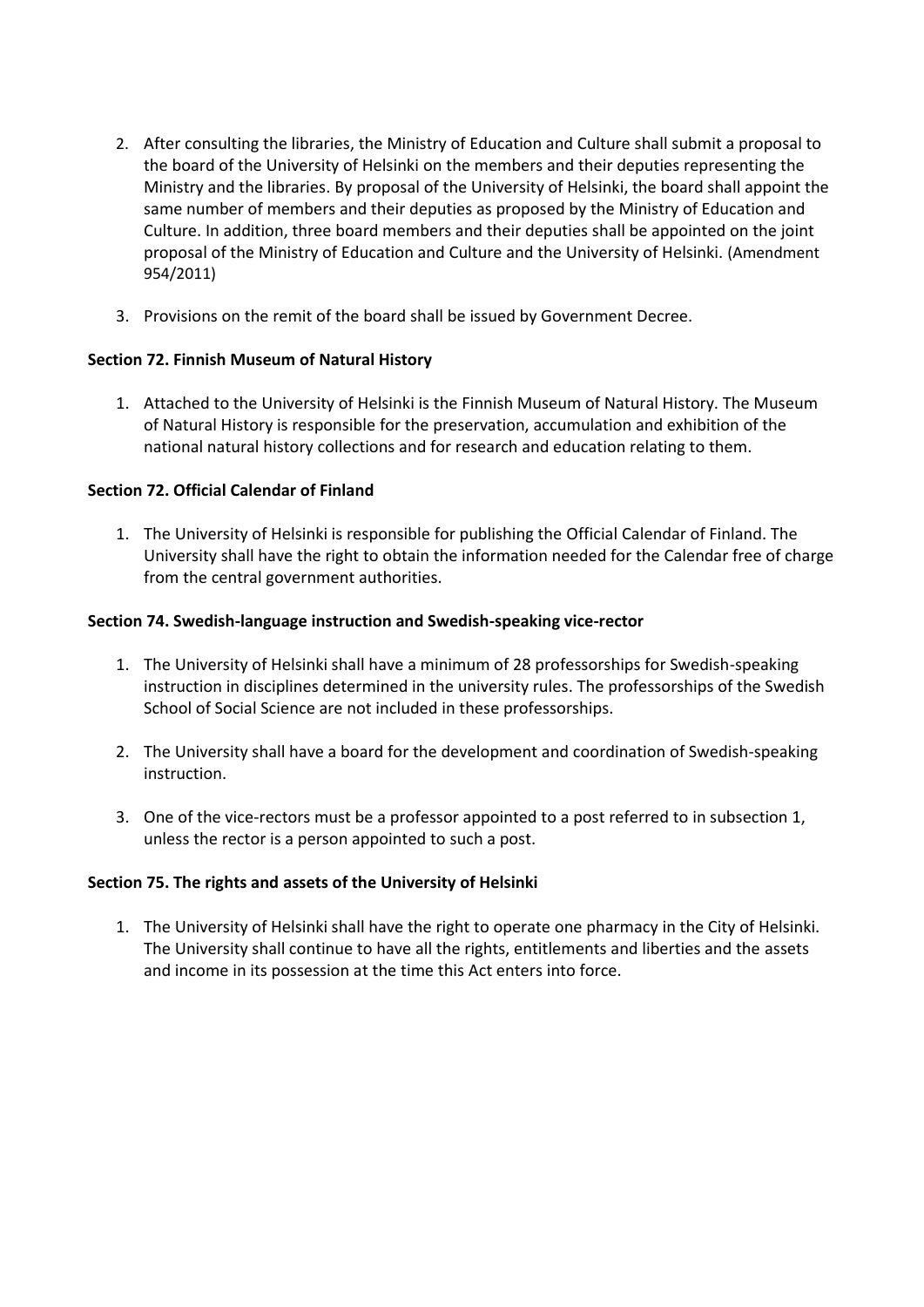- 2. The assets referred to in subsection 1 and donated and bequeathed funds shall be managed separately from other university accounting. The decisions on the management of the funds shall be made by the board.
- 3. The government shall annually defray to the University a sum corresponding to the corporation tax paid on the business income of the University Pharmacy. In addition, the government shall defray to the University a sum corresponding to the inter-pharmacy profit-balancing payment paid by the University Pharmacy. (Amendment 1117/2010)

# **Chapter 9. Special provisions pertaining to Åbo Akademi University**

#### **Section 76. Special mission**

- 1. Åbo Akademi University, hereinafter Åbo Akademi, shall specifically satisfy the educational and research needs of Finland's Swedish-speaking population and take account of the bilingualism of the country in its activities. Åbo Akademi is responsible for organising teacher education in Swedish. (Amendment 487/2013)
- 2. The units of Åbo Akademi operating in Vaasa shall constitute one unit (School), whose joint activities are managed by a multi-member administrative body. The administrative body shall be chaired by the rector of the unit. Provisions on the duties and election of the multi-member administrative body and the rector and the composition of the administrative body shall be laid down in the university rules of procedure.

# **Section 77. Åbo Akademi Chancellor**

- 1. Åbo Akademi has a Chancellor. The duty of the Chancellor shall be to promote science and scholarship and the interaction of the University with society and to oversee Åbo Akademi's general interests and operations.
- 2. The requirement for the Chancellor elect shall be that he or she has served science, art or the university system with distinction. Further provisions on the appointment and remit of the Chancellor shall be laid down in the university rules.

#### **Section 78. Requisite language skills: teachers**

- 1. A requirement for teaching posts at Åbo Akademi shall be full proficiency in the Swedish language and an ability to understand the Finnish language. The decision on the proficiency in Swedish and Finnish required of a foreigner or a non-native Finnish citizen shall rest with Åbo Akademi.
- 2. Åbo Akademi has a language board to which the proficiency in Swedish referred to in subsection 1 can be demonstrated.

#### **Section 79. Requisite language skills: students**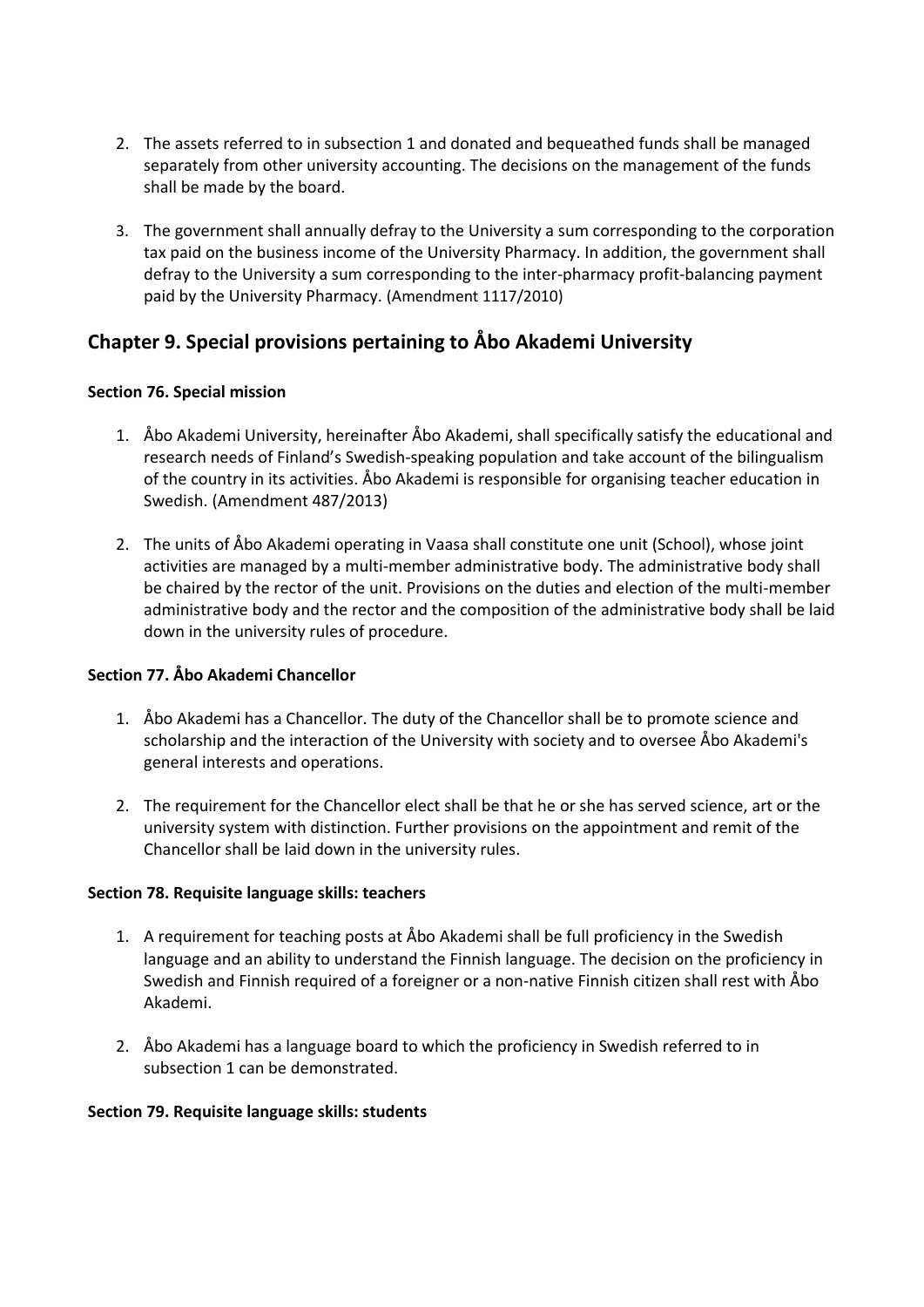1. The requirement for admission to Åbo Akademi shall be that the applicant is sufficiently proficient in the Swedish language to pursue studies in Swedish, unless otherwise decided by Åbo Akademi.

#### **Section 80. Assets**

- 1. Åbo Akademi shall continue to have the rights, entitlements and freedoms and the assets and income it has at the time this Act enters into force.
- 2. The assets referred to in subsection 1 and donated and bequeathed funds shall be managed separately from other university accounting. The decisions on the management of the funds shall be made by the Åbo Akademi board.

### **Section 81. Provisions pertaining to certain posts**

- 1. The professorships and associate professorships instituted at Åbo Akademi since the first of August 1981 shall remain Åbo Akademi posts.
- 2. Notwithstanding the provisions of subsection 1, after obtaining the opinion of the foundation called "Stiftelsen för Åbo Akademi", Åbo Akademi may change the disciplines and the sets of duties of these posts and upgrade the post of associate professorship to a full professorship.

# **Chapter 10. Appeals**

### **Section 82. Rectification procedure**

1. A person who has applied for entry to a university may lodge a request in writing with the university to redress the decision on admission within 14 days from the publication of the admissions results. The publication of the admissions results must be accompanied by instructions on how the applicant can obtain information about the way in which the admissions criteria were applied in his or her case and how to seek rectification. The admissions results may not be altered to the detriment of any other admitted person in consequence of such a request for review.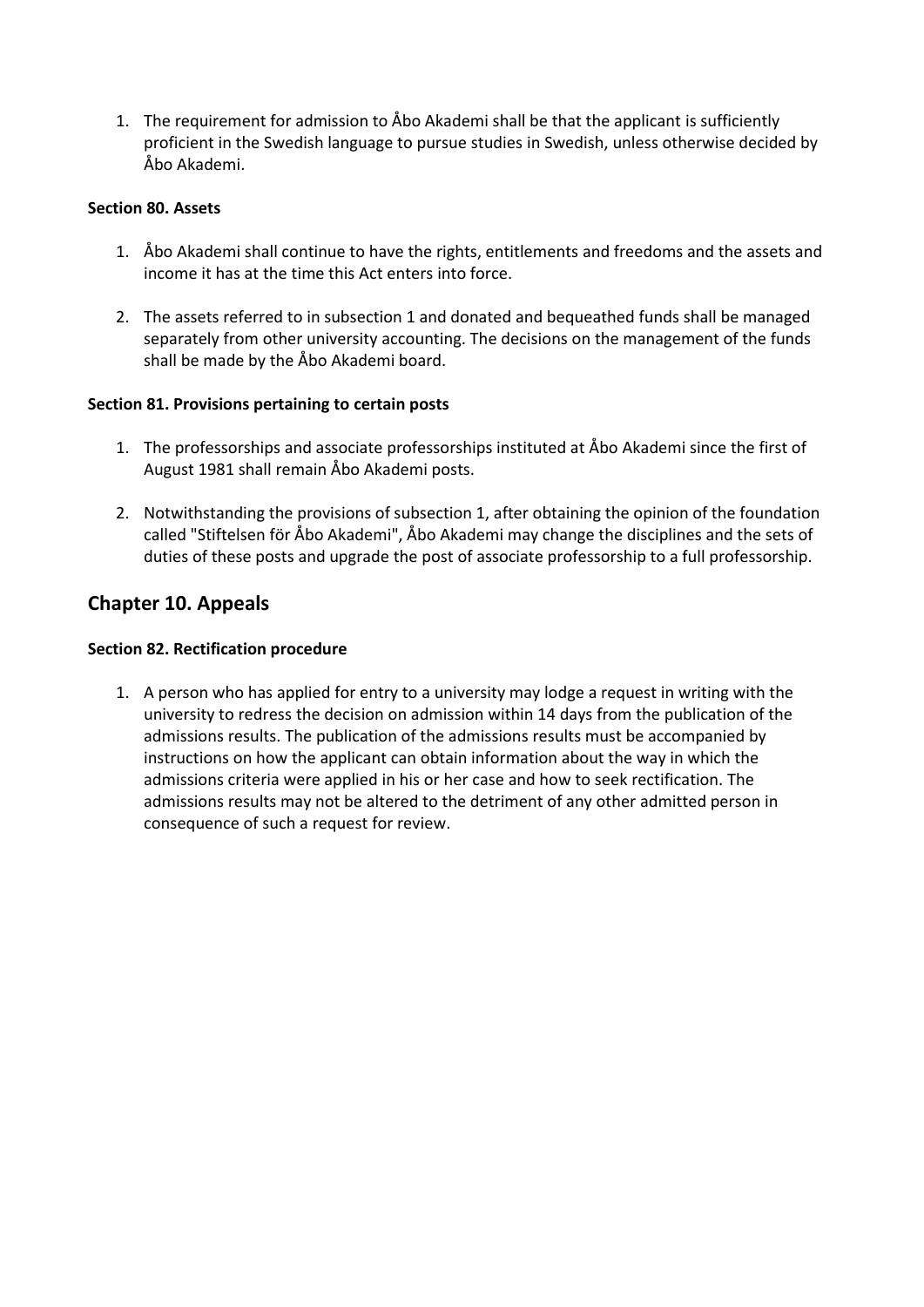- 2. A student may apply to the university in writing for a rectification a decision on the forfeiture of the right to study within 14 days of receiving notification of the decision.
- 3. A student dissatisfied with the grading of a doctoral dissertation, a licentiate thesis or a corresponding study attainment may request a review of the grading from an administrative body designated by the university within 14 days of receiving notification of the grading.
- 4. A student dissatisfied with the grading of a study attainment other than those referred to in subsection 3 or with the recognition of studies completed elsewhere or of prior knowledge demonstrated in some other manner may apply for a review of the grading orally or in writing in the case of grading, from the teacher who decided on the grade and, in the case of recognition of prior studies, from the person who made the decision on recognition. The rectification request must be made within 14 days of the date on which the information about the grades and the application of the assessment criteria to student's study attainment became accessible to the student. The recognition request concerning recognition of prior learning must be made within 14 days of the receipt of the notification of the decision. A student dissatisfied with the decision on the rectification request may seek rectification from a degree board or other organ designated for the purpose within 14 days of receiving the notification of the decision.

#### **Section 83. Appeal against a university decision (Amendment 954 /2011)**

1. An appeal against a decision of a university to revoke the right to study referred to in section 43a or to reinstate the right to study referred to in section 43c shall be lodged with the students' legal protection board within 14 days of the receipt of the decision and otherwise as provided in the Administrative Judicial Procedure Act (586/1996). An appeal against other administrative decisions of a university is lodged with the administrative court within whose jurisdiction the university headquarters is located, as provided in the Administrative Judicial Procedure Act (586/1996), unless otherwise provided in this Act or other statutes. An appeal against a decision on the revocation of the right to study, the reinstatement of the right to study as well as cautioning, suspension and ban from attending studies shall be handled as an urgent matter.

#### **Section 84. Ban on appeals**

- 1. No appeal may be lodged against a university decision pertaining to
	- (1) the election of an administrative organ of the university;
	- (2) the university rules of procedure or other general regulation;
	- (3) a curriculum or other stipulation concerning teaching arrangements;
	- (4) discharge or legal action for the compensation of damage referred to in section 65; or
	- (5) a scholarship or grant.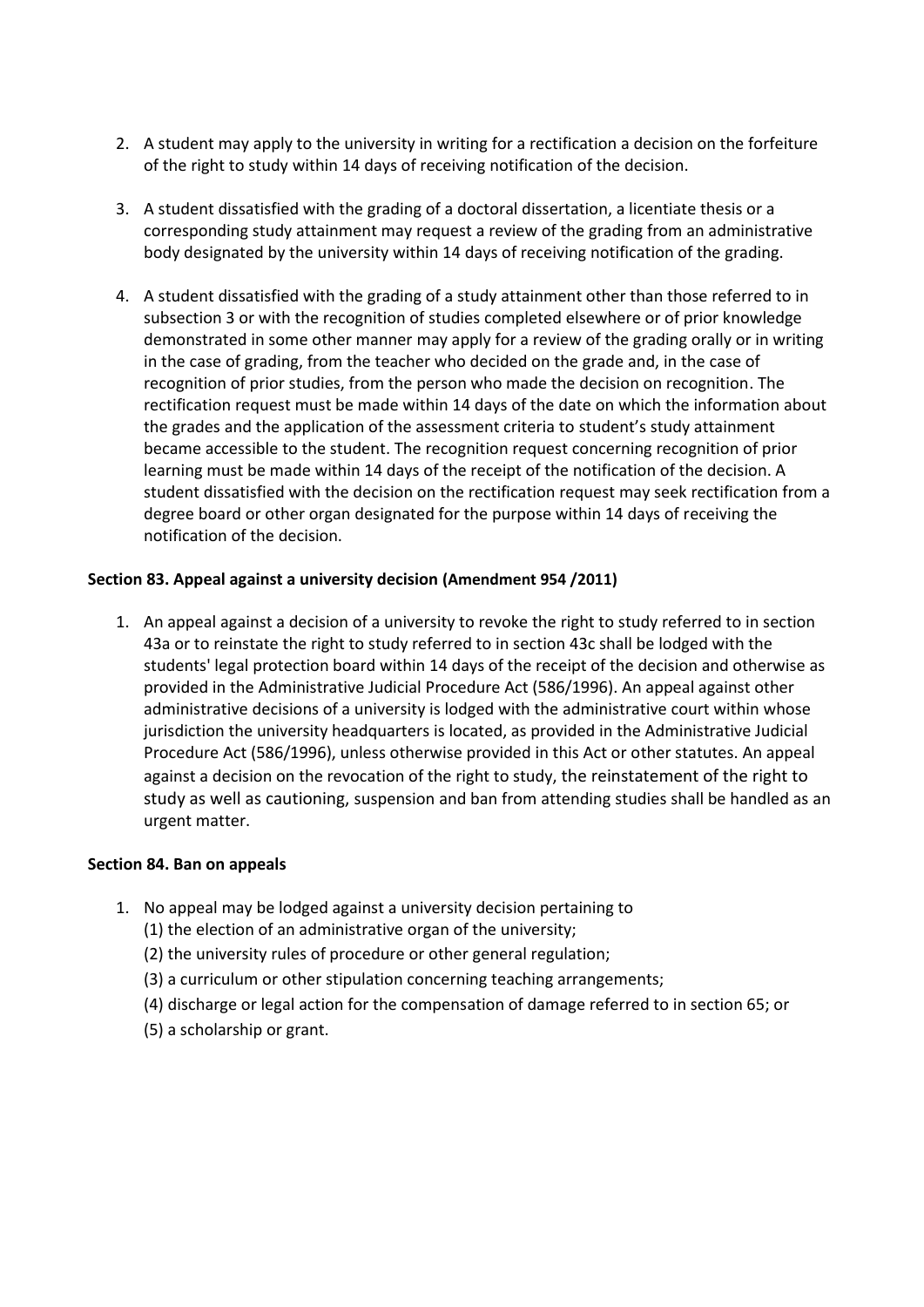- 2. A decision for which it is possible to seek rectification under section 82 may not be appealed against. An appeal against a decision on a rectification request shall be lodged with the administrative court. However, a decision on the rectification of the grading of a study attainment and on recognition of prior studies may not be appealed against.
- 3. A decision issued by an administrative court on student admissions referred to in section 36, forfeiture of the right to study referred to in section 43 or a disciplinary action referred to in section 45 may not be appealed against.

### **Section 85. Implementation of a decision to revoke the right to study and disciplinary action (Amendment 954 /2011)**

1. A decision to revoke the right to study, to suspend a student and ban a student from studies may be carried out notwithstanding an appeal pending against it, unless otherwise decreed by an administrative court or the students' legal protection board.

### **Section 86. Appeal against a decision by a student union or a student nation**

- 1. An appeal against a decision of a student union concerning an administrative matter may be lodged with the administrative court as provided in the Administrative Judicial Procedure Act. Further, a member of a student union may appeal against a decision of a student union organ on grounds that the decision has been taken in breach of statutes or stipulations governing the student union or is otherwise in breach of statutes or stipulations governing the student union. The administrative court ruling may not be appealed against.
- 2. An appeal against a decision of a student nation concerning an administrative matter may be lodged with the administrative court as provided in the Administrative Judicial Procedure Act. The administrative court ruling may not be appealed against.
- 3. A member of a student union or a student nation is considered to have been notified of a decision when the decision has been posted for public inspection.

# **Chapter 11. Further provisions**

#### **Section 87. Evaluation**

1. The universities must evaluate their education, research and artistic activities as well as the effectiveness thereof. The universities must also regularly participate in the external evaluation of their activities and quality assurance systems. The universities must publish the results of the evaluations they have organised.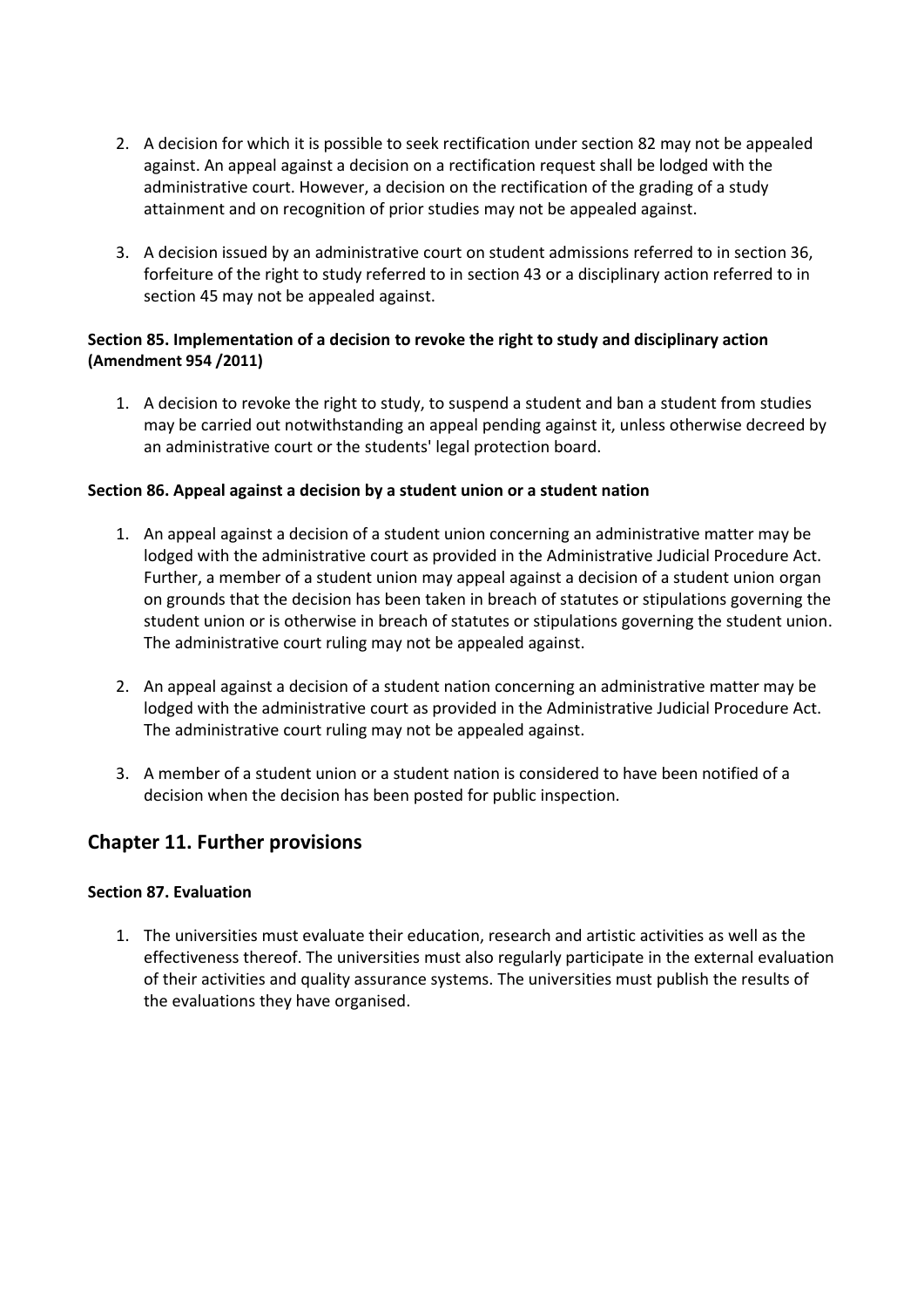2. Provisions on the Finnish Education Evaluation Centre is laid down in the Act on the Finnish Education Evaluation Centre. (Amendment 1295 /2013)

#### **Section 88. University training school**

- 1. Attached to a university which provides teacher education there shall be a sufficient number of teacher training schools to meet the needs of teaching practice and the development of teacher education; the teacher training schools may provide pre-primary, primary, lower secondary and upper secondary education. The pupils of the teacher training school are not students of the university.
- 2. The provision of the education referred to in subsection 1 and the discontinuation of the operation shall be governed by provisions in other statutes on pre-primary, primary, lower secondary and upper secondary education in a state educational institution. The same provisions shall apply to any decision to expand a teacher training school to provide instruction and education intended for more age groups or a decision to effect a corresponding reduction in the operation of the school. Should the educational need diminish or terminate, the operation may be downsized or discontinued.
- 3. Each teacher training school has an administrative organ appointed by the university, which may include non-university members. The teacher training school also has an executivehead teacher responsible for the school operations.
- 4. Further provisions on the operations and administration of the teacher training school shall be laid down in the university rules.

#### **Section 89. Adjunct professors**

1. Upon application, a university may award the title of adjunct professor ('dosentti' in Finnish) to a person who has comprehensive knowledge of his or her own field, a capacity for independent research or artistic work demonstrated through publications or some other manner, and good teaching skills.

#### **Section 90. Contingency plans**

1. The universities must ensure as undisturbed operation in emergency conditions and in abnormal and exceptional situations as possible by means of contingency plans, advance preparation of operations and by other means.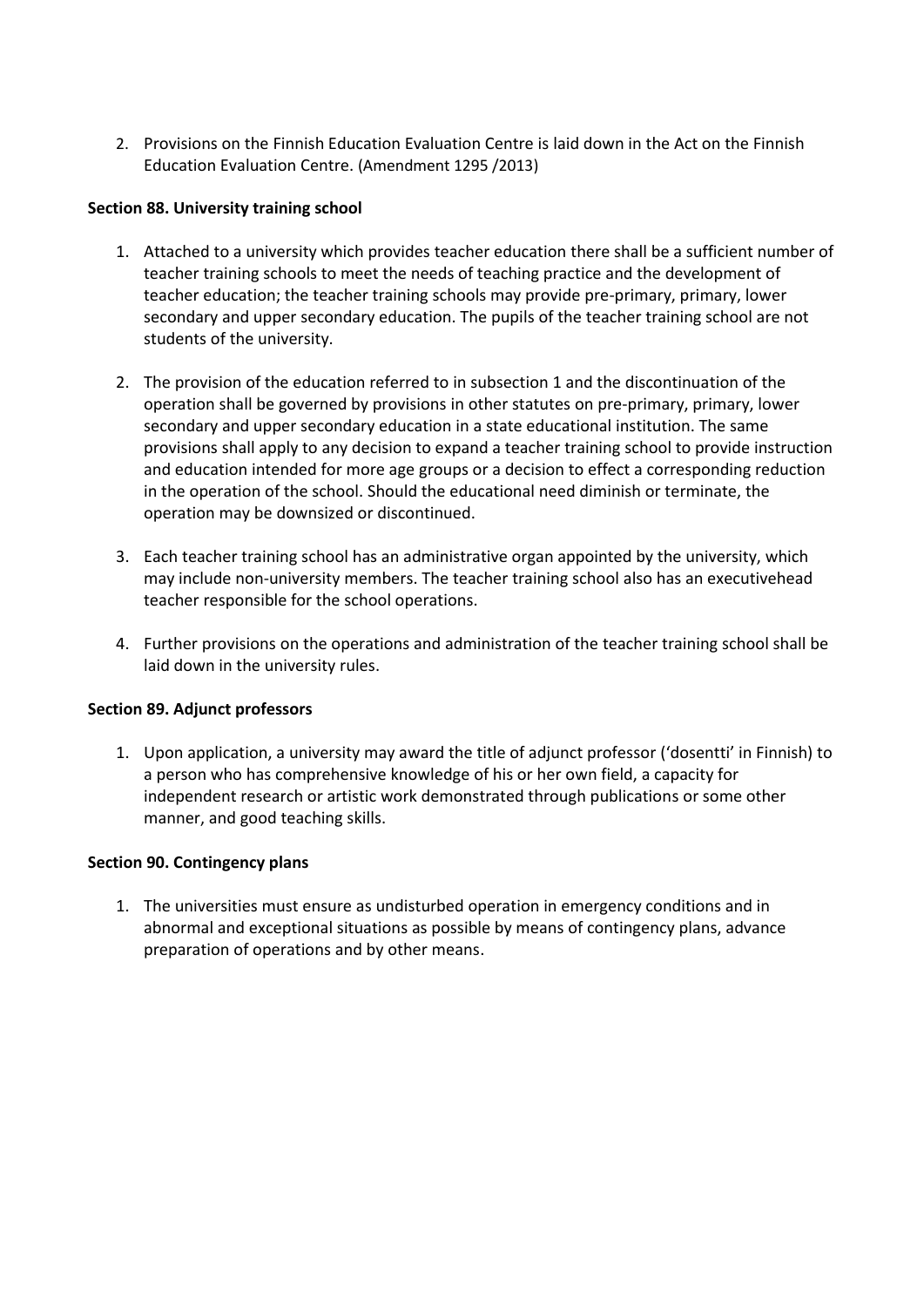2. The Ministry of Education and Culture shall supervise the contingency planning. Where shortcomings are identified in the plans, the Ministry of Education and Culture may order the shortcomings to be put right. (Amendment 954/2011)

#### **Section 90a. Right to obtain information (Amendment 954 /2011)**

1. Notwithstanding the provisions on confidentiality, information on a student's state of health and functional capacity which are necessary for the execution of duties may be supplied by the holder of this information to:

(1) the rector of a university and those responsible for the security of the university for the purpose of safeguarding the safety of studies;

(2) a person responsible for study counselling for the purpose of guiding the student to other studies or support services;

(3) a person responsible for student health care for the purpose of safeguarding the student's health and safety;

(4) a person responsible for practical training for the purpose of safeguarding the safety of the student and the safety of the staff and customers of the place of training; and

(5) the police and a representative of the university who is primarily responsible for investigating a threat to security for the purpose of assessing an immediate threat to safety or if the student's state of health endangers the safety of others in the assessment.

2. Notwithstanding the provisions on confidentiality, those responsible for executing the duties in this Act have the right to inform the police of essential details for the purpose of assessing an immediate threat to life or health and to prevent a threatening act, if they, in performing their duties, have obtained information about circumstances that leads them to believe that someone may be in danger of becoming the target of violence.

#### **Section 91. Development plan for education and research**

1. The Government adopts a development plan for education and research for a fixed number of years at a time, which sets out the general development targets for universities. Further provisions on the development plan for education and research shall be issued by Government Decree.

#### **Section 92. Coordination of higher education provided in Swedish**

- 1. There is an advisory board for the coordination of higher education provided in Swedish, whose remit is to take initiative and issue opinions on matters of essential relevance to higher education in Swedish. The advisory board must specifically monitor the need for higher education provided in Swedish in consideration of the demand for education, labour market requirements and regional needs.
- 2. Universities and polytechnics whose language of instruction is Swedish shall appoint their representatives to the advisory board. The advisory board shall elect a chairperson and vicechairperson from amongst its members.